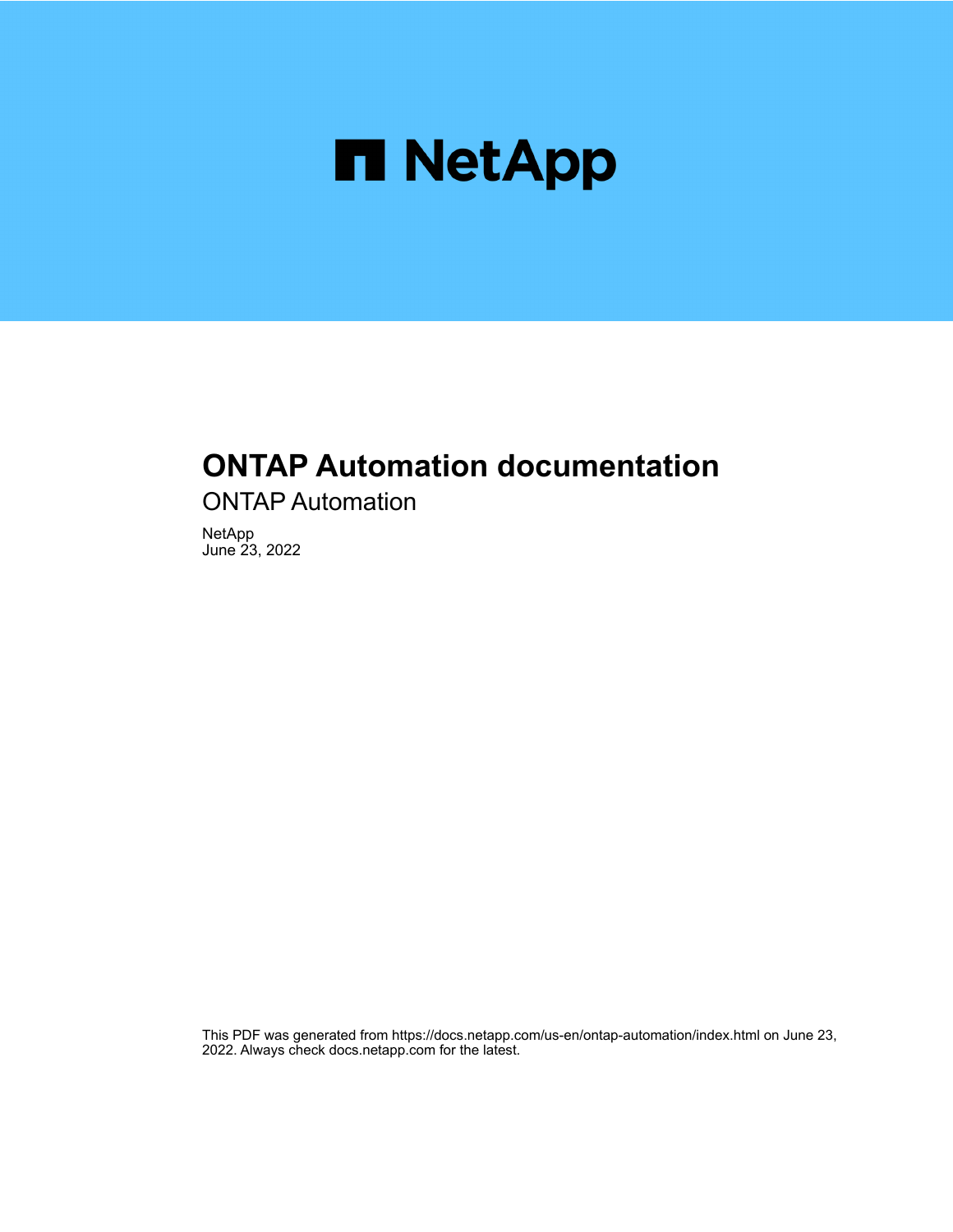# **Table of Contents**

| Understand the ONTAP automation options matures are all the controller controller to the ONTAP automation of the controller controller controller to the CNTAP automation of the controller controller controller to the CNTAP |    |
|--------------------------------------------------------------------------------------------------------------------------------------------------------------------------------------------------------------------------------|----|
|                                                                                                                                                                                                                                |    |
|                                                                                                                                                                                                                                |    |
|                                                                                                                                                                                                                                |    |
|                                                                                                                                                                                                                                |    |
|                                                                                                                                                                                                                                |    |
|                                                                                                                                                                                                                                |    |
|                                                                                                                                                                                                                                |    |
|                                                                                                                                                                                                                                |    |
|                                                                                                                                                                                                                                |    |
|                                                                                                                                                                                                                                |    |
|                                                                                                                                                                                                                                |    |
|                                                                                                                                                                                                                                |    |
|                                                                                                                                                                                                                                |    |
|                                                                                                                                                                                                                                |    |
|                                                                                                                                                                                                                                |    |
|                                                                                                                                                                                                                                |    |
|                                                                                                                                                                                                                                |    |
|                                                                                                                                                                                                                                |    |
|                                                                                                                                                                                                                                |    |
|                                                                                                                                                                                                                                |    |
|                                                                                                                                                                                                                                |    |
|                                                                                                                                                                                                                                |    |
|                                                                                                                                                                                                                                |    |
|                                                                                                                                                                                                                                |    |
| Overview                                                                                                                                                                                                                       | 66 |
|                                                                                                                                                                                                                                |    |
|                                                                                                                                                                                                                                |    |
|                                                                                                                                                                                                                                |    |
|                                                                                                                                                                                                                                |    |
|                                                                                                                                                                                                                                |    |
| Videos                                                                                                                                                                                                                         |    |
|                                                                                                                                                                                                                                |    |
|                                                                                                                                                                                                                                |    |
|                                                                                                                                                                                                                                |    |
|                                                                                                                                                                                                                                |    |
| Patents.                                                                                                                                                                                                                       |    |
|                                                                                                                                                                                                                                |    |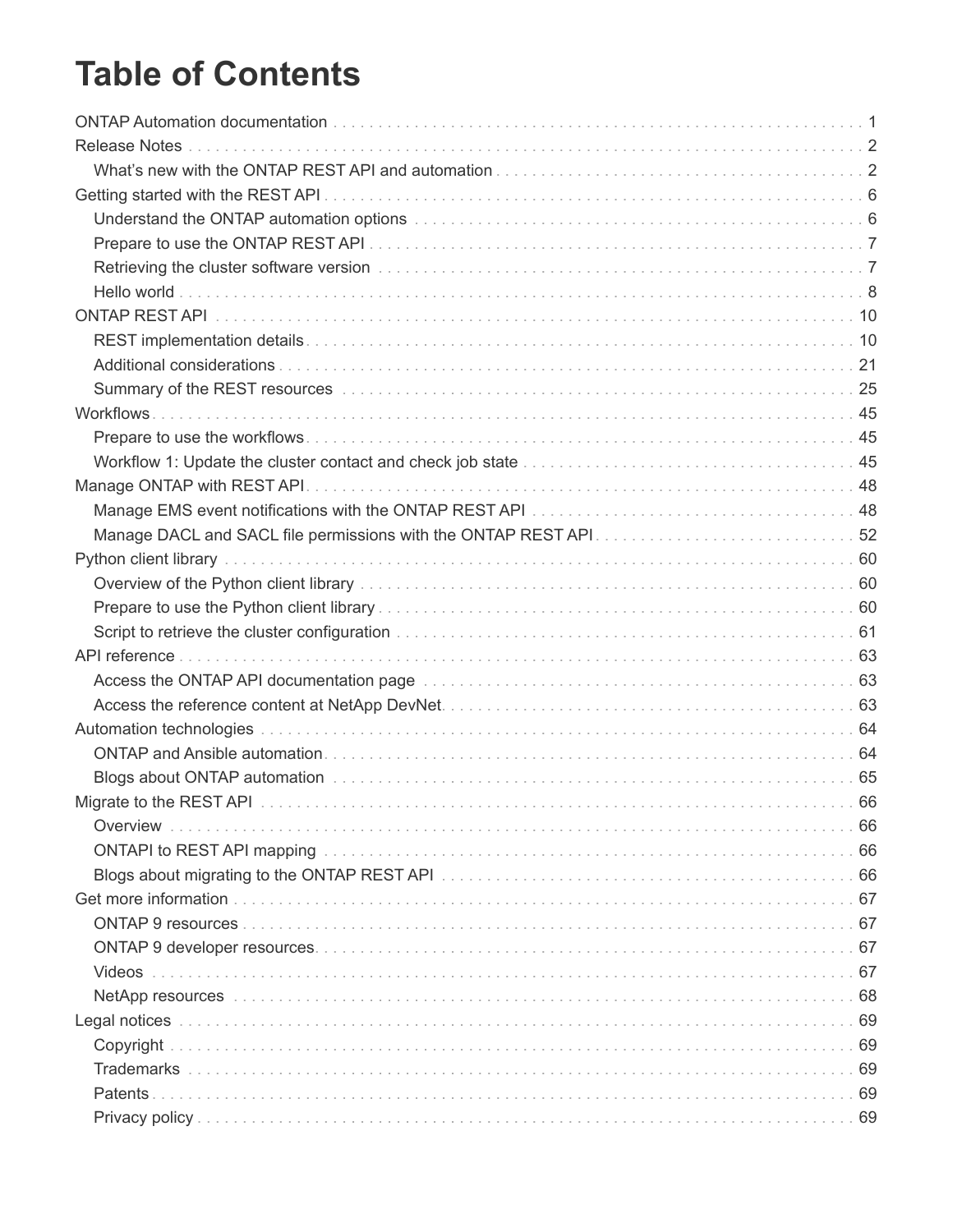# <span id="page-2-0"></span>**ONTAP Automation documentation**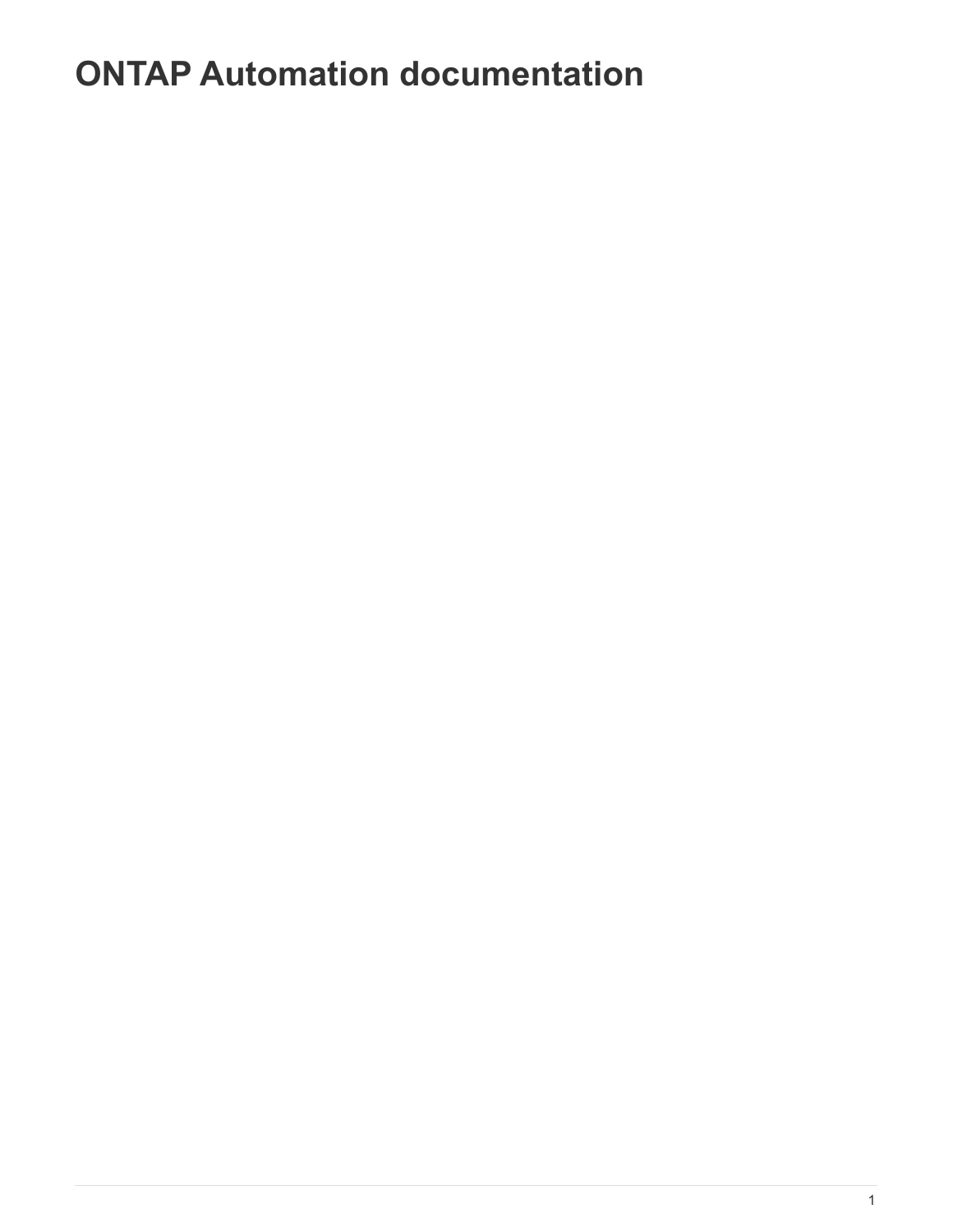# <span id="page-3-0"></span>**Release Notes**

## <span id="page-3-1"></span>**What's new with the ONTAP REST API and automation**

NetApp periodically updates the ONTAP REST API to bring you new features, enhancements, and bug fixes.

## **ONTAP 9.11.1**

ONTAP 9.11.1 continues to expand the capabilities of the ONTAP REST API with nearly a hundred new API calls. These endpoints support the new ONTAP features as well as enhancements to existing features. This release focuses on supporting customer migration to the ONTAP REST API from the Data ONTAP API (ONTAPI or ZAPI).

### **Granular RBAC**

The ONTAP role-based access control (RBAC) capability has been enhanced to provide additional granularity. You can use the traditional roles or create new roles as needed. Every role can be associated with one or more access definitions, each of which identifies a command or REST API call along with the desire access level. New access permissions are also available, such as read\_create and read modify. This enhancement provides parity with the Data ONTAP API (ONTAPI or ZAPI) and supports customer migration to the REST API.

### **Performance counters**

Previous ONTAP releases have maintained statistical information about the operational characteristics of the system. With the 9.11.1 release, this information has been enhanced and is now available through the REST API. An administrator or automated process can access the data to determine system performance. The statistical information, as maintained by the counter manager subsystem, is presented in a database format using tables and rows. This enhancement brings the ONTAP REST API closer to parity with the Data ONTAP API (ONTAPI or ZAPI).

### **Aggregate management**

The management of ONTAP storage aggregates has been enhanced. You can use the updated REST endpoints to move aggregates online and offline as well as manage the spares.

### **IP subnet capability**

The ONTAP networking capability has been expanded to include support for IP subnets. The REST API provides access to the configuration and management of the IP subnets within an ONTAP cluster.

### **Multiple administrator verification**

The multiple administrator verification feature provides a flexible authorization framework for protecting access to ONTAP commands or operations. You can define rules that identify the restricted commands. When a user requests access to a specific command, approval can be granted by multiple ONTAP administrators as appropriate.

### **SnapMirror enhancements**

The SnapMirror capability has been enhanced in several areas including scheduling. The SnapVault relationship parity has been added in a DP relationship with ONTAP 9.11.1 Also, the throttle feature available with the REST API has reached parity with the Data ONTAP API (ONTAPI or ZAPI).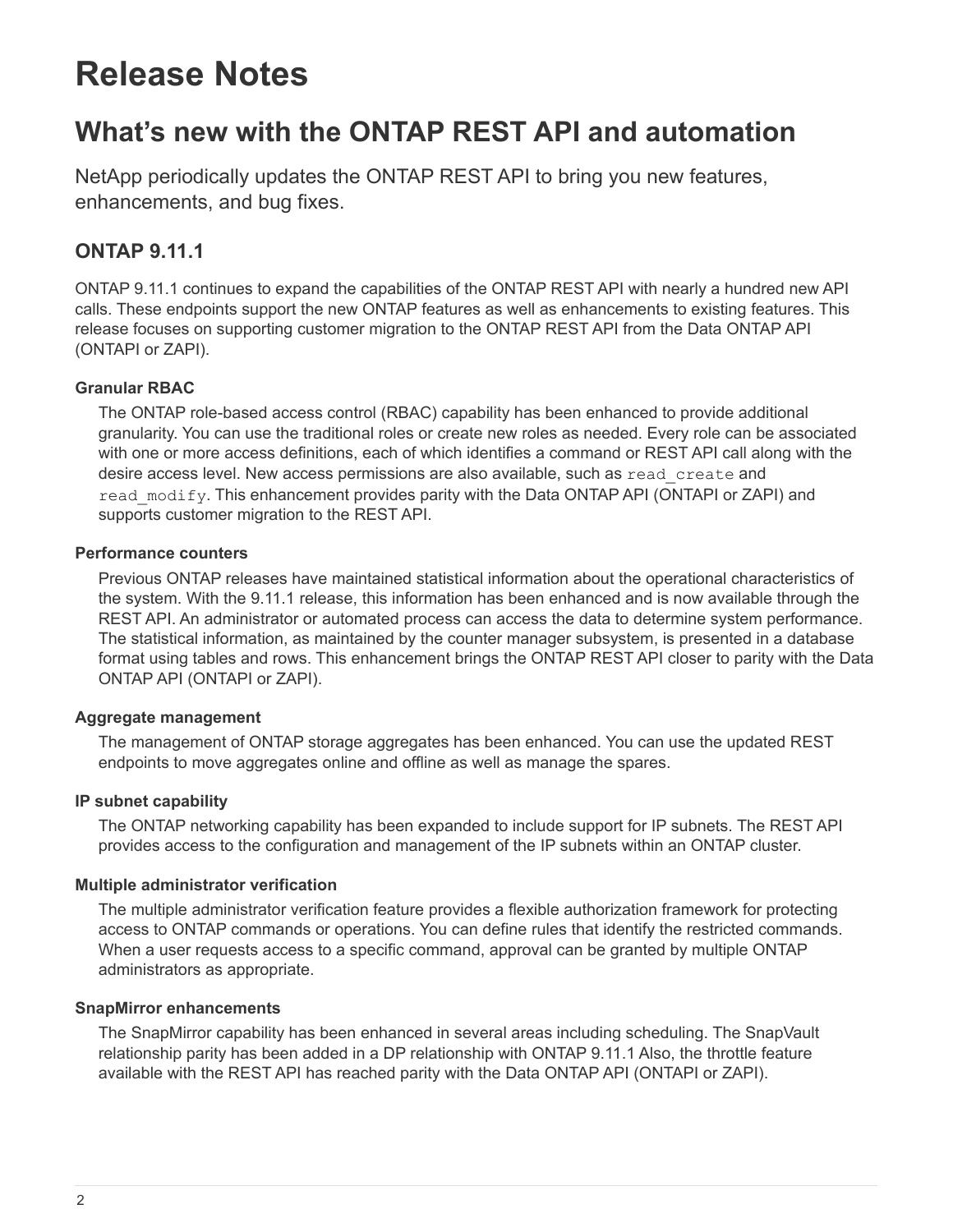### **Name services cache support**

ONTAP name services has been enhanced to support caching which improves performance and resiliency. Configuration of the name services cache can now be accessed through the REST API. Settings can be applied at multiple levels including: hosts, unix-users, unix-groups, and netgroups.

## **ONTAP 9.10.1**

ONTAP 9.10.1 continues to expand the capabilities of the ONTAP REST API. Over a hundred new endpoints have been added to support new ONTAP features as well as enhancements to existing features. A summary of the REST API enhancements is presented below.

### **Application consistency group**

A consistency group is a set of volumes that are grouped together when performing certain operations such as a snapshot. This feature extends the same crash consistency and data integrity implicit with singlevolume operations across a set of volumes. It is valuable for large multi-volume workload applications.

### **SVM migration**

You can migrate an SVM from a source cluster to a destination cluster. The new endpoints provide complete control, including the ability to pause, resume, retrieve status, and abort a migration operation.

### **File cloning and management**

Volume-level file cloning and management have been enhanced. New REST endpoints support file move, copy, and split operations.

### **Improved S3 auditing**

Auditing of the S3 events is a security improvement allowing you to track and log certain S3 events. An S3 audit event selector can be set on a per SVM per bucket basis.

### **Ransomware defense**

ONTAP detects files potentially containing a ransomware threat. You can retrieve a list of these suspect files as well as remove them from a volume.

### **Miscellaneous security enhancements**

There are several general security enhancements that expand existing protocols and introduce new capabilities. Improvements have been made to IPSEC, key management, SSH configuration, and file permissions.

### **CIFS domains and local groups**

Support for CIFS domains has been added at the cluster and SVM level. You can retrieve the domain configuration as well as create and remove preferred domain controllers.

### **Expanded volume analytics**

Volume analytics and metrics have been expanded through additional endpoints to support top files, directories, and users.

#### **Support enhancements**

Support has been enhanced through several new features. Automatic update can keep your ONTAP systems current by downloading and applying the latest software updates. You can also retrieve and manage the memory core dumps generated by a node.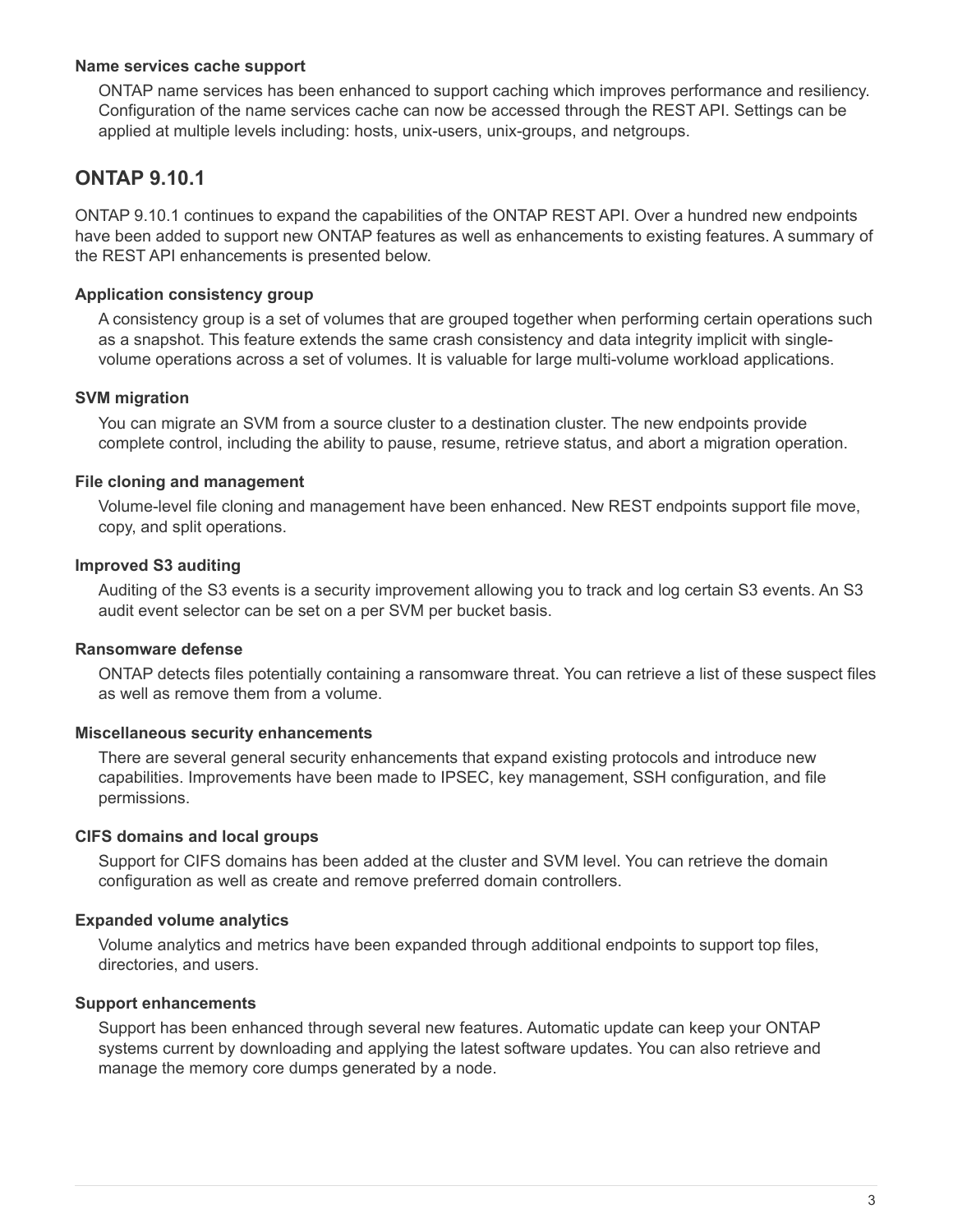## **ONTAP 9.9.1**

ONTAP 9.9.1 continues to expand the capabilities of the ONTAP REST API. There are new API endpoints for existing ONTAP features, including SAN port sets and vServer file directory security. In addition, endpoints have been added to support new ONTAP 9.9.1 features and enhancements. And the related documentation has also been improved. A summary of the enhancements is presented below.

### **Mapping ONTAPI to the ONTAP 9 REST API**

To help you transition your ONTAP automation code to the REST API, NetApp provides API mapping documentation. This reference includes a list of ONTAPI calls and the REST API equivalent for each. The mapping document has been updated to include the new ONTAP 9.9.1 API end points. See [ONTAPI to](https://library.netapp.com/ecm/ecm_download_file/ECMLP2876895) [REST API mapping](https://library.netapp.com/ecm/ecm_download_file/ECMLP2876895) for more information.

### **API endpoints for new ONTAP 9.9.1 core features**

Support for new ONTAP 9.9.1 features that are not available through the ONTAPI API has been added to the REST API. This includes support for nested igroups and Google Cloud Key Management Services.

### **Improved support for transitioning to REST from ONTAPI**

More of the legacy ONTAPI calls now have corresponding REST API equivalents. This includes local Unix users and groups, management of NTFS file security without the need for a client, SAN port sets, and volume space attributes. These changes are also included in the updated ONTAPI to REST mapping documentation.

### **Enhanced online documentation**

The ONTAP online documentation reference page now includes labels indicating the ONTAP release when each REST endpoint or parameter was introduced, including those new with ONTAP 9.9.1.

## **ONTAP 9.8**

ONTAP 9.8 greatly expands the breadth and depth of the ONTAP REST API. It includes several new features which enhance your ability to automate the deployment and management of ONTAP storage systems. In addition, support has been improved for assisting with the transition to REST from the legacy ONTAPI API.

### **Mapping ONTAPI to the ONTAP 9 REST API**

To help you update your ONTAPI automation, NetApp provides a list of ONTAPI calls that require one or more input parameters, along with a mapping of those calls to the equivalent ONTAP 9 REST API call. See [ONTAPI to REST API mapping](https://library.netapp.com/ecm/ecm_download_file/ECMLP2874886) for more information.

### **API endpoints for new ONTAP 9.8 core features**

Support for the new core ONTAP 9.8 features not available through ONTAPI has been added to the REST API. This includes REST API support for ONTAP S3 buckets and services, SnapMirror Business Continuity, and File System Analytics.

### **Expanded support for enhanced security**

Security has been enhanced through the support of several services and protocols, including Azure Key Vault, Google Cloud Key Management Services, IPSec, and Certificate Signing Requests.

### **Enhancements to improve simplicity**

ONTAP 9.8 delivers more efficient and modern workflows using the REST API. For example, oneclick firmware updates are now available for several different types of firmware.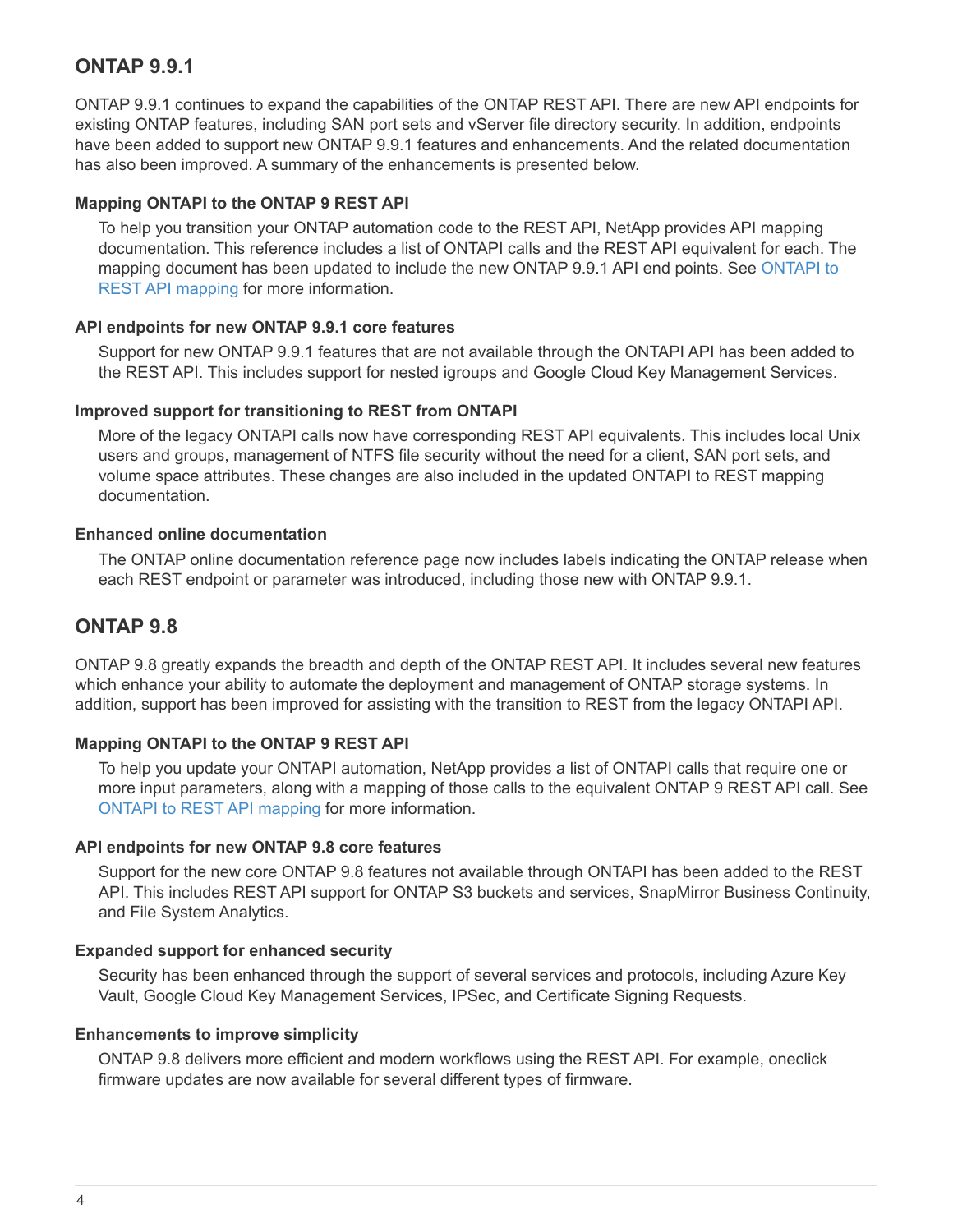### **Enhanced online documentation**

The ONTAP online documentation page now includes labels indicating the ONTAP release that each REST endpoint or parameter was introduced, including those new in 9.8.

### **Improved support for transitioning to REST from ONTAPI**

More legacy ONTAPI calls now have corresponding REST API equivalents. Documentation is also available to help identify which REST endpoint should be used in place of an existing ONTAPI call.

### **Expanded performance metrics**

Performance metrics for the REST API have been expanded to include several new storage and network objects.

## **ONTAP 9.7**

ONTAP 9.7 extends the functional scope of the ONTAP REST API by introducing three new resource categories, each with several REST endpoints:

- NDMP
- Object store
- SnapLock

ONTAP 9.7 also introduces one or more new REST endpoints in several of the existing resource categories:

- Cluster
- NAS
- Networking
- NVMe
- SAN
- Security
- Storage
- Support

## **ONTAP 9.6**

ONTAP 9.6 greatly extends the REST API support originally introduced in ONTAP 9.4. The ONTAP 9.6 REST API supports most ONTAP configuration and administration tasks.

REST APIs in ONTAP 9.6 include the following key areas and many more:

- Cluster setup
- Protocol configuration
- Provisioning
- Performance monitoring
- Data protection
- Application aware data management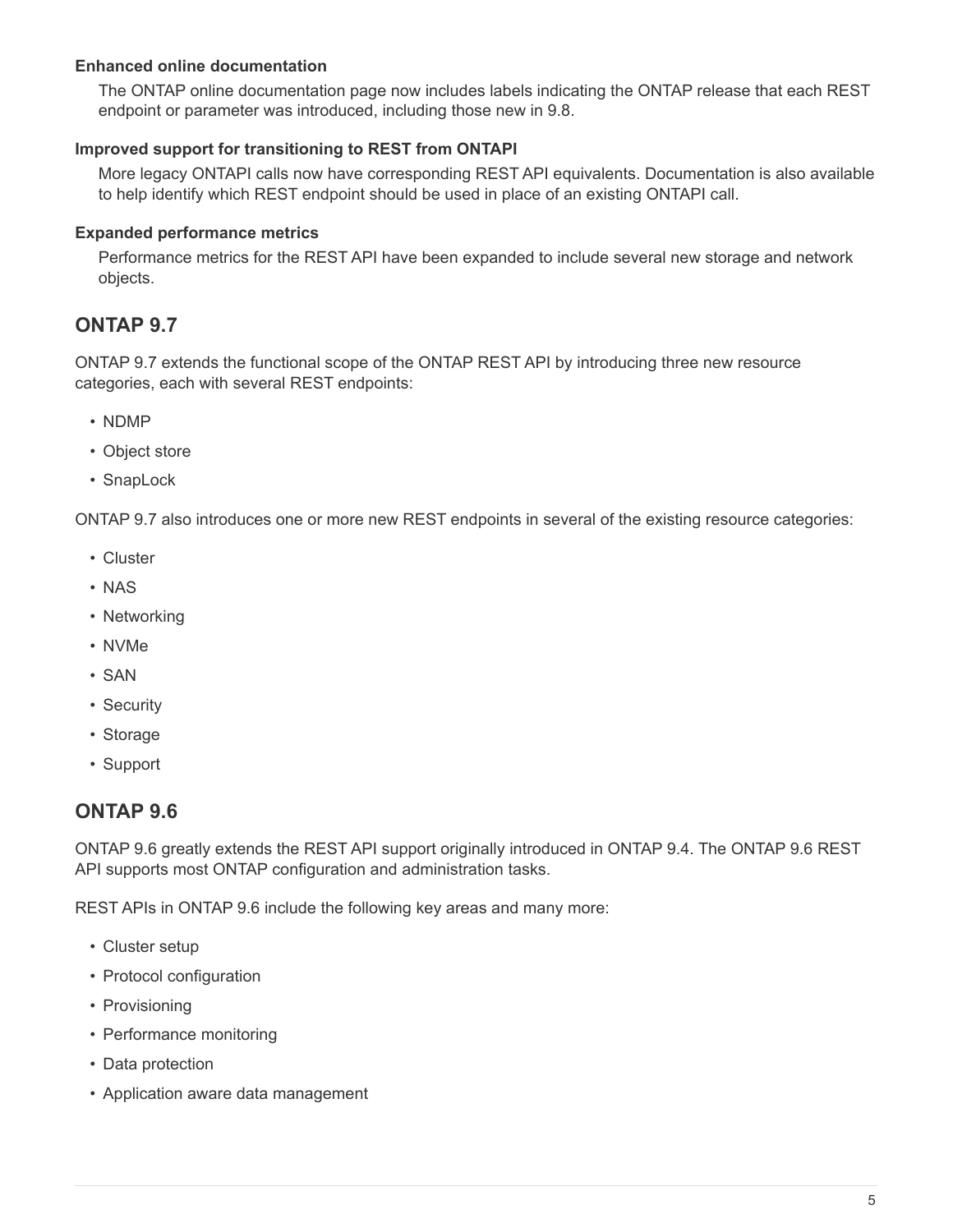# <span id="page-7-0"></span>**Getting started with the REST API**

You can quickly get started using the ONTAP REST API and other automation technologies. After preparing and understanding a basic request-response flow, you can issue a simple API call using curl. This preparation provides the introduction and perspective needed before using more complex workflows on a live system.

## <span id="page-7-1"></span>**Understand the ONTAP automation options**

Beginning with ONTAP 9.6, ONTAP includes an expansive REST API that provides the foundation for automating the deployment and administration of your storage systems. You can access the REST API directly or through the NetApp Python client library. In addition, NetApp supports ONTAP automation using Ansible as well as other high-level software abstractions.



The ONTAPI API, also known as the Network Manageability SDK or ZAPI, is the legacy technology for programmatically accessing and administering ONTAP storage systems. The ONTAP REST API is now the strategic technology and should be selected where possible.

## **Accessing the ONTAP REST API natively**

You can access the ONTAP REST API directly using any programming language that supports a REST client. Popular language choices include Python, PowerShell, and Java. You should begin by reviewing all the documentation at this site.

## **Adapt legacy ONTAPI code to use REST**

If you have existing code using the ONTAPI API, NetApp provides support for converting your code to use the newer ONTAP REST API. See [ONTAPI to REST API mapping information](https://library.netapp.com/ecm/ecm_download_file/ECMLP2879870) for information about mapping the ONTAPI calls to the equivalent REST API calls.

## **Using the NetApp Python client library**

The Python client library is a package you can use when writing scripts to access the ONTAP REST API. It provides support for several underlying services, including connection management, asynchronous request processing, and exception handling. By using the Python client library, you can quickly develop robust code to support your ONTAP automation goals. You should begin by reviewing the documentation at this site, including [Python client library.](#page-61-1)

## **Using Ansible**

Ansible is an open-source software tool that supports provisioning, configuration management, and application deployment. Since its release and subsequent acquisition by RedHat, it has continued to grow in popularity. NetApp provides Ansible-certified modules that customers can use to automate the administration of their ONTAP storage systems. You should begin by reviewing the documentation at this site, including [ONTAP and](#page-65-1) [Ansible automation](#page-65-1).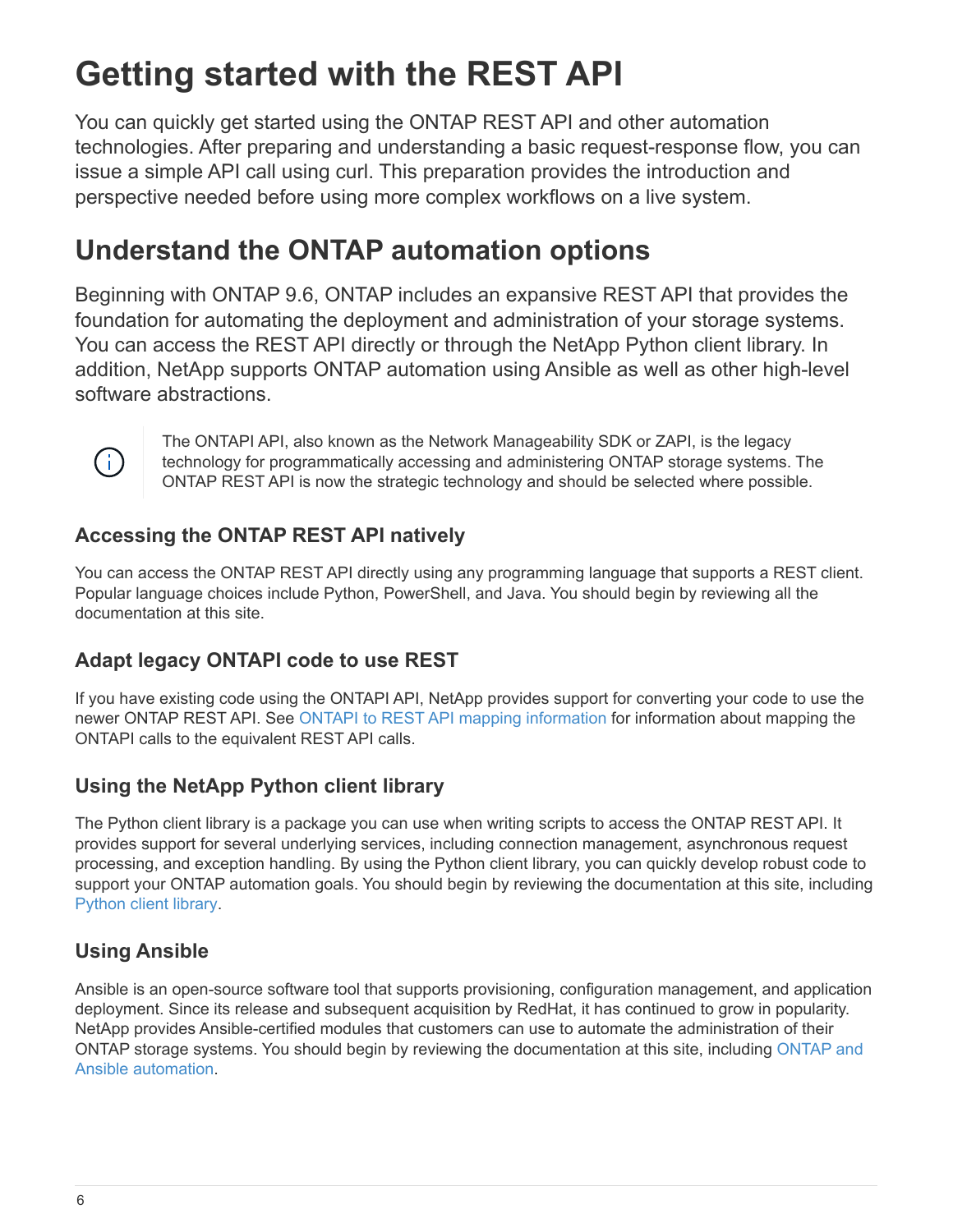## <span id="page-8-0"></span>**Prepare to use the ONTAP REST API**

There are several steps you should take to prepare to use the ONTAP REST API.

### **Experience with ONTAP 9**

You should have experience with ONTAP 9. This includes understanding the basic concepts and terminology as well as some experience with system administration. See [ONTAP 9 Concepts](https://docs.netapp.com/ontap-9/topic/com.netapp.doc.dot-cm-concepts/home.html) to get started.

### **Review REST concepts and implementation**

Make sure to review [ONTAP REST API](#page-11-2) for information about REST concepts and details regarding how the ONTAP REST API is designed.

### **Software development background**

It is helpful to have some experience with software development technologies and processes, including one or more programming languages as well as common utilities such as curl.

### **Get more information**

You should be aware of the additional information resources as suggested in [Get more information.](#page-68-0)

## <span id="page-8-1"></span>**Retrieving the cluster software version**

Each API transaction consists of an HTTP request and the associated response. This illustration shows how to retrieve the version of the ONTAP software used by the cluster.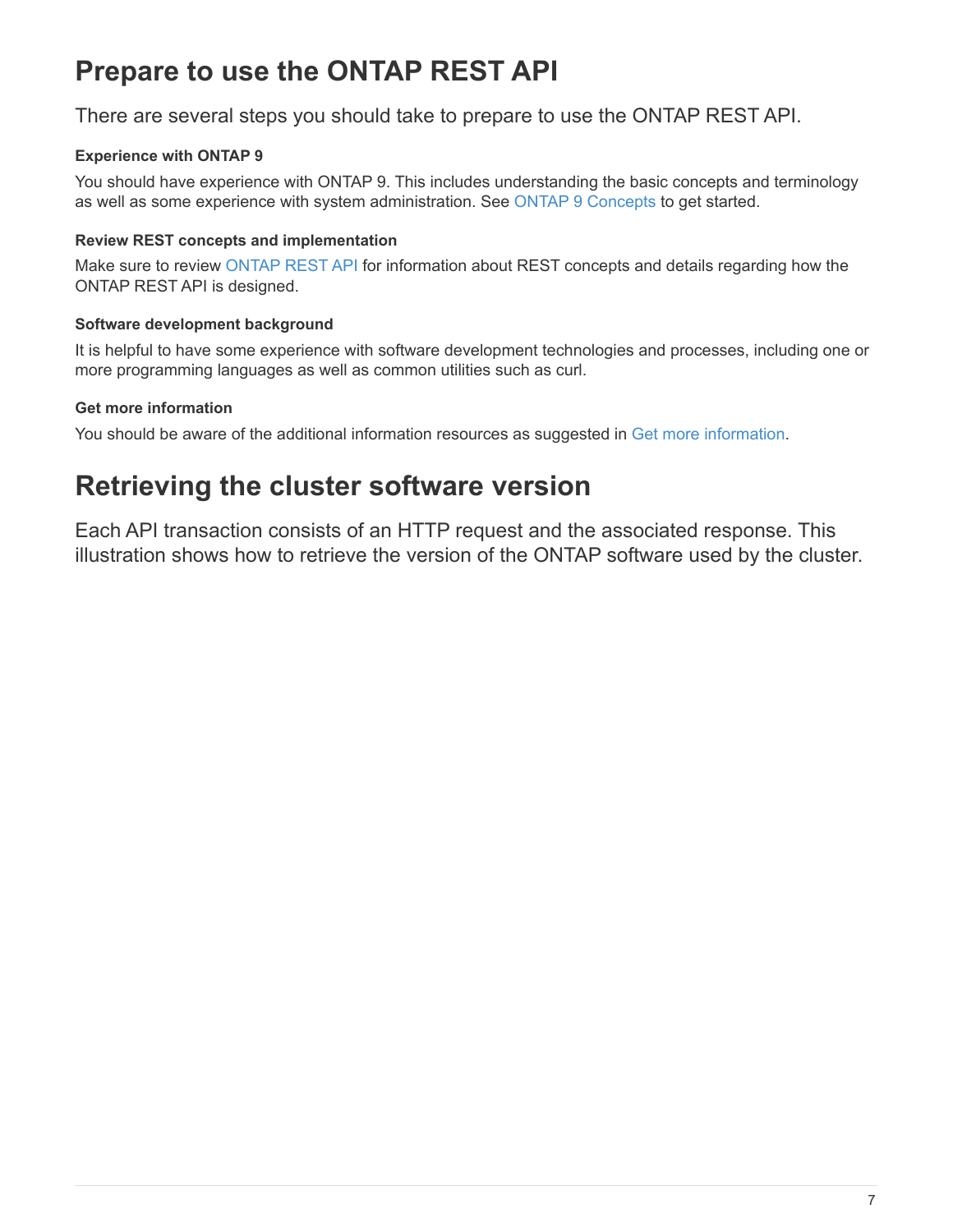

## **Client**

### **HTTP request**

The request sent from the client to the server consists of the following:

- GET verb
- URL path for the cluster
- Query parameter (fields)
- Request headers, including authorization

### **HTTP response**

The response sent from the server to the client consists of the following:

- Status code 200
- Response headers
- Response body containing the cluster software version

## <span id="page-9-0"></span>**Hello world**

You can issue a simple curl command at the CLI to get started using the ONTAP REST API and confirm its availability.

### **Before you begin**

## **ONTAP**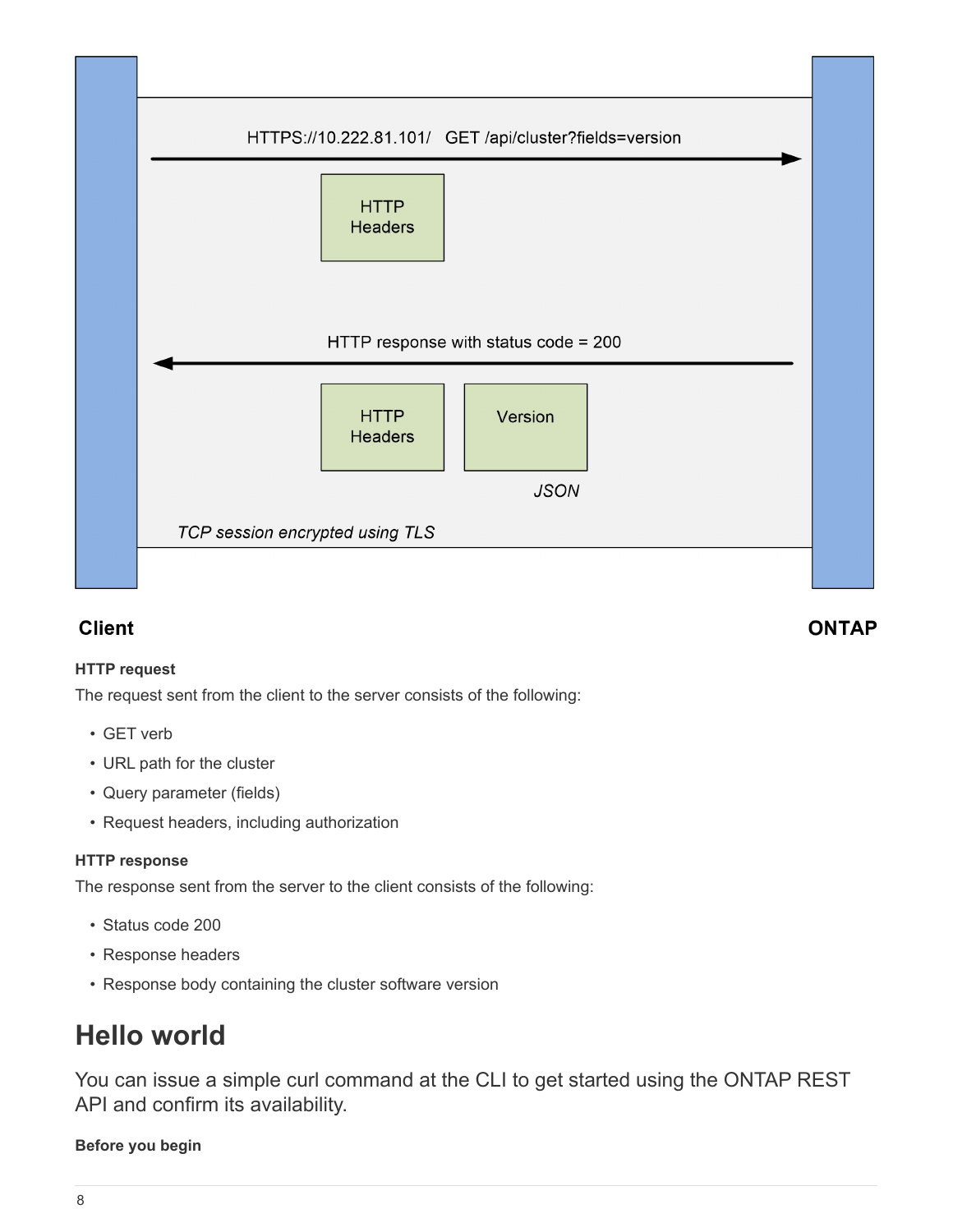The curl utility must be available on your workstation. In addition, you must have the following:

- IP address or host name of the ONTAP cluster management LIF
- User name and password for an account with authority to access the ONTAP REST API (cluster resource).



If your credentials include special characters, you need to format them in a way that is acceptable to Curl based on the shell you are using. For example, you can insert a backslash before each special character or wrap the entire username:password string in single quotes.

### **Steps**

1. At the command line interface of your local workstation, retrieve the version of the ONTAP software:

```
curl -X GET -u username:password -k
"https://<ip_address>/api/cluster?fields=version"
```
### **Example**

```
curl -X GET -u admin:password -k
"'https://10.222.81.101/api/cluster?fields=version"
```
### **After you finish**

The ONTAP version information is displayed in a JSON format.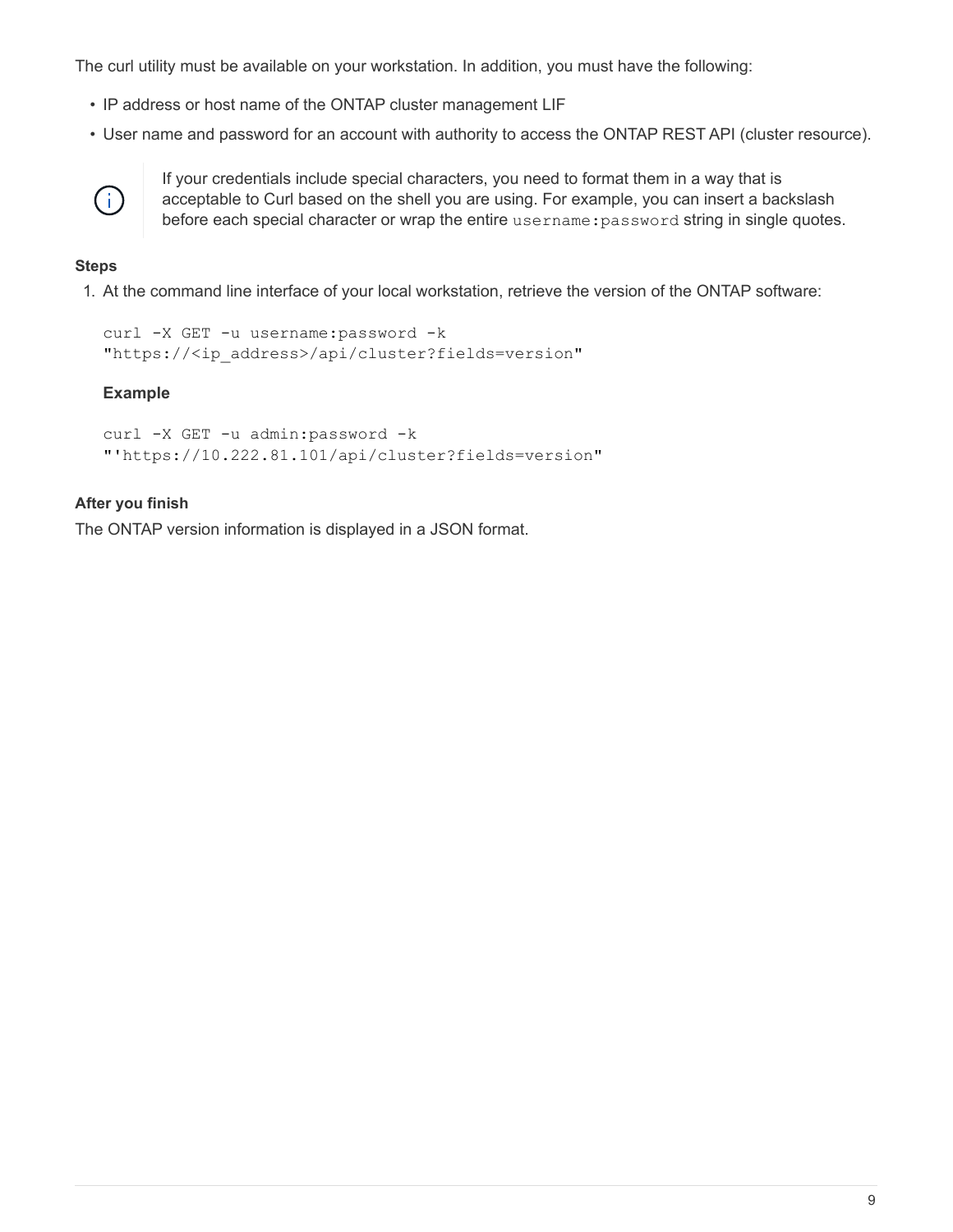# <span id="page-11-0"></span>**ONTAP REST API**

## <span id="page-11-1"></span>**REST implementation details**

## <span id="page-11-2"></span>**REST web services foundation**

Representational State Transfer (REST) is a style for creating distributed web applications. When applied to the design of a web services API, it establishes a set of technologies for exposing server-based resources and managing their states. It uses mainstream protocols and standards to provide a flexible foundation for administering ONTAP clusters.



While REST establishes a common set of technologies and best practices, the details of each API can vary based on the choices made during development. You should be aware of the design characteristics of the ONTAP REST API before using it with a live deployment.

### **Resources and state representation**

Resources are the basic components of a web-based system. When creating a REST web services application, early design tasks include:

• Identification of system or server-based resources

Every system uses and maintains resources. A resource can be a file, business transaction, process, or administrative entity. One of the first tasks in designing an application based on REST web services is to identify the resources.

• Definition of resource states and associated state operations

Resources are always in one of a finite number of states. The states, as well as the associated operations used to affect the state changes, must be clearly defined.

### **URI endpoints**

Every REST resource must be defined and made available using a well-defined addressing scheme. The endpoints where the resources are located and identified use a Uniform Resource Identifier (URI). The URI provides a general framework for creating a unique name for each resource in the network. The Uniform Resource Locator (URL) is a type of URI used with web services to identify and access resources. Resources are typically exposed in a hierarchical structure similar to a file directory.

### **HTTP messages**

Hypertext Transfer Protocol (HTTP) is the protocol used by the web services client and server to exchange request and response messages about the resources. As part of designing a web services application, HTTP methods are mapped to the resources and corresponding state management actions. HTTP is stateless. Therefore, to associate a set of related requests and responses as part of one transaction, additional information must be included in the HTTP headers carried with the request and response data flows.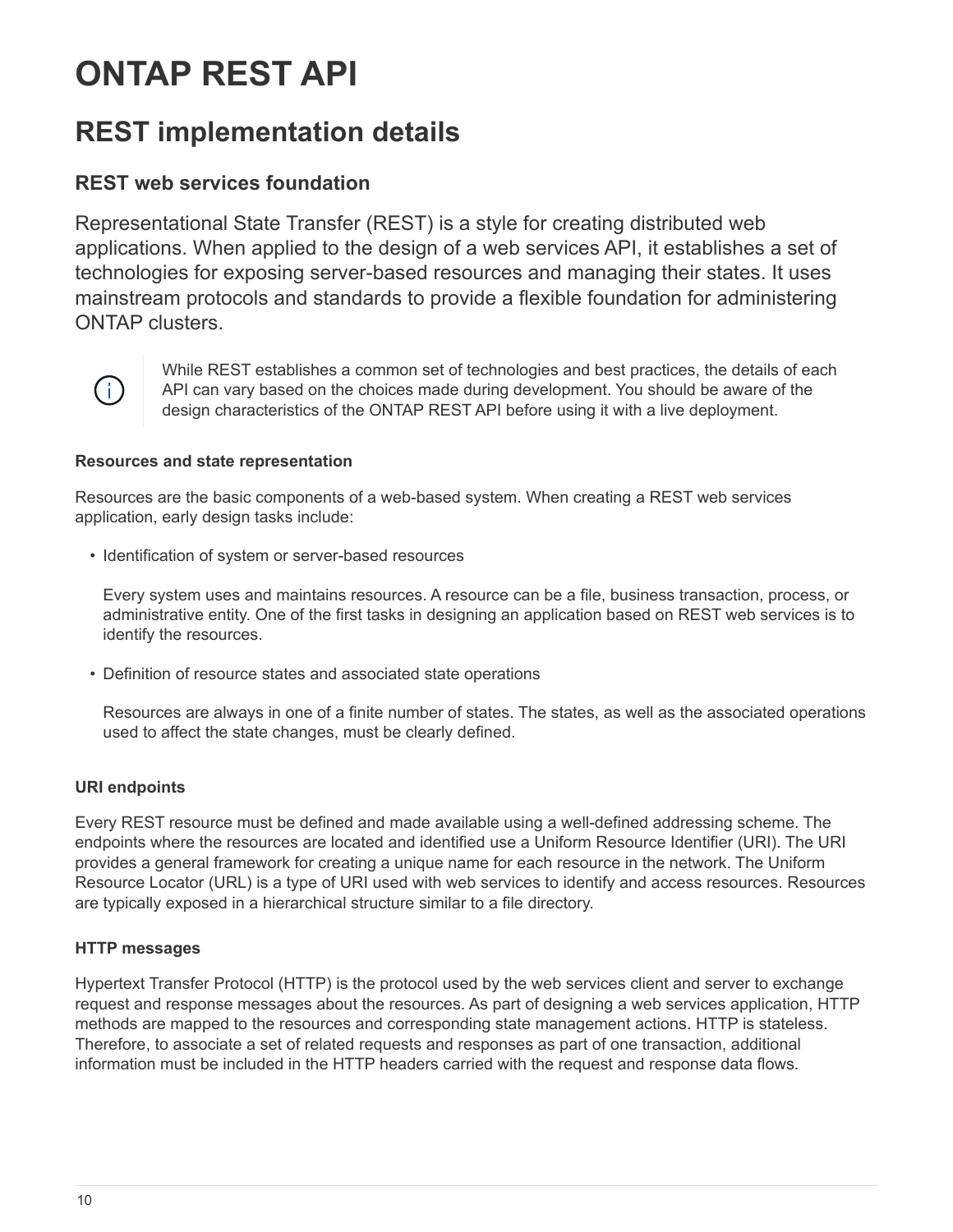### **JSON formatting**

Although information can be structured and transferred between a web services client and server in several ways, the most popular option is JavaScript Object Notation (JSON). JSON is an industry standard for representing simple data structures in plain text and is used to transfer state information describing the resources. The ONTAP REST API uses JSON to format the data carried in the body of each HTTP request and response.

## **ONTAP REST API versioning**

The REST API included with ONTAP 9 is assigned a version number which is independent of the ONTAP release number. You should be aware of the API version included with your release of ONTAP and how this might affect your use of the API.



All versions of ONTAP 9 use the same version of the REST API.

### **ONTAP 9.6 through ONTAP 9.10.1**

Version 1

### **Related links**

• [ONTAP Release Notes](#page-3-1)

## **How to access the ONTAP API**

You can access the ONTAP REST API in several different ways.

### **Network considerations**

You can connect to the REST API through the following interfaces:

- Cluster management LIF
- Node management LIF
- SVM management LIF

The LIF you choose to use must be configured to support the HTTPS management protocol. Also, the firewall configuration in your network must allow the HTTPS traffic.



You should always use the cluster management LIF. This will load balance the API requests across all nodes and avoid nodes that are offline or experiencing connectivity issues.

### **ONTAP API online documentation page**

The ONTAP API online documentation page provides an access point when using a web browser. In addition to providing a way to execute individual API calls directly, the page includes a detailed description of the API, including input parameters and other options for each call. The API calls are organized into functional categories. See [Summary of the REST resources](#page-26-1) for more information.

The format of the URL used to access the documentation page for the most recent version of the API is:

#### https://<cluster mgmt ip address>/docs/api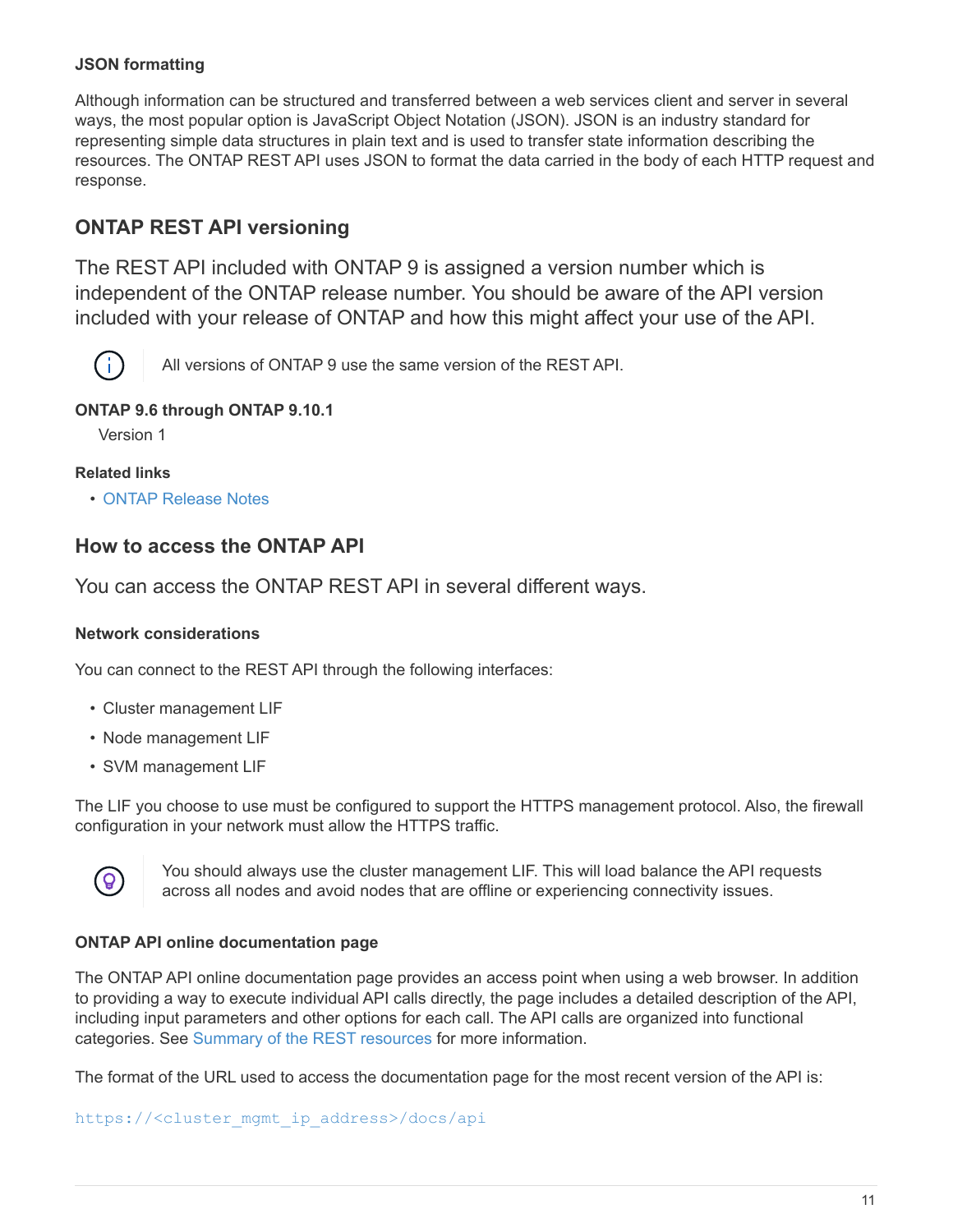### **Custom software and tools**

You can access the ONTAP API using any of several different programming languages and tools. Popular choices include Python, Java, Curl, and PowerShell. A program, script, or tool that uses the API acts as a REST web services client. Using a programming language enables a deeper understanding of the API and provides an opportunity to automate the ONTAP administration.

The format of the base URL used to directly access the most recent version of the API is:

### https://<cluster mgmt ip address>/api

To access a specific API version where multiple versions are supported, the format of the URL is:

```
https://<cluster_mgmt_ip_address>/api/v1
```
### **Basic operational characteristics**

While REST establishes a common set of technologies and best practices, the details of each API can vary based on the design choices.

### **Request and response API transaction**

Every REST API call is performed as an HTTP request to the ONTAP system which generates an associated response to the client. This request/response pair is considered an API transaction. Before using the API, you should be familiar with the input variables available to control a request and the contents of the response output.

### **Support for CRUD operations**

Each of the resources available through the ONTAP REST API is accessed based on the CRUD model:

- Create
- Read
- Update
- Delete

For some of the resources, only a subset of the operations is supported. You should review the ONTAP API documentation page at your ONTAP cluster for more information about each resource.

### **Object identifiers**

Each resource instance or object is assigned a unique identifier when it is created. In most cases, the identifier is a 128-bit UUID. These identifiers are globally unique within a specific ONTAP cluster. After issuing an API call that creates a new object instance, a URL with the associated id value is returned to the caller in the location header of the HTTP response. You can extract the identifier and use it on subsequent calls when referring to the resource instance.



The content and internal structure of the object identifiers can change at any time. You should only use the identifiers on the applicable API calls as needed when referring to the associated objects.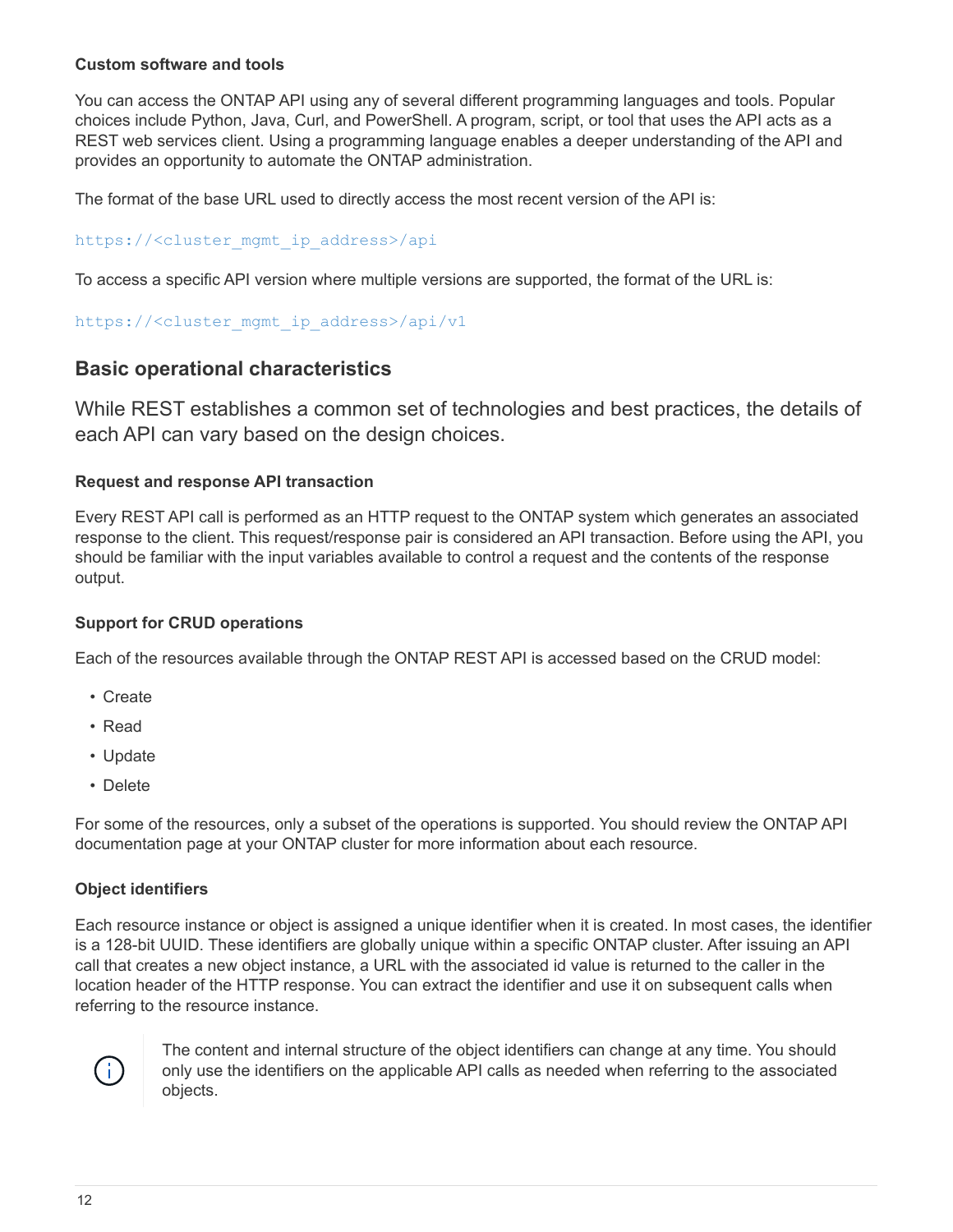### **Object instances and collections**

Depending on the resource path and HTTP method, an API call can apply to a specific object instance or a collection of objects.

### **Synchronous and asynchronous operations**

There are two ways that ONTAP performs an HTTP request received from a client.

### **Synchronous processing**

ONTAP performs the request immediately and responds with an HTTP status code of 200 or 201 if it is successful.

Every request using the methods GET, HEAD, and OPTIONS is always performed synchronously. In addition, requests that use POST, PATCH, and DELETE are designed to run synchronously if they are expected to complete in less than two seconds.

### **Asynchronous processing**

If an asynchronous request is valid, ONTAP creates a background task to process the request and a job object to anchor the task. The 202 HTTP status is returned to the caller along with the job object. To determine final success or failure, you must retrieve the state of the job.

Requests that use the methods POST, PATCH, and DELETE are designed to run asynchronously if they are expected to take more than two seconds to complete.



The return timeout query parameter is available with asynchronous API calls and can convert an asynchronous call to complete synchronously. Refer to How asynchronous processing works using the Job object for more information.

### **Security**

The security provided with the REST API is based primarily on the existing security features available with ONTAP. The following security is used by the API:

• Transport Layer Security

All traffic sent over the network between the ONTAP LIF and client is typically encrypted using TLS, based on the ONTAP configuration settings.

• Client authentication

The same authentication options available with ONTAP System Manager and the Network Manageability SDK can also be used with the ONTAP REST API.

• HTTP authentication

At an HTTP level, basic authentication is used for the API transactions. An HTTP header with the user name and password in a base64 string is added to each request.

• ONTAP authorization

ONTAP implements a role-based authorization model. The account you use when accessing the ONTAP REST API or API documentation page should have the proper authority.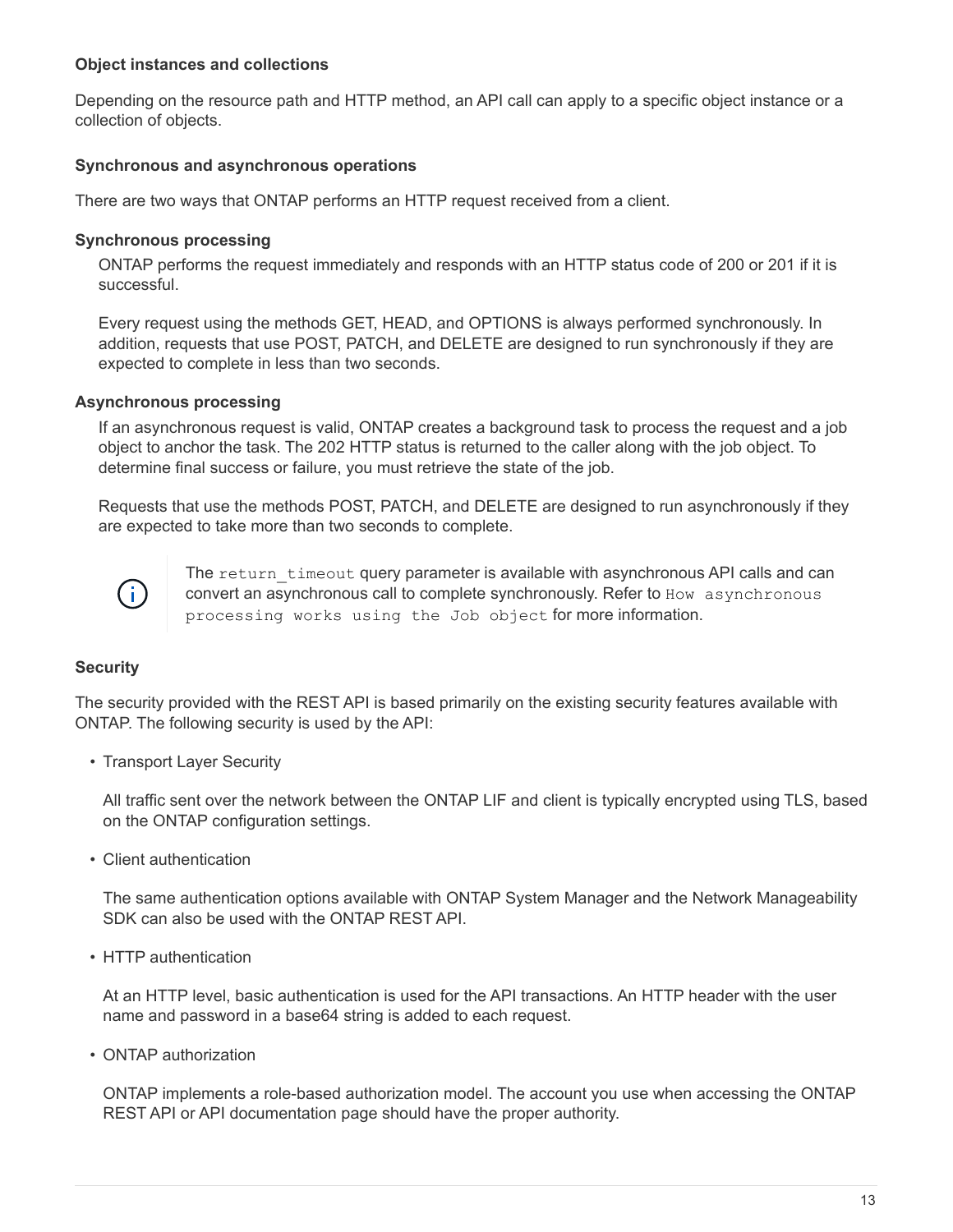### **Related information**

• [Security using RBAC](#page-24-0)

## <span id="page-15-0"></span>**Input variables controlling an API request**

You can control how an API call is processed through parameters and variables set in the HTTP request.

### **HTTP methods**

The HTTP methods supported by the ONTAP REST API are shown in the following table.



Not all the HTTP methods are available at each of the REST endpoints. Also, both PATCH and DELETE can be used on a collection. See *Object references and access* for more information.

| <b>HTTP</b> method | <b>Description</b>                                                  |
|--------------------|---------------------------------------------------------------------|
| <b>GET</b>         | Retrieves object properties on a resource instance or collection.   |
| <b>POST</b>        | Creates a new resource instance based on the supplied input.        |
| <b>PATCH</b>       | Updates an existing resource instance based on the supplied input.  |
| <b>DELETE</b>      | Deletes an existing resource instance.                              |
| <b>HEAD</b>        | Effectively issues a GET request but only returns the HTTP headers. |
| <b>OPTIONS</b>     | Determine what HTTP methods are supported at a specific endpoint.   |

### **Request headers**

You must include several headers in the HTTP request.

### **Content-type**

If the request body includes JSON, this header must be set to application/json.

### **Accept**

This header should be set to application/hal+json. If it is instead set to application/json none of the HAL links will be returned except a link needed to retrieve the next batch of records. If the header is anything else aside from these two values, the default value of the content-type header in the response will be application/hal+json.

### **Authorization**

Basic authentication must be set with the user name and password encoded as a base64 string.

### **Request body**

The content of the request body varies depending on the specific call. The HTTP request body consists of one of the following:

- JSON object with input variables
- Empty JSON object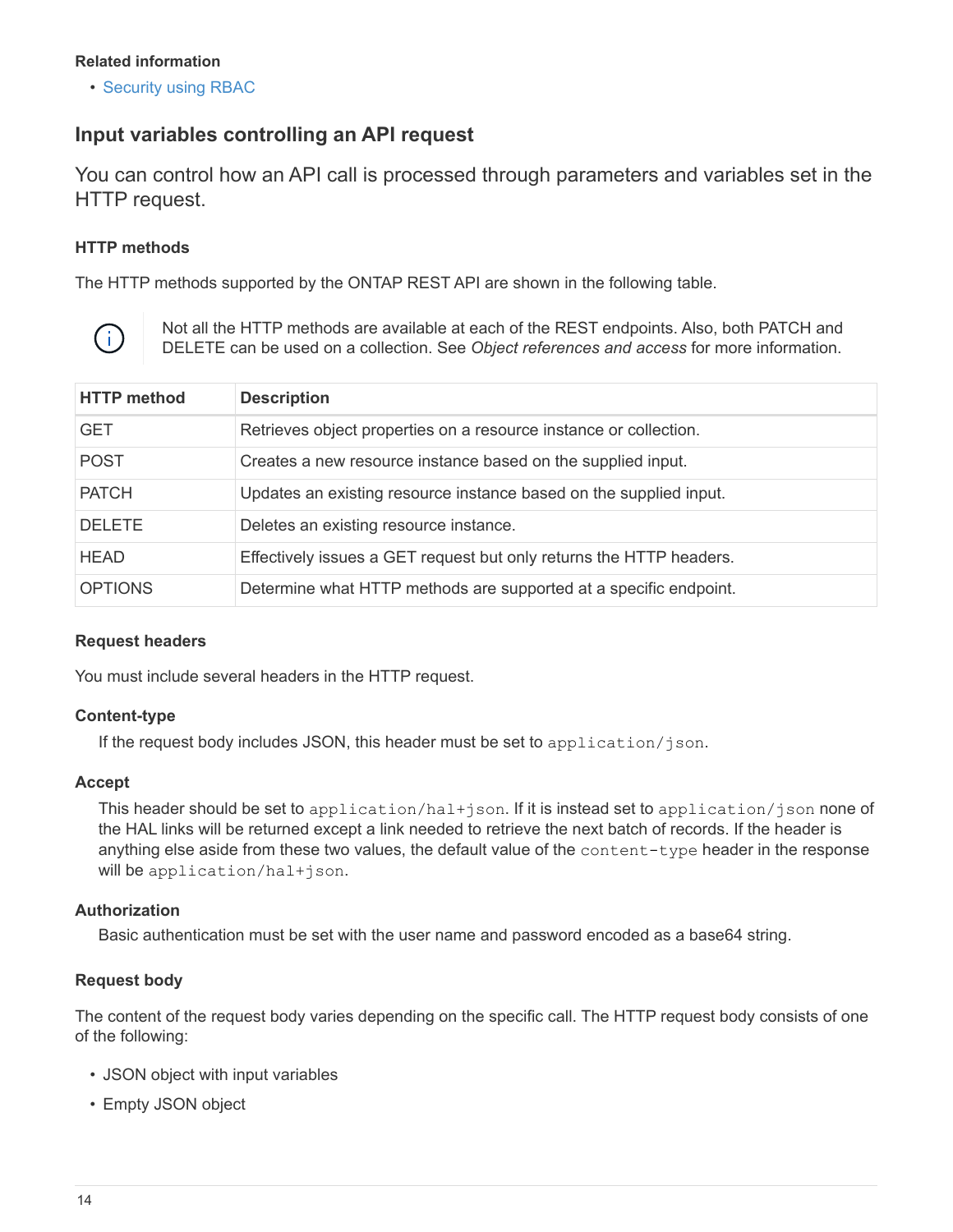### **Filtering objects**

When issuing an API call that uses GET, you can limit or filter the returned objects based on any attribute. For example, you can specify an exact value to match:

<field>=<query value>

In addition to an exact match, other operators are available to return a set of objects over a range of values. The ONTAP REST API supports the filtering operators shown in the table below.

| Operator      | <b>Description</b>       |
|---------------|--------------------------|
| $=$           | Equal to                 |
| $\,<\,$       | Less than                |
| $\geq$        | Greater than             |
| $\Leftarrow$  | Less than or equal to    |
| $>=$          | Greater than or equal to |
| <b>UPDATE</b> | Or                       |
|               | Not equal to             |
| $\star$       | Greedy wildcard          |

You can also return a collection of objects based on whether a specific field is set or not set by using the null keyword or its negation !null as part of the query.

Any fields that are not set are generally excluded from matching queries.

### **Requesting specific object fields**

By default, issuing an API call using GET returns only the attributes that uniquely identify the object or objects, along with a HAL self link. This minimum set of fields acts as a key for each object and varies based on the object type. You can select additional object properties using the fields query parameter in the following ways:

• Common or standard fields

Specify fields=\* bo retrieve the most commonly used object fields. These fields are typically maintained in local server memory or require little processing to access. These are the same properties returned for an object after using GET with a URL path key (UUID).

• All fields

Ĥ.

Specify fields=\*\* to retrieve all the object fields, including those requiring additional server processing to access.

• Custom field selection

Use fields=<field name> to specify the exact field you want. When requesting multiple fields, the values must be separated using commas without spaces.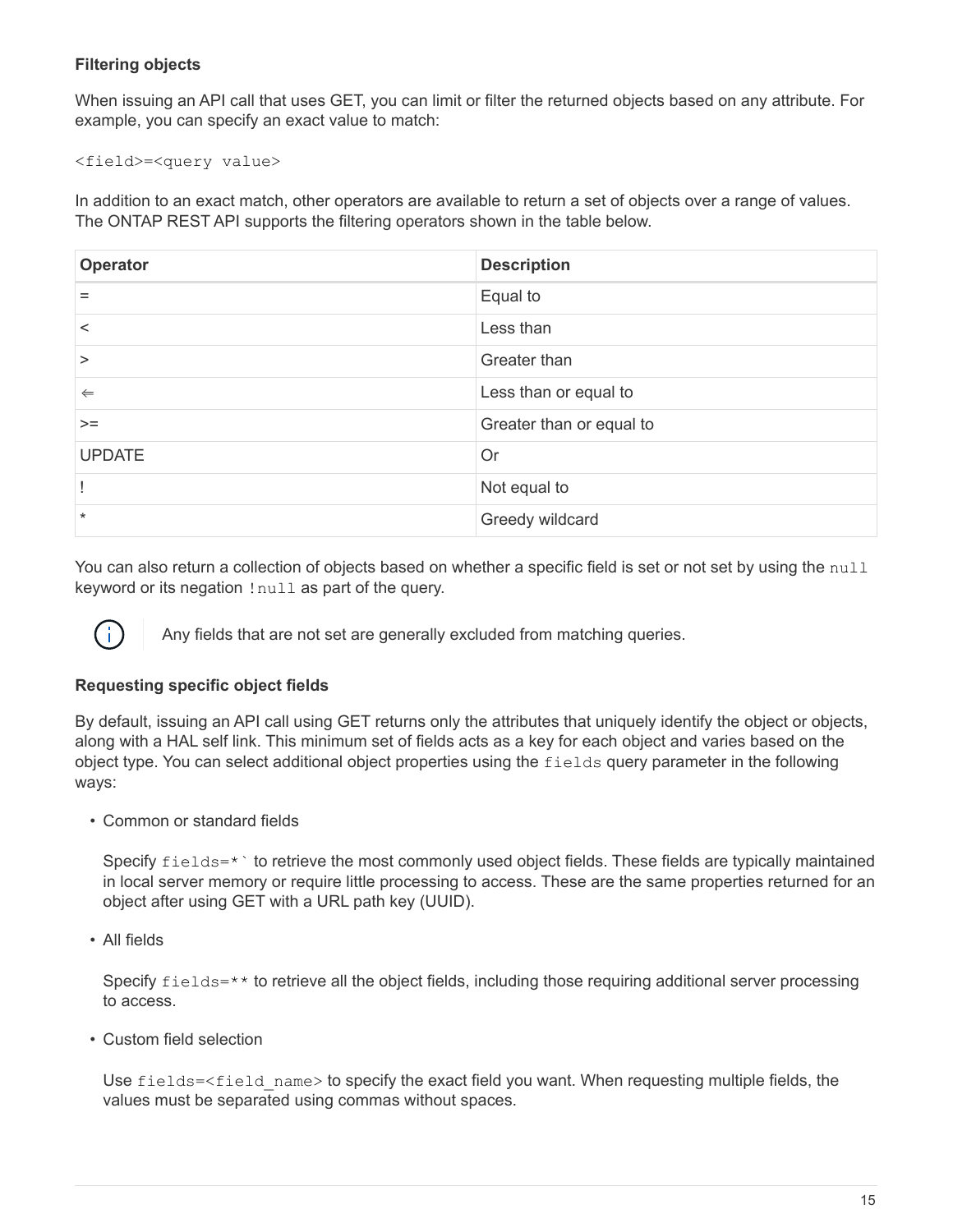

As a best practice, you should always identify the specific fields you want. You should only retrieve the set of common fields or all fields when needed. Which fields are classified as common, and returned using fields=\*, is determined by NetApp based on internal performance analysis. The classification of a field might change in future releases.

### **Sorting objects in the output set**

The records in a resource collection are returned in the default order defined by the object. You can change the order using the  $\text{order }$  by query parameter with the field name and sort direction as follows:

order\_by=<field name> asc|desc

For example, you can sort the type field in descending order followed by id in ascending order:

order by=type desc, id asc

Note the following:

- If you specify a sort field but don't provide a direction, the values are sorted in ascending order.
- When including multiple parameters, you must separate the fields with a comma.

### **Pagination when retrieving objects in a collection**

When issuing an API call using GET to access a collection of objects of the same type, ONTAP attempts to return as many objects as possible based on two constraints. You can control each of these constraints using additional query parameters on the request. The first constraint reached for a specific GET request terminates the request and therefore limits the number of records returned.



If a request ends before iterating over all the objects, the response contains the link needed to retrieve the next batch of records.

### **Limiting the number of objects**

By default, ONTAP returns a maximum of 10,000 objects for a GET request. You can change this limit using the max records query parameter. For example:

```
max_records=20
```
The number of objects actually returned can be less than the maximum in effect, based on the related time constraint as well as the total number of objects in the system.

#### **Limiting the time used to retrieve the objects**

By default, ONTAP returns as many objects as possible within the time allowed for the GET request. The default timeout is 15 seconds. You can change this limit using the return timeout query parameter. For example:

```
return_timeout=5
```
The number of objects actually returned can be less than the maximum in effect, based on the related constraint on the number of objects as well as the total number of objects in the system.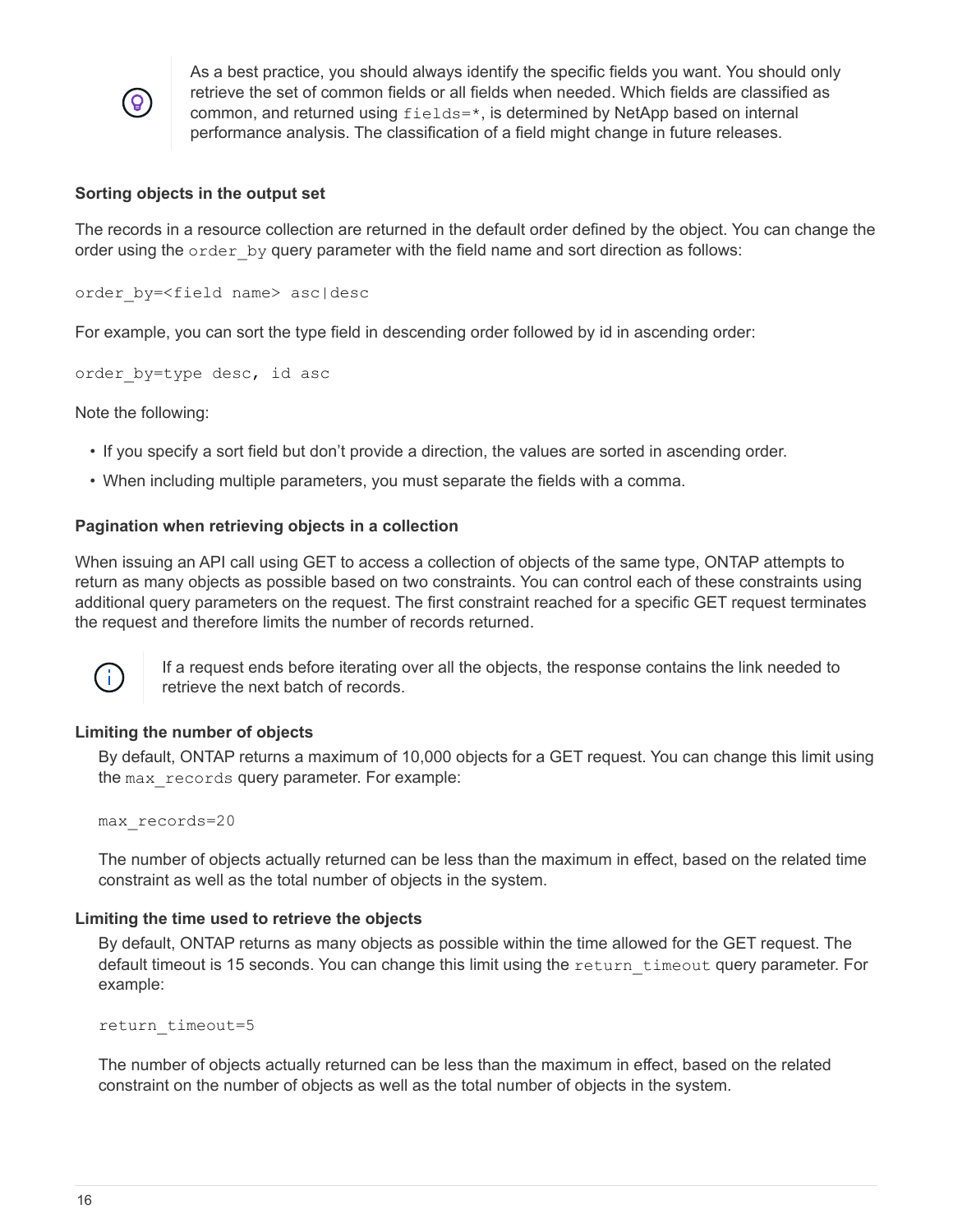### **Narrowing the result set**

If needed, you can combine these two parameters with additional query parameters to narrow the result set. For example, the following returns up to 10 ems events generated after the specified time:

time⇒ 2018-04-04T15:41:29.140265Z&max\_records=10

You can issue multiple requests to page through the objects. Each subsequent API call should use a new time value based on the latest event in the last result set.

### **Size properties**

The input values used with some API calls as well as certain query parameters are numeric. Rather than provide an integer in bytes, you can optionally use a suffix as shown in the following table.

| <b>Suffix</b> | <b>Description</b>                          |
|---------------|---------------------------------------------|
| KB            | KB Kilobytes (1024 bytes) or kibibytes      |
| <b>MB</b>     | MB Megabytes (KB x 1024 bytes) or mebibytes |
| <b>GB</b>     | GB Gigabytes (MB x 1024 bytes) or gibibytes |
| TВ            | TB Terabytes (GB x 1024 bytes) or tebibytes |
| <b>PB</b>     | PB Petabytes (TB x 1024 bytes) or pebibytes |

### **Related information**

• [Object references and access](#page-22-1)

## **Interpreting an API response**

Each API request generates a response back to the client. You should examine the response to determine whether it was successful and retrieve additional data as needed.

### **HTTP status code**

The HTTP status codes used by the ONTAP REST API are described below.

| Code | <b>Reason phrase</b> | <b>Description</b>                                                                                                       |
|------|----------------------|--------------------------------------------------------------------------------------------------------------------------|
| 200  | OK                   | Indicates success for calls that do not create a new object.                                                             |
| 201  | Created              | An object is successfully created. The location header in the<br>response includes the unique identifier for the object. |
| 202  | Accepted             | A background job has been started to perform the request, but<br>has not completed yet.                                  |
| 400  | <b>Bad request</b>   | The request input is not recognized or is inappropriate.                                                                 |
| 401  | Unauthorized         | User authentication has failed.                                                                                          |
| 403  | Forbidden            | Access is denied due to an authorization (RBAC) error.                                                                   |
| 404  | Not found            | The resource referred to in the request does not exist.                                                                  |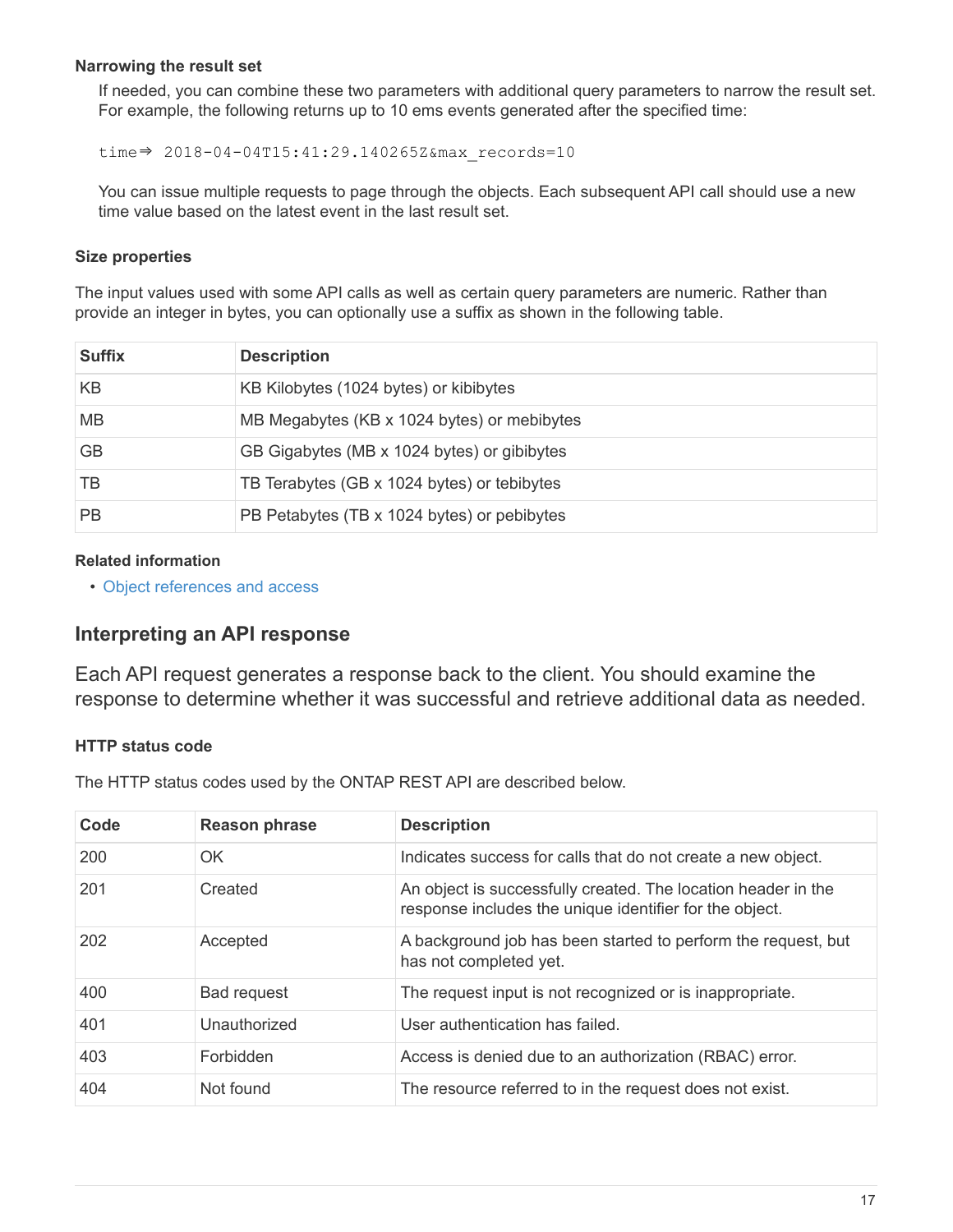| Code | <b>Reason phrase</b> | <b>Description</b>                                                                                                                |
|------|----------------------|-----------------------------------------------------------------------------------------------------------------------------------|
| 405  | Method not allowed   | The HTTP method in the request is not supported for the<br>resource.                                                              |
| 409  | Conflict             | An attempt to create an object failed because a different object<br>must be created first or the requested object already exists. |
| 500  | Internal error       | A general internal error occurred at the server.                                                                                  |

### **Response headers**

Several headers are included in the HTTP response generated by the ONTAP.

### **Location**

When an object is created, the location header includes the complete URL to the new object including the unique identifier assigned to the object.

### **Content-type**

This will normally be application/hal+json.

### **Response body**

The content of the response body resulting from an API request differs based on the object, processing type, and the success or failure of the request. The response is always rendered in JSON.

• Single object

A single object can be returned with a set of fields based on the request. For example, you can use GET to retrieve selected properties of a cluster using the unique identifier.

• Multiple objects

Multiple objects from a resource collection can be returned. In all cases, there is a consistent format used, with num records indicating the number of records and records containing an array of the object instances. For example, you can retrieve the nodes defined in a specific cluster.

• Job object

If an API call is processed asynchronously, a Job object is returned which anchors the background task. For example, the PATCH request used to update the cluster configuration is processed asynchronously and returns a Job object.

• Error object

If an error occurs, an Error object is always returned. For example, you will receive an error when attempting to change a field not defined for a cluster.

• Empty JSON object

In certain cases, no data is returned and the response body includes an empty JSON object.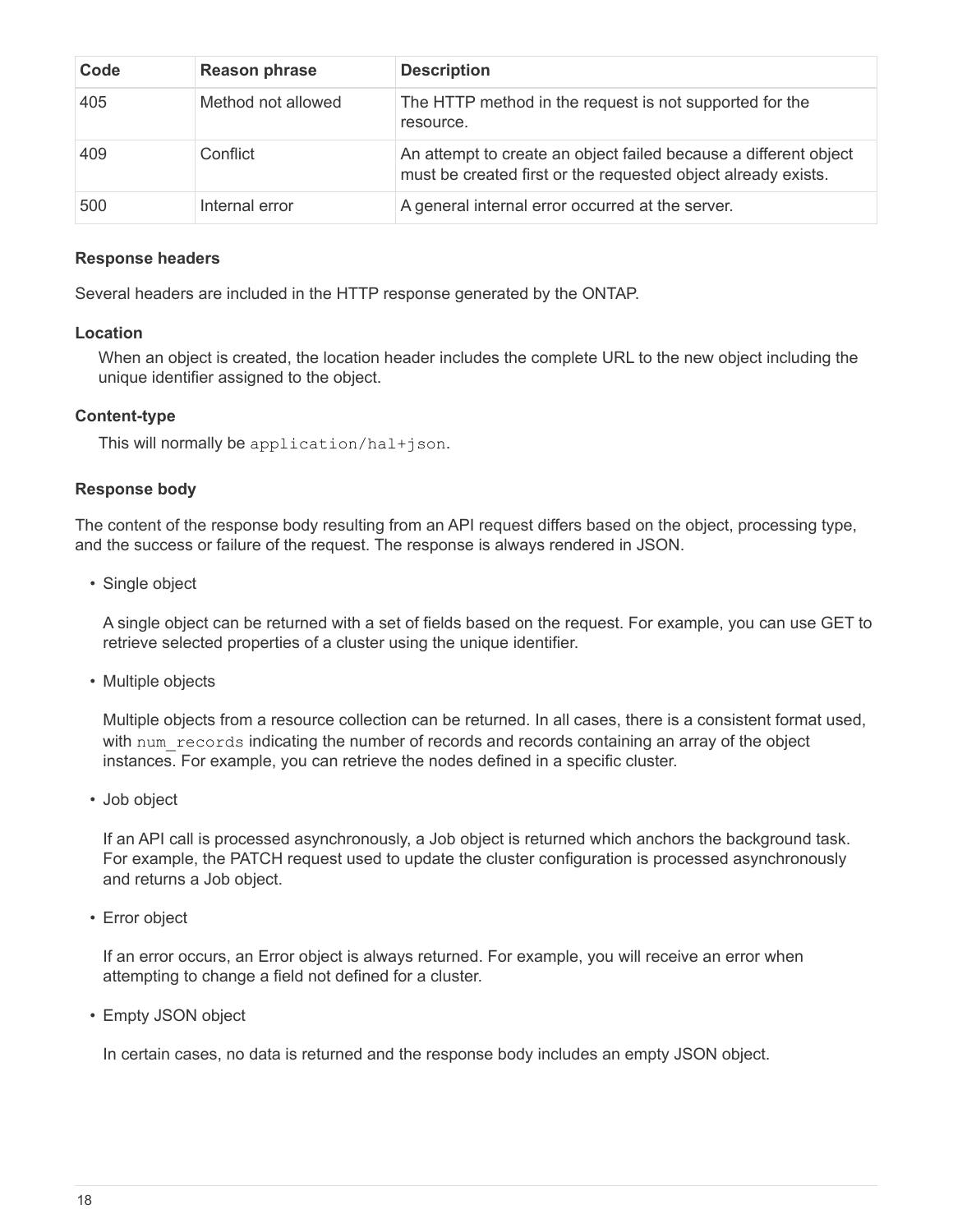### **HAL linking**

The ONTAP REST API uses HAL as the mechanism to support Hypermedia as the Engine of Application State (HATEOAS). When an object or attribute is returned that identifies a specific resource, a HAL-encoded link is also included allowing you to easily locate and determine additional details about the resource.

### **Errors**

If an error occurs, an error object is returned in the response body.

### **Format**

An error object has the following format:

```
"error": {
"message": "<string>",
"code": <integer>[,
"target": "<string>"]
}
```
You can use the code value to determine the general error type or category, and the message to determine the specific error. When available, the target field includes the specific user input associated with the error.

### **Common error codes**

The common error codes are described in the following table. Specific API calls can include additional error codes.

| Code |     | <b>Description</b>                                                                              |
|------|-----|-------------------------------------------------------------------------------------------------|
|      | 409 | An object with the same identifier<br>already exists.                                           |
| 2    | 400 | The value for a field has an invalid<br>value or is missing, or an extra<br>field was provided. |
| 3    | 400 | The operation is not supported.                                                                 |
| 4    | 405 | An object with the specified<br>identifier cannot be found.                                     |
| 6    | 403 | Permission to perform the request<br>is denied.                                                 |
| 8    | 409 | The resource is in use.                                                                         |

## **Asynchronous processing using the Job object**

After issuing an API request that is designed to run asynchronously, a job object is always created and returned to the caller. The job describes and anchors a background task that processes the request. Depending on the HTTP status code, you must retrieve the state of the job to determine if the request was successful.

Refer to [API reference](#page-64-0) to determine which API calls are designed to be performed asynchronously.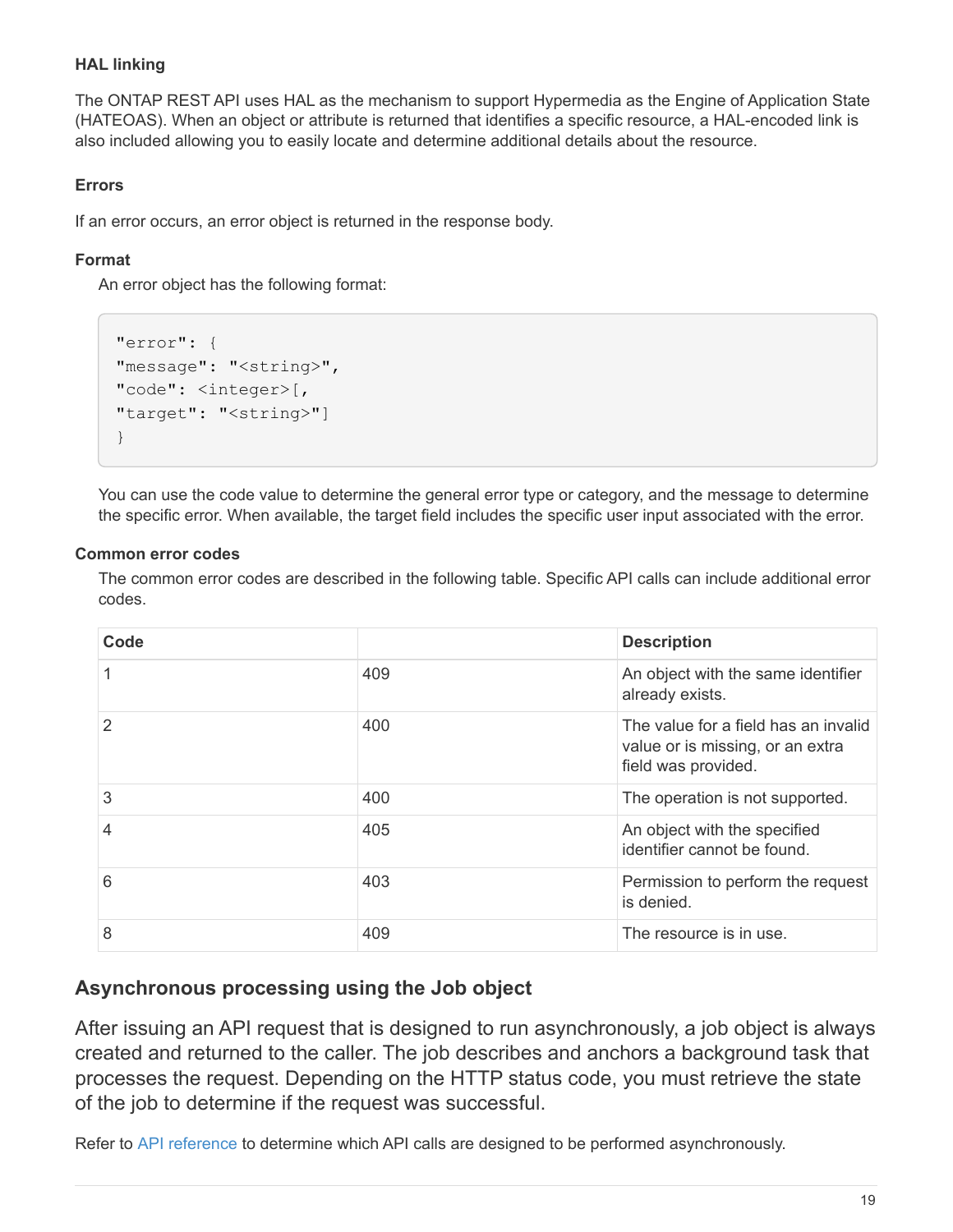### **Controlling how a request is processed**

You can use the return timeout query parameter to control how an asynchronous API call is processed. There are two possible outcomes when using this parameter.

### **Timer expires before the request completes**

For valid requests, ONTAP returns a 202 HTTP status code along with the job object. You must retrieve the state of the job to determine if the request completed successfully.

### **Request is completed before the timer expires**

If the request is valid and completes successfully before the time expires, ONTAP returns a 200 HTTP status code along with the job object. Because the request is completed synchronously, as indicated by the 200, you do not need to retrieve the job state.



The default value for the return timeout parameter is zero seconds. Therefore, if you don't include the parameter, the 202 HTTP status code is always returned for a valid request.

### **Querying the Job object associated with an API request**

The Job object returned in the HTTP response contains several properties. You can query the state property in a subsequent API call to determine if the request completed successfully. A Job object is always in one of the following states:

### **Non-terminal states**

- Queued
- Running
- Paused

### **Terminal states**

- Success
- Failure

### **General procedure for issuing an asynchronous request**

You can use the following high-level procedure to complete an asynchronous API call. This example assumes the return timeout parameter is not used, or that the time expires before the background job completes.

- 1. Issue an API call that is designed to be performed asynchronously.
- 2. Receive an HTTP response 202 indicating acceptance of a valid request.
- 3. Extract the identifier for the Job object from the response body.
- 4. Within a timed loop, perform the following in each cycle:
	- a. Get the current state of the Job.
	- b. If the Job is in a non-terminal state, perform loop again.
- 5. Stop when the Job reaches a terminal state (success, failure).

#### **Related information**

• [Workflow 1: Updating the cluster contact and checking job state](#page-46-2)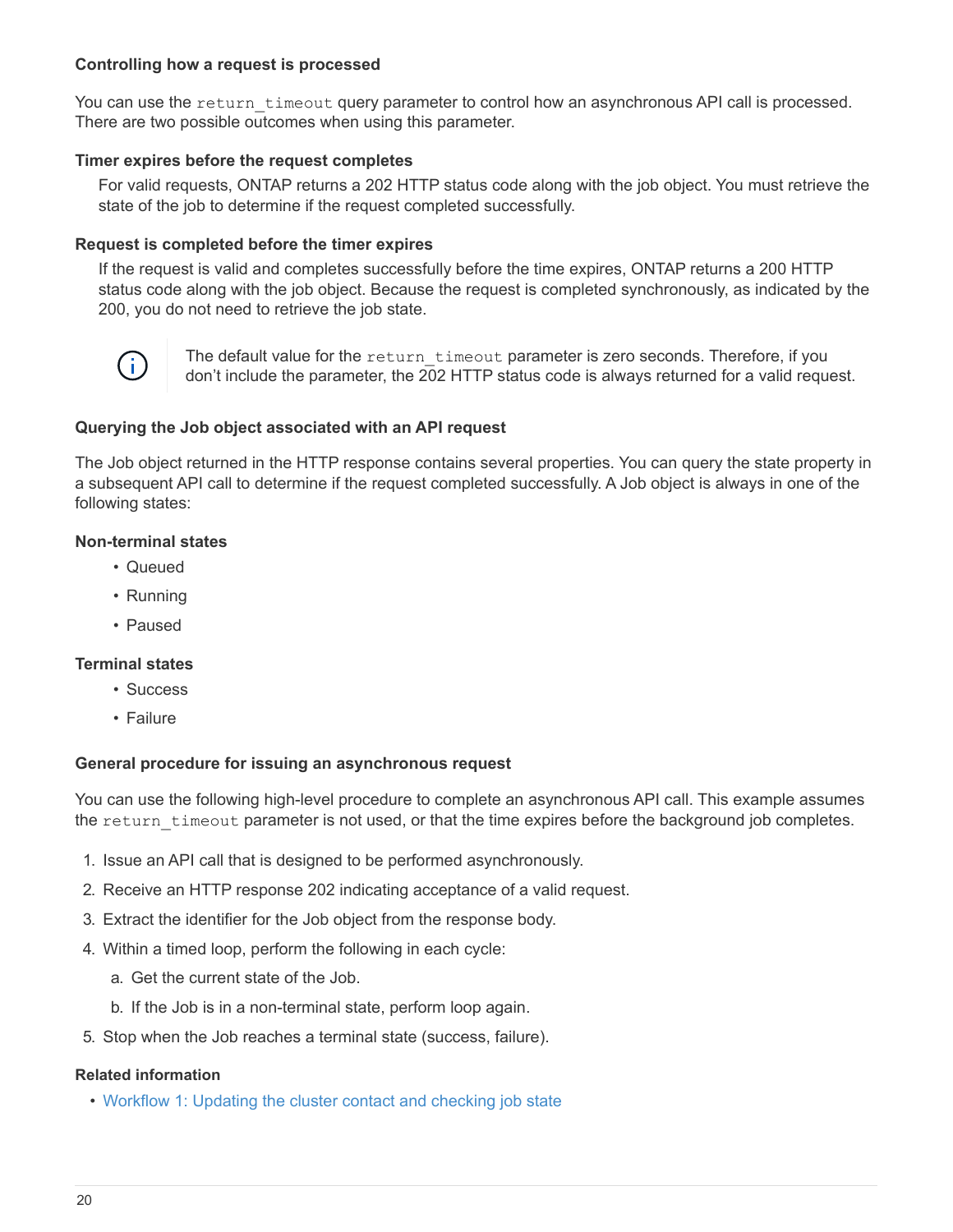## <span id="page-22-0"></span>**Additional considerations**

## <span id="page-22-1"></span>**Object references and access**

The resource instances or objects exposed through the ONTAP REST API can be referenced and accessed in several different ways.

### **Object access paths**

At a high level, there are two path types when accessing an object:

• Primary

The object is the primary or direct target of the API call.

• Foreign

The object is not the primary reference of the API call, but rather is linked to from the primary object. It is therefore a foreign or downstream object and referenced through a field in the primary object.

### **Accessing an object using the UUID**

Every object is assigned a unique identifier when it is created, which in most cases is a 128-bit UUID. The assigned UUID values are immutable and are used internally within ONTAP to access and manage the resources. Because of this, the UUID generally provides the fastest and most stable way to access objects.

For many of the resource types, a UUID value can be provided as part of the path key in the URL to access a specific object. For example, you can use the following to access a node instance: `/cluster/nodes/{uuid}

### **Accessing an object using an object property**

In addition to a UUID, you can also access an object using an object property. In most cases, it is convenient to use the name property. For example, you can use the following query parameter in the URL string to access a node instance by its name: /cluster/nodes?name=node\_one. In addition to a query parameter, a foreign object can be accessed through a property in the primary object.

While you can use the name or other property to access an object instead of the UUID, there are several possible disadvantages:

• The name field is not immutable and can be changed. If the name of an object is changed before accessing an object, the wrong object will be returned or an object access error will fail.



This issue can occur with a POST or PATCH method on a foreign object or with a GET method on a primary object.

• ONTAP must translate the name field into the corresponding UUID. This is a type of indirect access which can become a performance issue.

In particular, a performance degradation is possible when one or more of the following is true:

• GET method is used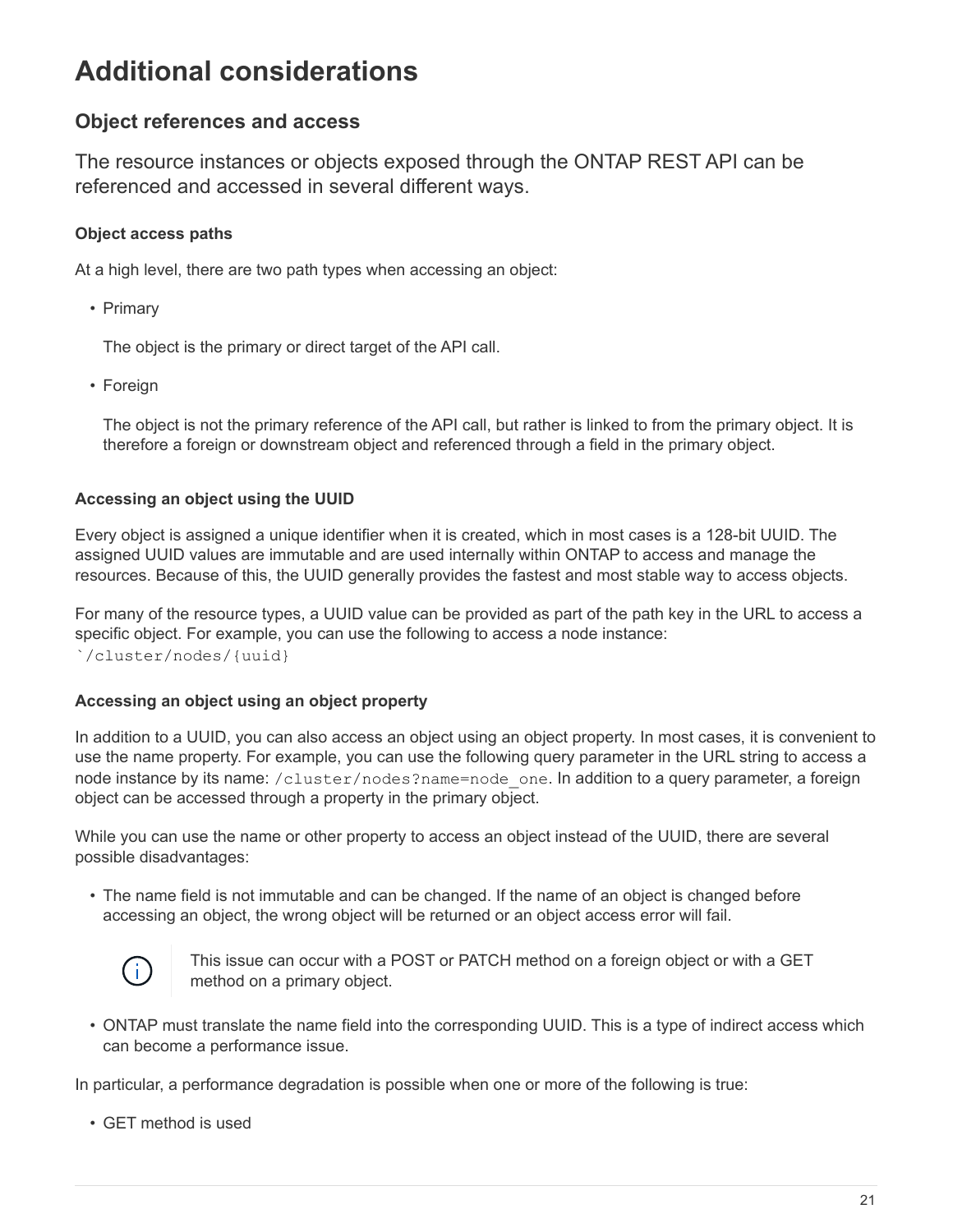- A large collection of objects is accessed
- A complex or elaborate query is used

### **Cluster versus SVM context**

There are several REST endpoints that support both a cluster and SVM. When using one of these endpoints, you can indicate the context of the API call through the scope=[svm|cluster] value. Examples of endpoints supporting a dual context include IP interfaces and security roles.



The scope value has a default value base on the properties provided for each API call.

### **Using PATCH and DELETE on a collection of objects**

Every REST endpoint supporting PATCH or DELETE on a resource instance also supports the same method on a collection of objects. The only requirement is that at least one field must be provided through a query parameter in the URL string. When issuing a PATCH or DELETE over a collection, this is equivalent to doing the following internally:

- Query-based GET to retrieve the collection
- Serial sequence of PATCH or DELETE calls on each object in the collection

The time out for the operation can be set by return timeout with a default of 15 seconds. If not completed before the timeout, the response includes a link to the next object. You must reissue the same HTTP method using the next link to continue the operation.

## **Users of the ONTAPI API and ONTAP CLI**

ONTAPI is a set of API calls provided through the Network Manageability SDK that can be used to administer ONTAP storage systems. There are differences between the REST API and the ONTAPI API calls, as well as between the REST API and ONTAP CLI. You should understand these differences before using the REST API in a production environment.

### **General design differences**

The ONTAP REST API and command line interface have a fundamentally different designs. The CLI commands and parameters do not map directly to the REST API calls. And even where there might be a similarity, the details of the input parameters can be different. For example, numeric units might be specified in bytes or using a suffix (such as KB). You should review [Input variables controlling an API request](#page-15-0) as well as the [API reference](#page-64-0) for more information.

### **Data SVMs exposed through the REST API**

ONTAP supports several types of storage virtual machines (SVMs). However, only the data SVMs are directly exposed through the ONTAP REST API. The configuration information describing the cluster and nodes is available through the REST API, however the cluster and nodes are not treated as separate SVMs.

### **Migrating from ONTAPI to REST**

The REST API is the primary and strategic choice for automating ONTAP system administration. If you are currently using the ONTAPI API, you should consider migrating to the REST API. NetApp provides mapping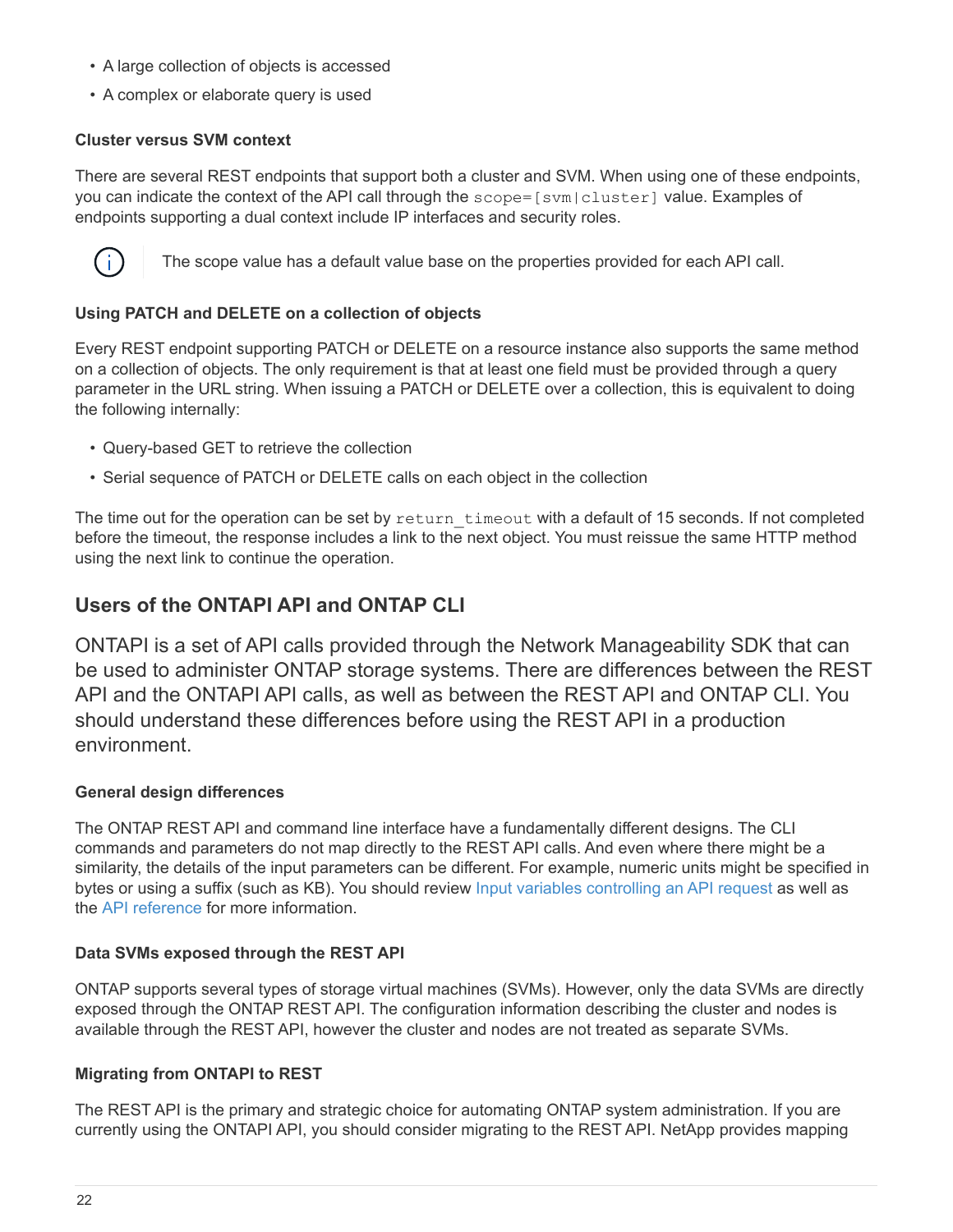documentation to assist with the migration from ONTAPI to REST.

### **Changes to SnapDiff availability in ONTAPI**

Beginning with ONTAP 9.10.1, the SnapDiff v1 and v2 ONTAPI calls cannot be invoked. Any third-party application that invokes SnapDiff v1 or v2 ONTAPI calls will not function beginning with ONTAP 9.10.1. ONTAP users should verify that their backup application supports the SnapDiff v3 REST calls before upgrading to ONTAP 9.10.1.

SnapDiff API availability across ONTAP releases is defined as follows:

- ONTAP 9.7 and earlier releases: v1 and v2 (ONTAPI only)
- ONTAP 9.8 9.9.1: v1, v2 and v3 (both ONTAPI and REST API)
- ONTAP 9.10.1: v3 only (REST API only)

For more information, see the [ONTAP Release Notes.](#page-3-1)

### **Related information**

- [Input variables controlling an API request](#page-15-0)
- [ONTAPI to REST API mapping information](https://library.netapp.com/ecm/ecm_download_file/ECMLP2879870)

## **Access the ONTAP CLI through the REST API**

To assist CLI and ONTAPI API users in their transition to the ONTAP REST API, ONTAP provides a REST endpoint to access the CLI. You can use this passthrough feature to execute any CLI command. Usage of the REST endpoint is returned in AutoSupport data so NetApp can identify gaps in the REST API and make improvements in future releases.

To issue a CLI command, you must make a REST API call that is properly formed based on rules regarding:

- Resource paths
- Field names
- HTTP methods

The base resource path for CLI access is /private/cli. Refer to the ONTAP API online documentation page for details about accessing the CLI through the REST API.



NetApp maintains a GitHub repository containing code samples and other helpful information. You can access the repository for examples of how to use the CLI passthrough facility.

### **Related links**

[ONTAP REST Python GitHub repository - CLI passthrough samples](https://github.com/NetApp/ontap-rest-python/tree/master/examples/rest_api/cli_passthrough_samples)

## <span id="page-24-0"></span>**Security using RBAC**

The REST API expands the role-based access control (RBAC) capabilities when using ONTAP. You can create user accounts with custom roles to restrict access to the REST endpoints.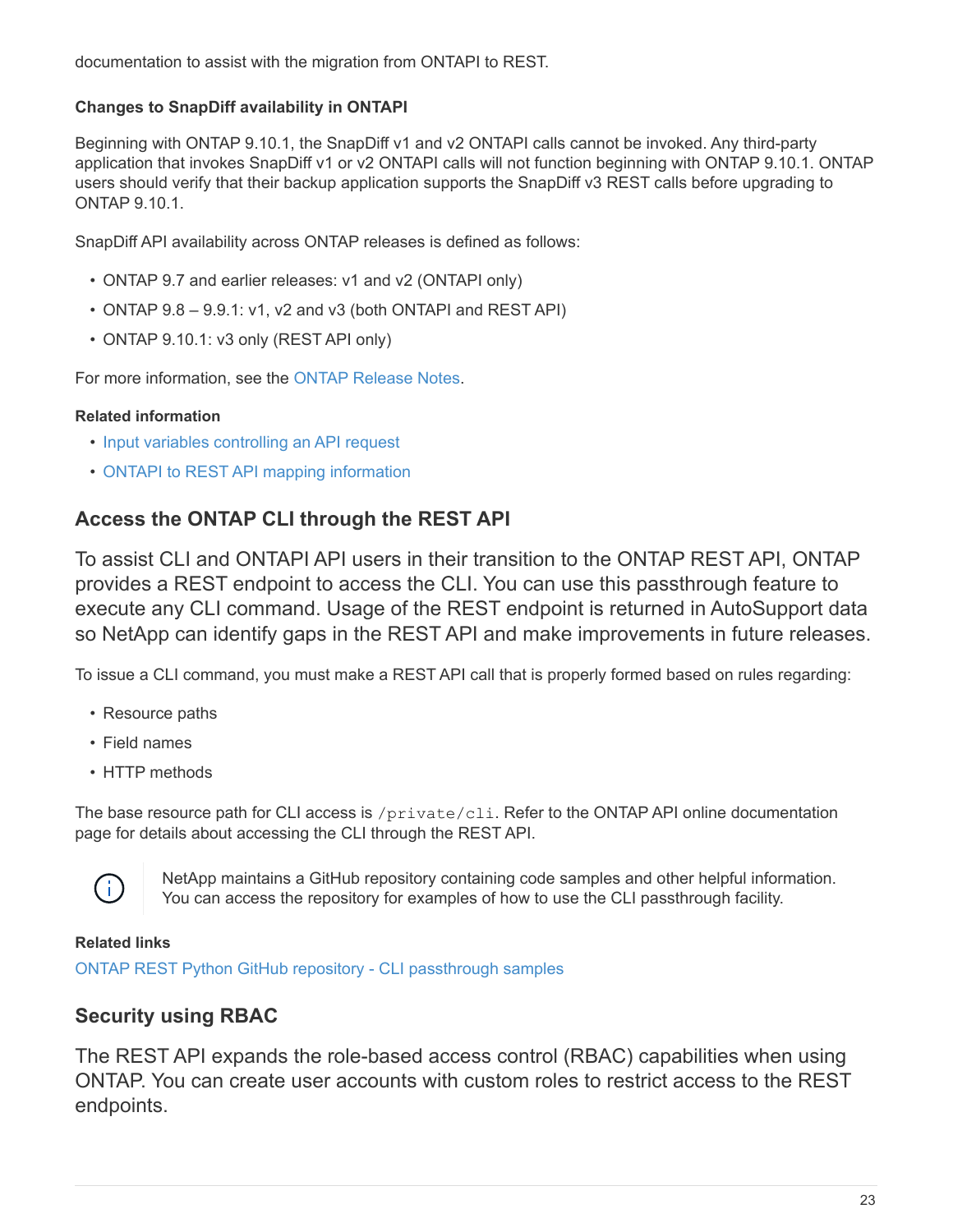### **Creating roles for the REST endpoints**

A REST role is defined through a set of one or more privileges. Each privilege consists of a path to a REST endpoint and the associated access level. Access to each endpoint is provided in one of three levels and determines the HTTP methods that can be used against the resource. The access levels include:

• All

All HTTP methods can be used

• Read-only

Only GET can be used

• None

No access is allowed

Here is an example of two privileges that can be assigned to a REST role:

- access="readonly", path="/api/storage/volumes"
- access="none", path="/api/snapmirror/policies"

### **Creating a user account with a custom role**

At a high level, you can create an account with a custom REST role as follows:

- 1. Create a user account with access to the HTTP management protocol.
- 2. Create a REST role with the desired privileges.
- 3. Associate the user account with the role.

### **Performance metrics for storage resources**

ONTAP collects performance metrics about selected SVM storage objects and protocols, and reports this information through the REST API. You can use this data to monitor the performance of an ONTAP system.

For a given storage object or protocol, the performance data falls into three categories:

- IOPS
- Latency
- Throughput

Within each category, one or more of the following types of data is available:

- Read ®
- Write (W)
- Other (O)
- Total (T)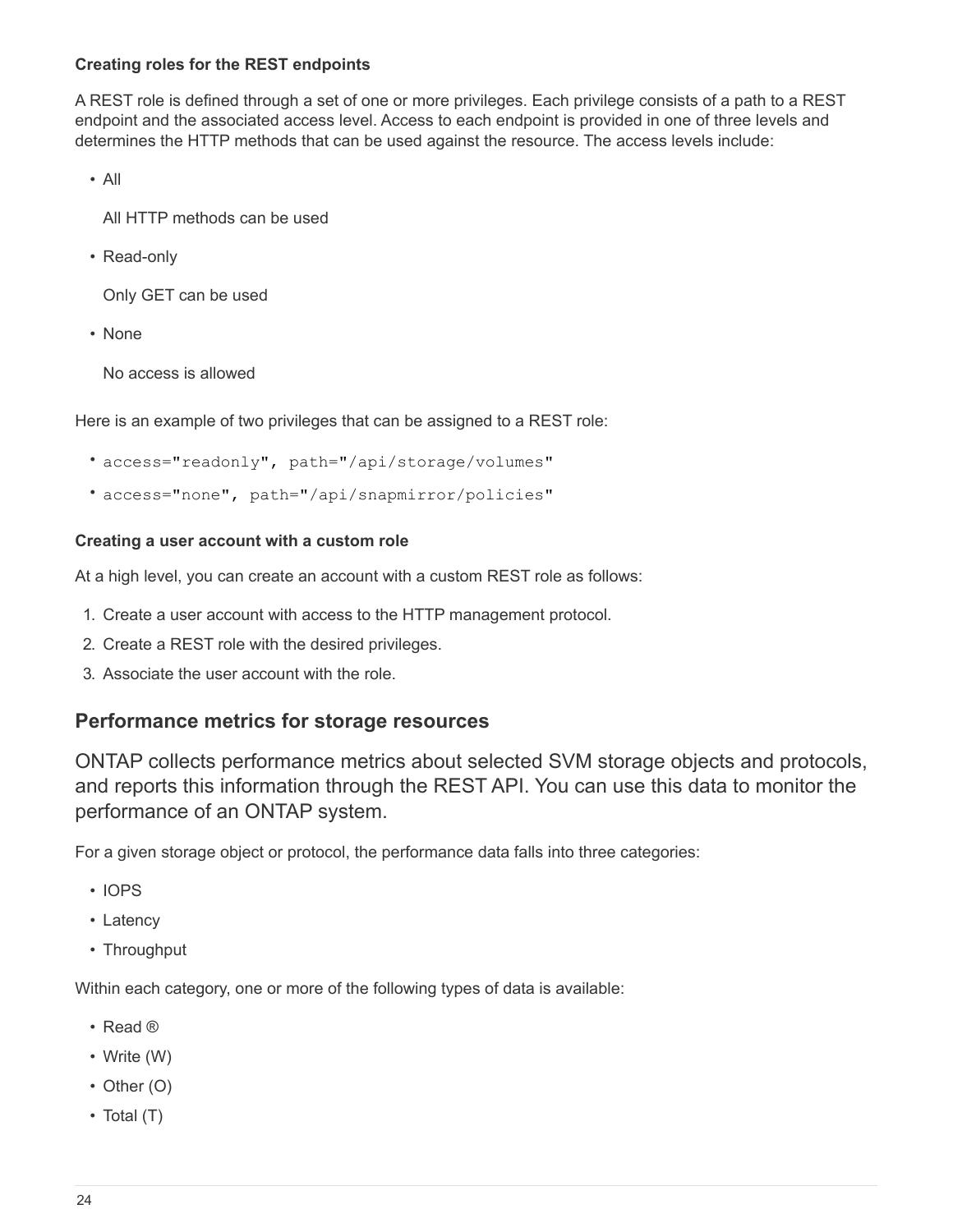The following table summarizes the performance data available through the ONTAP REST API, including the release when it was added. Refer to the REST API online documentation page at your ONTAP system for more information.

| Storage object or<br>protocol | <b>IOPS</b>                                 | Latency                                                          | <b>Throughput</b>   | <b>ONTAP release</b> |
|-------------------------------|---------------------------------------------|------------------------------------------------------------------|---------------------|----------------------|
| Ethernet port                 | Not applicable                              | Not applicable                                                   | <b>RWT</b>          | 9.8                  |
| FC port                       | <b>RWOT</b>                                 | <b>RWOT</b>                                                      | <b>RWT</b>          | 9.8                  |
| IP interface                  | Not applicable                              | Not applicable                                                   | <b>RWT</b>          | 9.8                  |
| FC interface                  | <b>RWOT</b>                                 | <b>RWOT</b>                                                      | <b>RWT</b>          | 9.8                  |
| NVMe namespace                | <b>RWOT</b>                                 | <b>RWOT</b>                                                      | <b>RWOT</b>         | 9.8                  |
| <b>Qtree statistics</b>       | <b>Raw RWOT</b>                             | Not applicable                                                   | <b>Raw RWOT</b>     | 9.8                  |
| <b>Volume Flexcache</b>       | <b>RWOT</b>                                 | <b>RWOT</b>                                                      | <b>RWT</b>          | 9.8                  |
| Node - process<br>utilization | Process utilization<br>as a numerical value | Process utilization<br>as a numerical value as a numerical value | Process utilization | 9.8                  |
| Cloud volume                  | <b>RWOT</b>                                 | <b>RWOT</b>                                                      | Not appliable       | 9.7                  |
| <b>LUN</b>                    | <b>RWOT</b>                                 | <b>RWOT</b>                                                      | <b>RWOT</b>         | 9.7                  |
| Aggregate                     | <b>RWOT</b>                                 | <b>RWOT</b>                                                      | <b>RWOT</b>         | 9.7                  |
| SVM NFS protocol              | <b>RWOT</b>                                 | <b>RWOT</b>                                                      | <b>RWT</b>          | 9.7                  |
| SVM CIFS protocol             | <b>RWOT</b>                                 | <b>RWOT</b>                                                      | <b>RWT</b>          | 9.7                  |
| SVM FCP protocol              | <b>RWOT</b>                                 | <b>RWOT</b>                                                      | <b>RWT</b>          | 9.7                  |
| SVM iSCSI protocol            | <b>RWOT</b>                                 | <b>RWOT</b>                                                      | <b>RWT</b>          | 9.7                  |
| SVM NVMe protocol             | <b>RWOT</b>                                 | <b>RWOT</b>                                                      | <b>RWT</b>          | 9.7                  |
| Cluster                       | <b>RWOT</b>                                 | <b>RWOT</b>                                                      | <b>RWOT</b>         | 9.6                  |
| Volumes                       | <b>RWOT</b>                                 | <b>RWOT</b>                                                      | <b>RWOT</b>         | 9.6                  |

## <span id="page-26-0"></span>**Summary of the REST resources**

## <span id="page-26-1"></span>**Overview of the resource categories**

The resources available through the ONTAP REST API are organized in categories, as displayed on the ONTAP API documentation page. A brief description of each of the resources with the base resource paths is presented below, along with additional usage considerations where appropriate.

This section describes the REST resources for the latest version of the product. If you need to understand the changes that were made from the previous version, see the *Release Notes*.



For many of the REST endpoints, you can include a UUID key as part of the path string to access a specific object instance. However, you can also access objects using a property value on a query parameter.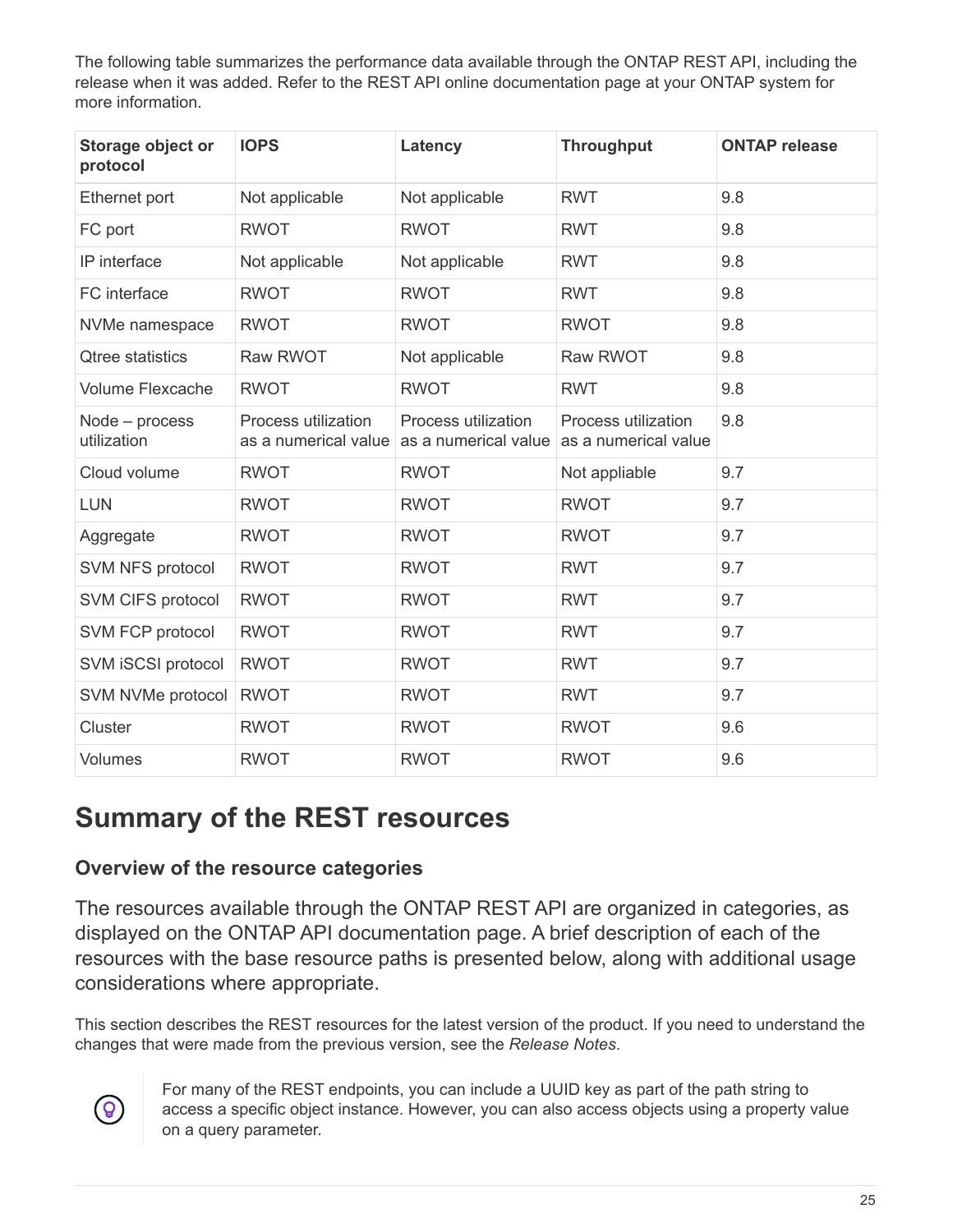### **Related information**

- [Additional REST considerations](#page-22-1)
- [API reference](#page-64-0)
- [ONTAP Release Notes](#page-3-1)

## **Application**

You can use these API calls to manage the ONTAP application resources.

### **Application snapshots**

Applications support snapshot copies, which can be created or restored at any time. This resource type was introduced with ONTAP 9.6.

### **Applications**

The ONTAP applications are arranged based on type, including: templates, applications, components, and Snapshot copies. This resource type was introduced with ONTAP 9.6.

### **Consistency groups**

A consistency group is a set of volumes that are grouped together when performing certain operations such as a snapshot. This feature extends the same crash consistency and data integrity implicit with single-volume operations across a set of volumes. This resource type was introduced with ONTAP 9.10.

### **Consistency groups snapshots**

You can use these endpoints to copy, create, inventory, and restore SnapShots for a consistency group. This resource type was introduced with ONTAP 9.10.

## **Cloud**

You can use these API calls to manage connections to object storage resources in the cloud.

### **Targets**

A target represents an object storage resource in the cloud. Each target includes the configuration information needed to connect to the storage resource. This resource type was introduced with ONTAP 9.6.

## **Cluster**

You can use these API calls to manage ONTAP clusters and the related resources.

### **Capacity pools**

The capacity pools licensing model allows you to license storage capacity for each cluster node from a shared pool. This resource type is new with ONTAP 9.8.

### **Chassis**

The chassis is the hardware framework supporting a cluster. This resource type was introduced with ONTAP 9.6.

### **Clusters**

An ONTAP cluster contains one or more nodes and the related configuration settings which define the storage system. This resource type was introduced with ONTAP 9.6.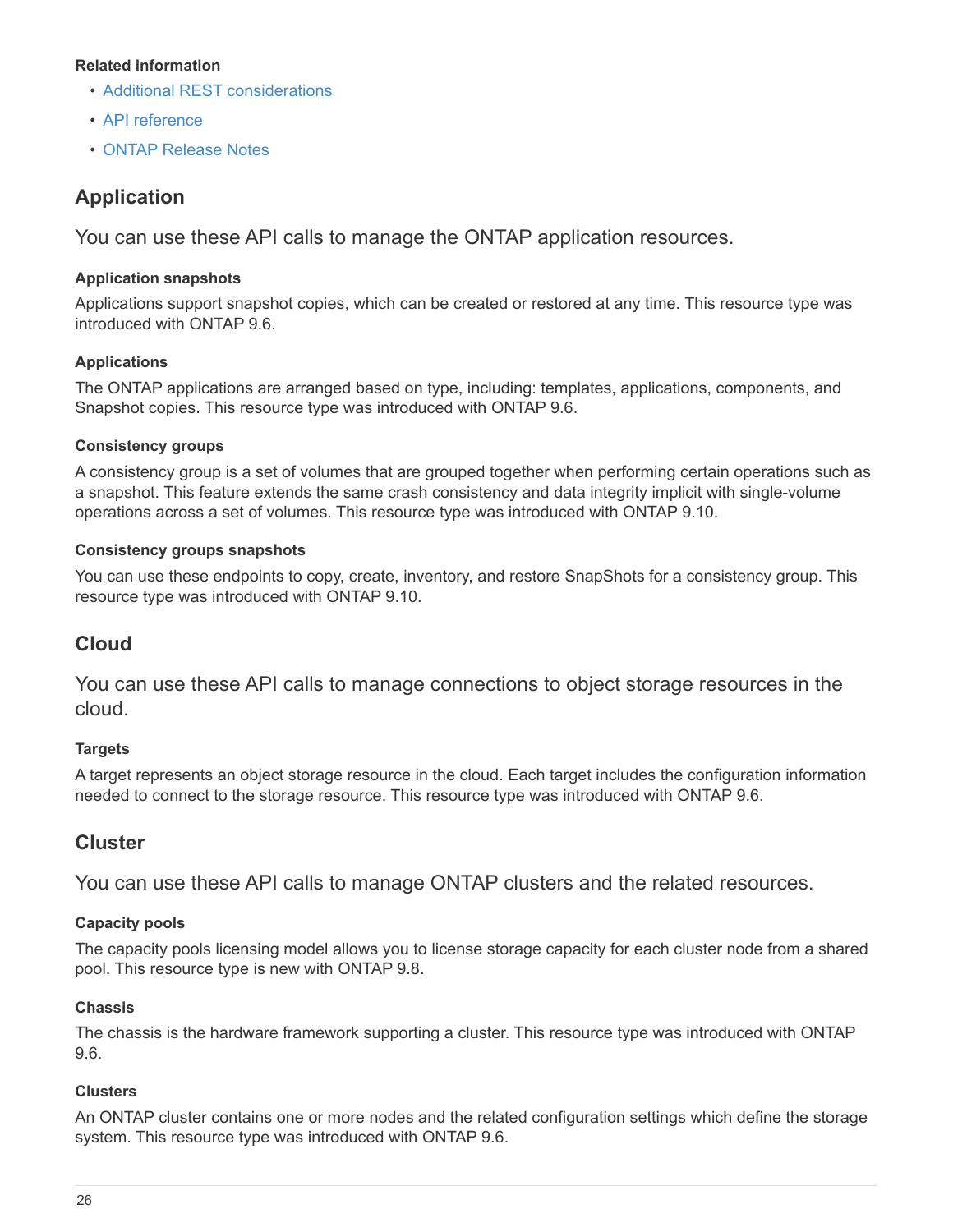### **Firmware**

You can retrieve a history of the firmware update requests. This resource type is new with ONTAP 9.8.

### **Jobs**

Asynchronous REST API requests are performed using a background task anchored by a job. This resource type was introduced with ONTAP 9.6.

### **License instance**

Each license can be managed as a separate package. This resource type was introduced with ONTAP 9.6.

### **License managers**

You can manage configuration and other information related to each license manager instance associated with an ONTAP cluster. This resource type is new with ONTAP 9.8.

### **Licenses**

The licenses allow you to implement specific ONTAP features and functionality. This resource type was introduced with ONTAP 9.6.

### **Mediators**

You can manage the mediator associated with MetroCluster, including adding or removing the mediator instance. This resource type is new with ONTAP 9.8.

### **MetroCluster**

You can create and manage a MetroCluster deployment, including executing switchover or switchback operations. This resource type is new with ONTAP 9.8.

### **MetroCluster diagnostics**

You can perform a diagnostic operation on a MetroCluster deployment and retrieve the results. This resource type is new with ONTAP 9.8.

### **MetroCluster DR groups**

You can perform operations related to the MetroCluster DR groups. This resource type is new with ONTAP 9.8.

### **MetroCluster interconnects**

You can retrieve the MetroCluster interconnect status. This resource type is new with ONTAP 9.8.

### **MetroCluster nodes**

You can retrieve the status of the individual nodes in a MetroCluster deployment. This resource type is new with ONTAP 9.8.

### **MetroCluster operations**

You can retrieve a list of the recently executed operations for a MetroCluster configuration. This resource type is new with ONTAP 9.8.

### **MetroCluster SVMs**

You can retrieve information about all the SVM pairs in a MetroCluster configuration. This resource type was introduced with ONTAP 9.11.1.

### **Nodes**

ONTAP clusters are composed of one or more nodes. This resource type was introduced with ONTAP 9.6 and updated with ONTAP 9.8.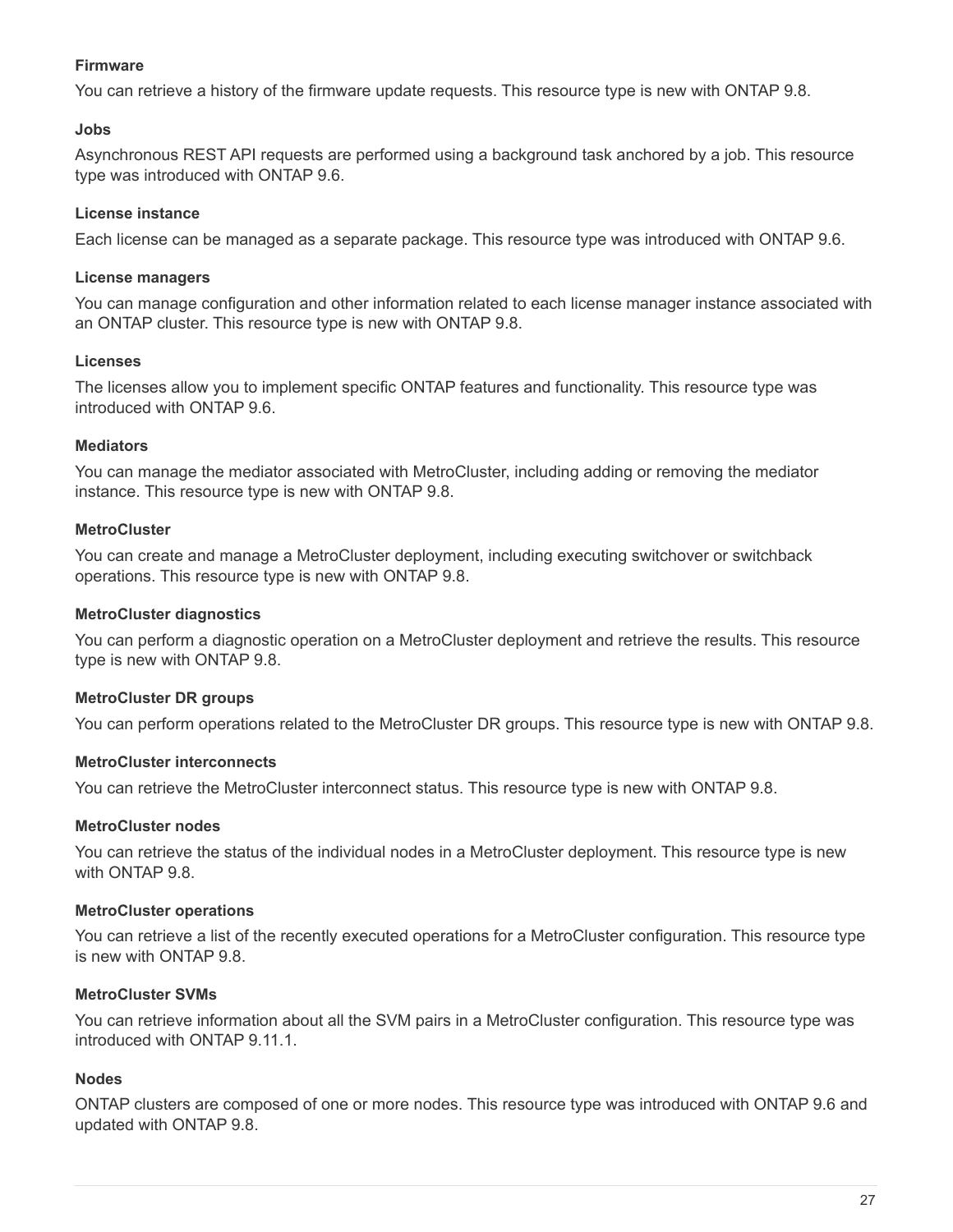### **NTP keys**

The Network Time Protocol (NTP) can be configured to use shared private keys between ONTAP and trusted external NTP time servers. This resource type was introduced with ONTAP 9.7.

### **NTP server**

You can use these API calls to configure the ONTAP Network Time Protocol settings, including the external NTP servers and keys. This resource type was introduced with ONTAP 9.7.

### **Peers**

The peer objects represent endpoints and support the cluster peering relationships. This resource type was introduced with ONTAP 9.6.

### **Performance counters**

Previous ONTAP releases have maintained statistical information about the operational characteristics of the system. With the 9.11.1 release, the information has been enhanced and is now available through the REST API. This feature brings the ONTAP REST API closer to parity with the Data ONTAP API (ONTAPI or ZAPI). This resource type was introduced with ONTAP 9.11.1.

### **Schedules**

Schedules can be used to automate the perform of tasks. This resource type was introduced with ONTAP 9.6.

### **Sensors**

You can use these endpoints to retrieve details about all the platform environment sensors. This resource type was introduced with ONTAP 9.11.1.

### **Software**

An ONTAP cluster includes the cluster software profile, software packages collection, and software history collection. This resource type was introduced with ONTAP 9.6 and updated with ONTAP 9.8.

### **Web**

You can use these endpoints to update the web services configurations and to retrieve the current configuration. This resource type was introduced with ONTAP 9.10.

## **Name services**

You can use these API calls to manage the name services supported by ONTAP.

### **Cache**

ONTAP name services supports caching which improves performance and resiliency. Configuration of the name services cache can now be access through the REST API. Settings can be applied at multiple levels including: hosts, unix-users, unix-groups, and netgroups. This resource type was introduced with ONTAP 9.11.1.

### **DDNS**

You can display the Dynamic DNS (DDNS) information and manage the DDNS subsystem. This resource type is new with ONTAP 9.8.

### **DNS**

DNS supports the integration of the ONTAP cluster in your network. This resource type was introduced with ONTAP 9.6.

### **Host record**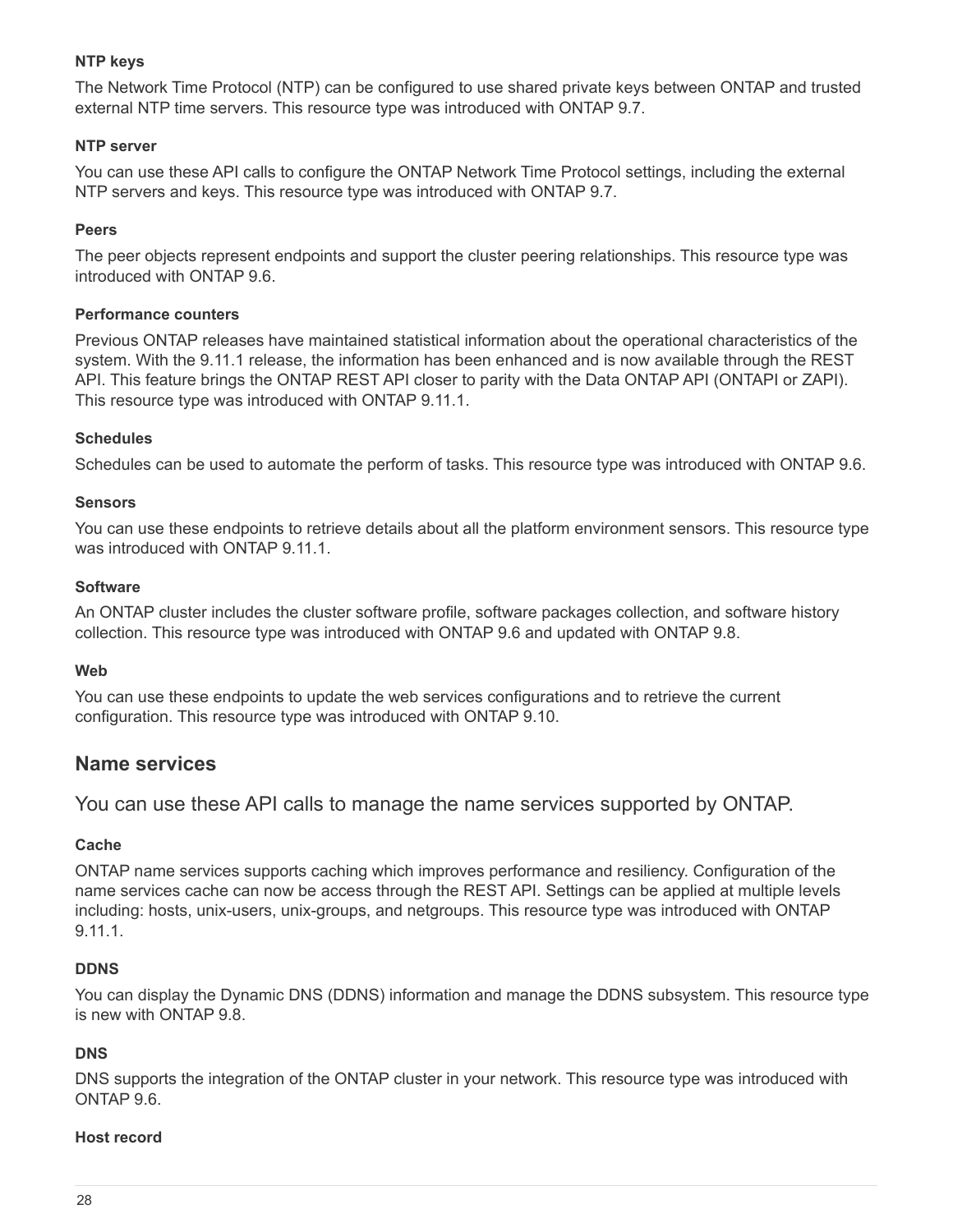These endpoints allow you to displays the IP address of a specified hostname as well as the hostname for an IP address. This resource type was introduced with ONTAP 9.10.

### **LDAP**

LDAP servers can be used to maintain user information. This resource type was introduced with ONTAP 9.6.

### **LDAP schemas**

You can create, modify, and list the LDAP schemas used by ONTAP. There are four default schemas included. This resource type was introduced with ONTAP 9.11.1.

### **Local hosts**

You can use these endpoints to display and manage the local mappings for hostnames. This resource type was introduced with ONTAP 9.10.

### **Name mappings**

Name mappings allow you to map identities from one name domain to another. For example, you can map identities from CIFS to UNIX, Kerberos to UNIX, and UNIX to CIFS. This resource type was introduced with ONTAP 9.6.

### **Netgroup files**

You can retrieve netgroup file details and delete a file for an SVM. This resource type was introduced with ONTAP 9.11.1.

### **NIS**

NIS servers can be used to authenticate users and client workstations. This resource type was introduced with ONTAP 9.6.

### **UNIX users and groups**

Local UNIX users and groups have been a part of previous ONTAP releases. However, support has now been added to the REST API allowing you to display and manage the users and groups. These REST resource types were introduced with ONTAP 9.9 and significantly enhanced with ONTAP 9.10.

## **NAS**

You can use these API calls to manage the CIFS and NFS settings for the cluster and SVMs.

### **Audit**

Certain CIFS and NFS events can be logged for the SVMs, which can help to improve security. This resource type was introduced with ONTAP 9.6.

### **Audit log redirect**

You can redirect NAS auditing events to a specific SVM. This resource type is new with ONTAP 9.8.

### **CIFS connections**

You can retrieve a list of the established CIFS connections. This resource type was introduced with ONTAP 9.11.1.

### **CIFS domains**

Support for CIFS domains has been added at the cluster and SVM level with several categories of endpoints. You can retrieve the domain configuration as well as create and remove preferred domain controllers. This resource type is new with ONTAP 9.10.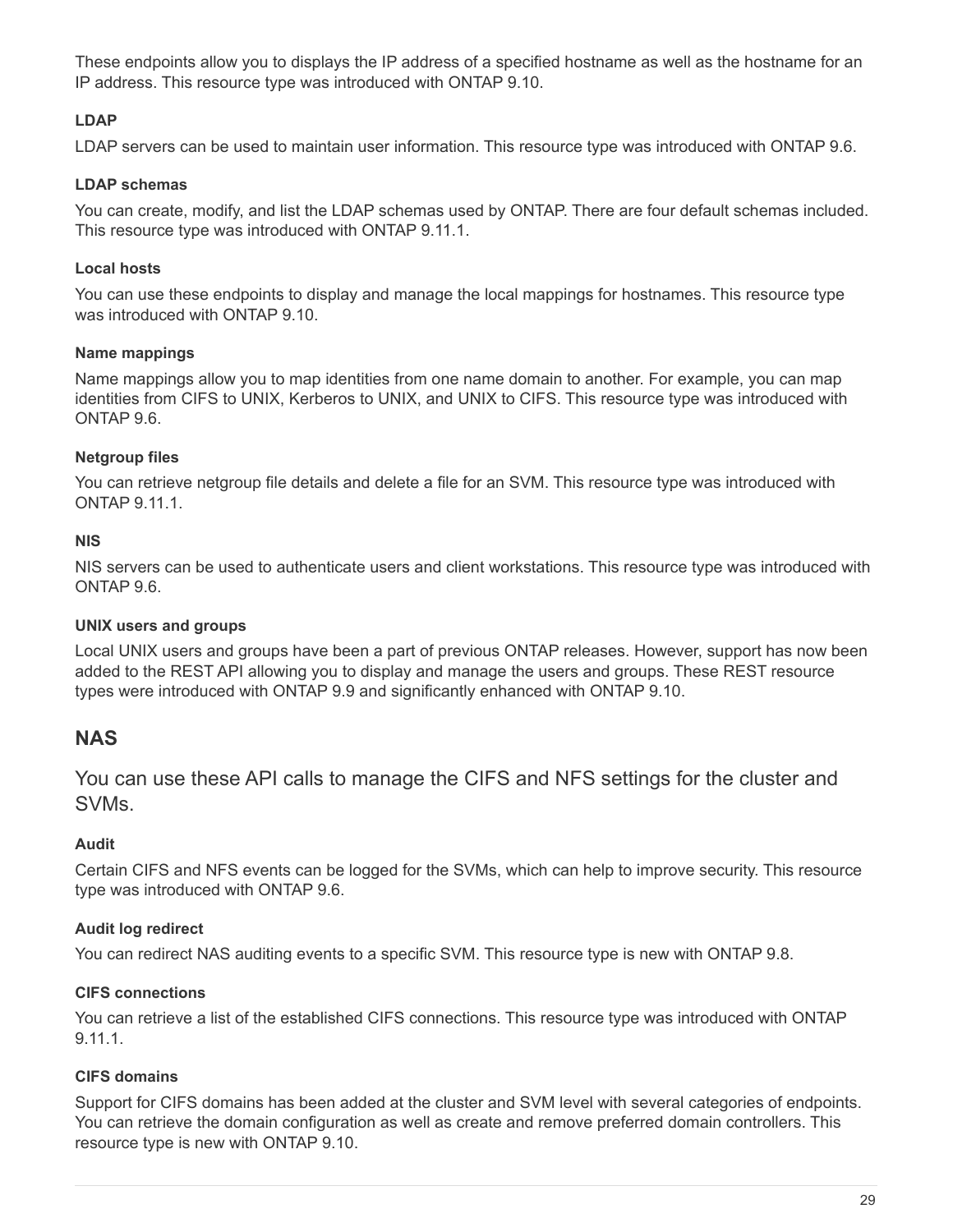### **CIFS home directory search paths**

Home directories for SMB users on a CIFS server can be created without creating an individual SMB share for each user. The home directory search path is a set of absolute paths from the root of an SVM. This resource type was introduced with ONTAP 9.6.

### **CIFS local groups**

The CIFS server can use local groups for authorization when determining share, file, and directory access rights. This resource type was introduced with ONTAP 9.9 and significantly expanded with ONTAP 9.10.

### **CIFS NetBIOS**

You can display information about the NetBIOS connections for the cluster. Details include the IP addresses and registered NetBIOS names. This information can help you to troubleshoot name resolution issues. This resource type was introduced with ONTAP 9.11.1.

### **CIFS services**

The core configuration of the CIFS server. This resource type was introduced with ONTAP 9.6 and updated with ONTAP 9.7.

### **CIFS session files**

You can retrieve a list of open files for the CIFS sessions based on several filtering options. This resource type was introduced with ONTAP 9.11.1.

### **CIFS sessions**

You can use this API to retrieve detailed information about a CIFS session. This resource type was introduced with the ONTAP 9.8 REST API and enhanced with ONTAP 9.9.

### **CIFS shadow copies**

Microsoft Remote Volume Shadow Copy Services is an extension of the existing Microsoft VSS functionality. It extends the VSS capability to support shadow copying of SMB shares. This feature is now available through the ONTAP REST API. This resource type was introduced with ONTAP 9.11.1.

### **CIFS shares**

The SMB shares defined at a CIFS server. This resource type was introduced with ONTAP 9.6.

### **CIFS shares ACLs**

The access control lists (ACLs) controlling access to folders and files on the CIFS shares. This resource type was introduced with ONTAP 9.6.

#### **CIFS UNIX symlink mapping**

Both CIFS and UNIX clients can access the same datastore. When UNIX clients create symbolic links, these mappings provide a reference to another file or folder to support the CIFS clients. This resource type was introduced with ONTAP 9.6.

#### **CIFS user and group bulk import**

You can use the new REST API endpoints to perform a bulk import of the CIFS local users, groups, and group membership information as well as monitor the status of the request. This resource type was introduced with ONTAP 9.11.1.

#### **File access tracing**

You can use these API calls to trace access to specific files. This resource type is new with ONTAP 9.8.

#### **File security permissions**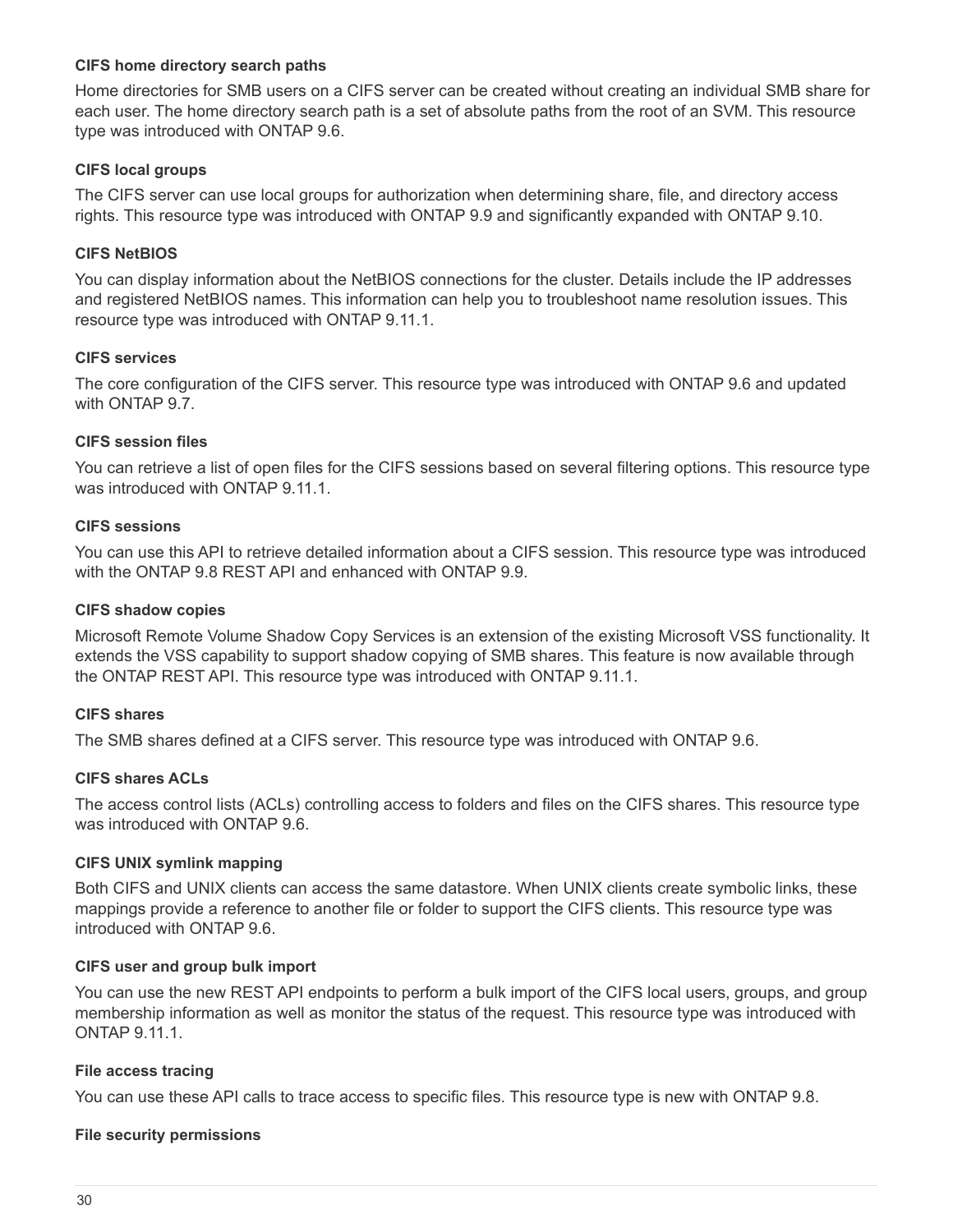You can use these API calls displays the effective permission granted to Windows or Unix user for a specific file or folder. You can also manage NTFS file security and audit policies. This resource type was introduced with the ONTAP 9.8 REST API and significantly enhanced with ONTAP 9.9.

### **FPolicy**

FPolicy is a file access notification framework used to monitor and manage file access events on the SVMs. This resource type was introduced with ONTAP 9.6.

### **FPolicy connections**

These endpoints allow you to display and update connection status information for external FPolicy servers. This resource type was introduced with ONTAP 9.10.

### **FPolicy engines**

The FPolicy engines allow you to identify the external servers that receive the file access notifications. This resource type was introduced with ONTAP 9.6.

### **FPolicy events**

The configuration identifying how file access is monitored and what events are generated. This resource type was introduced with ONTAP 9.6.

### **FPolicy policies**

A container for elements of the FPolicy framework, including FPolicy engines and events. This resource type was introduced with ONTAP 9.6

### **Locks**

A lock is a synchronization mechanism for enforcing limits on concurrent access to files where many clients are accessing the same file simultaneously. You can use these endpoints to retrieve and delete locks. This resource type was introduced with ONTAP 9.10.

### **NFS connected client maps**

The NFS map information for the connected clients is available through the new endpoint. You can retrieve details about the node, SVM, and IP addresses. This resource type was introduced with ONTAP 9.11.1.

### **NFS connected clients**

You can display a list of connected clients with the details of their connection. This resource type was introduced with ONTAP 9.7.

### **NFS export policies**

The policies including rules that describe the NFS exports. This resource type was introduced with ONTAP 9.6.

### **NFS Kerberos interfaces**

The configuration settings for an interface to Kerberos. This resource type was introduced with ONTAP 9.6.

### **NFS Kerberos realms**

The configuration settings for Kerberos realms. This resource type was introduced with ONTAP 9.6.

### **NFS services**

The core configuration of the NFS server. This resource type was introduced with ONTAP 9.6 and updated with ONTAP 9.7.

### **Object store**

Auditing of the S3 events is a security improvement allowing you to track and log certain S3 events. An S3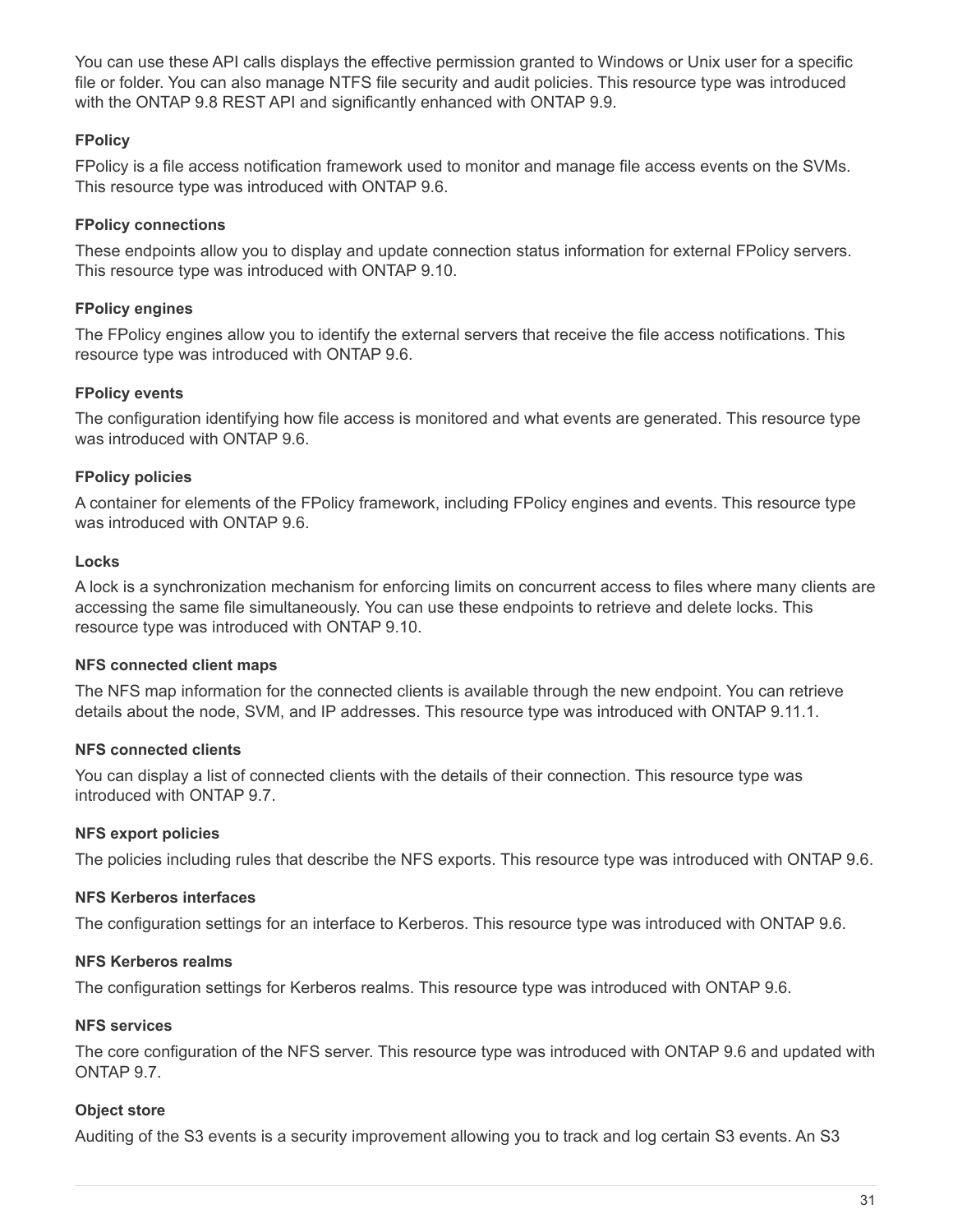audit event selector can be set on a per SVM per bucket basis. This resource type was introduced with ONTAP 9.10.

### **Vscan**

A security feature to protect your data from viruses and other malicious code. This resource type was introduced with ONTAP 9.6.

### **Vscan on-access policies**

The Vscan policies allowing files objects to be actively scanned when accessed by a client. This resource type was introduced with ONTAP 9.6.

### **Vscan on-demand policies**

The Vscan policies allowing files objects to be immediately scanned on demand or according to a set schedule. This resource type was introduced with ONTAP 9.6.

### **Vscan scanner pools**

A set of attributes used to manage the connection between ONTAP and an external virus-scanning server. This resource type was introduced with ONTAP 9.6.

### **Vscan server status**

The status of the external virus-scanning server. This resource type was introduced with ONTAP 9.6.

### **NDMP**

The Network Data Management Protocol provides a standard for backing up NAS devices. You can use these API calls to manage the NDMP services.

### **NDMP mode**

The NDMP operational mode can be SVM scope or node scope. This resource type was introduced with ONTAP 9.7.

### **NDMP nodes**

You can manage the NDMP configuration of the nodes. This resource type was introduced with ONTAP 9.7.

### **NDMP sessions**

You can retrieve and delete NDMP session details for a specific SVM or node. This resource type was introduced with ONTAP 9.7.

### **NDMP SVMs**

You can manage the NDMP configuration of the SVMs. This resource type was introduced with ONTAP 9.7.

### **NDMP SVM user passwords**

You can generate and retrieve passwords for a specific NDMP user within the SVM content. This resource type was introduced with the ONTAP 9.8 REST API and enhanced with ONTAP 9.9.

## **Networking**

You can use these API calls to manage the physical and logical networking resources used with the cluster.

### **BGP peer groups**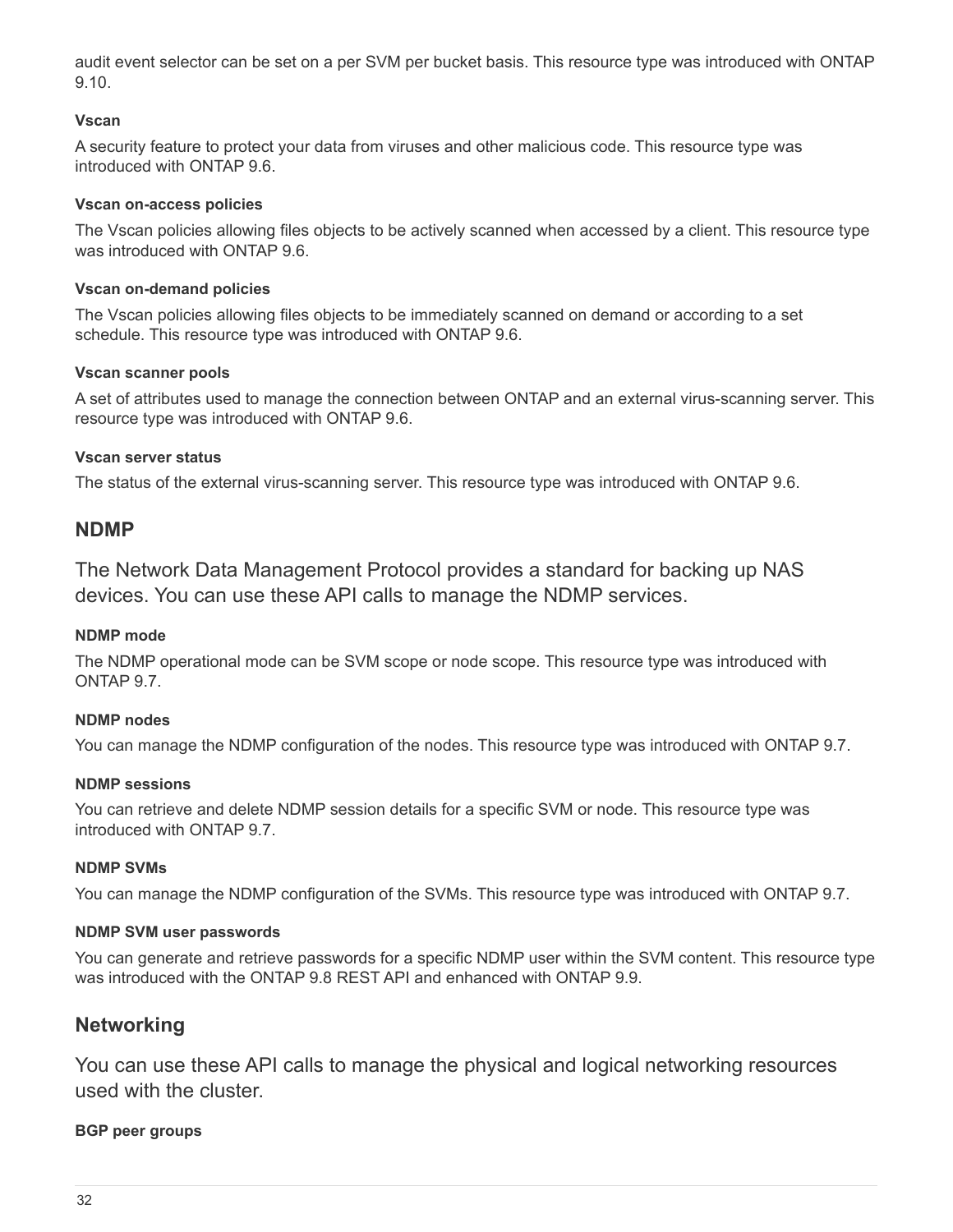You can create and administer Border Gateway Protocol peer groups. This resource type was introduced with ONTAP 9.7.

### **Ethernet broadcast domains**

An Ethernet broadcast domain is a set of physical ports that appear to be part of the same physical network. All the ports receive a packet when broadcast from one of the ports in the domain. Each broadcast domain is part of an IPspace. This resource type was introduced with ONTAP 9.6.

### **Ethernet ports**

An Ethernet port is a physical or virtual networking endpoint. The ports can be combined into a Link Aggregate Group (LAG) or separated using a Virtual LAN (VLAN). This resource type was introduced with ONTAP 9.6 and updated with ONTAP 9.8.

### **Ethernet switch ports**

You can retrieve the port information for an Ethernet switch. This resource type is new with ONTAP 9.8.

### **Ethernet switches**

You can retrieve or modify the configuration for Ethernet switches used for the ONTAP cluster or storage network. This resource type is new with ONTAP 9.8.

### **Fibre Channel fabrics**

You can use the Fibre Channel (FC) fabric REST API endpoints to retrieve information about the FC network. This includes the connections between the ONTAP cluster and the FC fabric, the switches comprising the fabric, and the zones of the active zoneset. This resource type was introduced with ONTAP 9.11.1.

### **Fibre Channel interfaces**

A Fibre Channel interface is a logical endpoint associated with an SVM. This resource type was introduced with ONTAP 9.6 and updated with ONTAP 9.8.

### **Fibre Channel ports**

A Fibre Channel port is a physical adapter on an ONTAP node used to connect to the Fibre Channel network. This resource type was introduced with ONTAP 9.6 and updated with ONTAP 9.8.

### **HTTP proxy**

You can configure an HTTP proxy for either an SVM or a cluster IPSpace. This resource type was introduced with ONTAP 9.7.

### **IP interfaces**

A logical interface (LIF) is an IP address with additional configuration attributes. This resource type was introduced with ONTAP 9.6 and updated with ONTAP 9.8.

### **IP routes**

A routing table is a collection of IP routes used to forward traffic to its destination. This resource type was introduced with ONTAP 9.6.

### **IP service policies**

The IP service polices define the services available at a specific LIF. Service policies can be configured within the context of an SVM or IPspace. This resource type was introduced with ONTAP 9.6 and updated with ONTAP 9.8.

### **IP subnets**

The ONTAP networking capability has been expanded to support IP subnets. The REST API provides access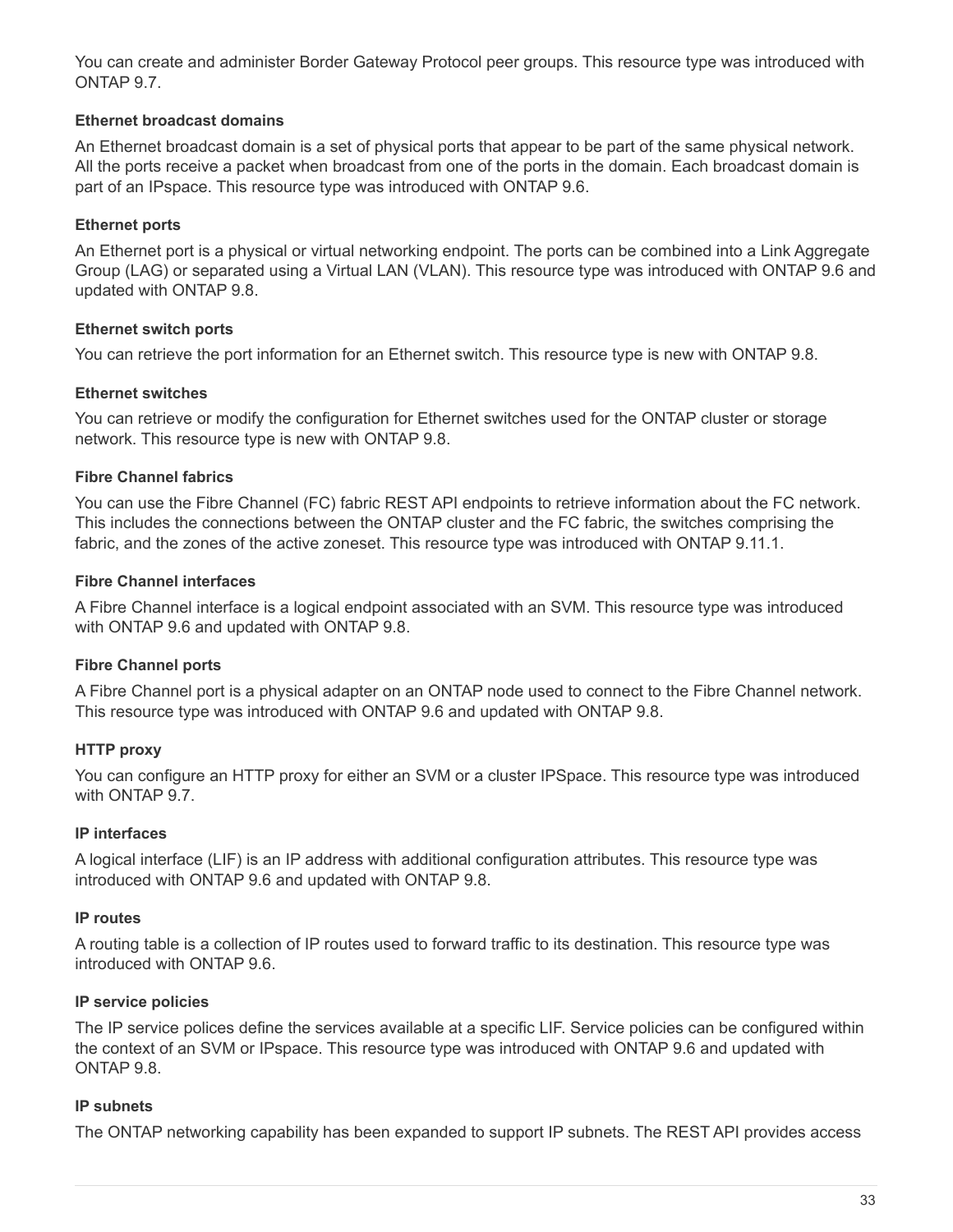to the configuration and management of the IP subnets within an ONTAP cluster. This resource type was introduced with ONTAP 9.11.1.

### **IPspaces**

An IPspace creates a networking space to support one or more SVMs. The IPspaces can be isolated from each other, providing security and privacy. This resource type was introduced with ONTAP 9.6.

### **NVMe**

You can use these API calls to manage resources supporting non-volatile memory express (NVMe).

### **Fibre Channel logins**

Fibre Channel logins represent connections formed by Fibre Channel initiators logged in to ONTAP. This resource type was introduced with ONTAP 9.6.

### **Namespaces**

An NVMe namespace is a collection of addressable logical blocks presented to hosts connected to the SVM using the NVMe over Fabrics protocol. This resource type was introduced with ONTAP 9.6 and updated with ONTAP 9.8.

### **NVMe interfaces**

NVMe interfaces are the network interfaces configured to support the NVMe over Fabrics (NVMe-oF) protocol. This resource type was introduced with ONTAP 9.6.

### **NVMe services**

An NVMe service defines the properties of the NVMe controller target for an SVM. This resource type was introduced with ONTAP 9.6 and updated with ONTAP 9.7.

### **NVMe subsystem controllers**

The NVMe subsystem controllers represent dynamic connections between hosts and a storage solution. This resource type was introduced with ONTAP 9.6.

### **NVMe subsystem maps**

An NVMe subsystem map is an association of an NVMe namespace with an NVMe subsystem. This resource type was introduced with ONTAP 9.6.

### **NVMe subsystems**

An NVMe subsystem maintains configuration state and namespace access control for a set of NVMeconnected hosts. This resource type was introduced with ONTAP 9.6.

## **Object store**

You can use these API calls to access S3-based object storage.

### **Buckets**

A bucket is a container of objects and is structured using an object name space. Each S3 object server can have multiple buckets. This resource type was introduced with ONTAP 9.7 and updated with ONTAP 9.8.

### **Services**

You can create and manage the ONTAP S3 configuration, including servers and bucket configurations. This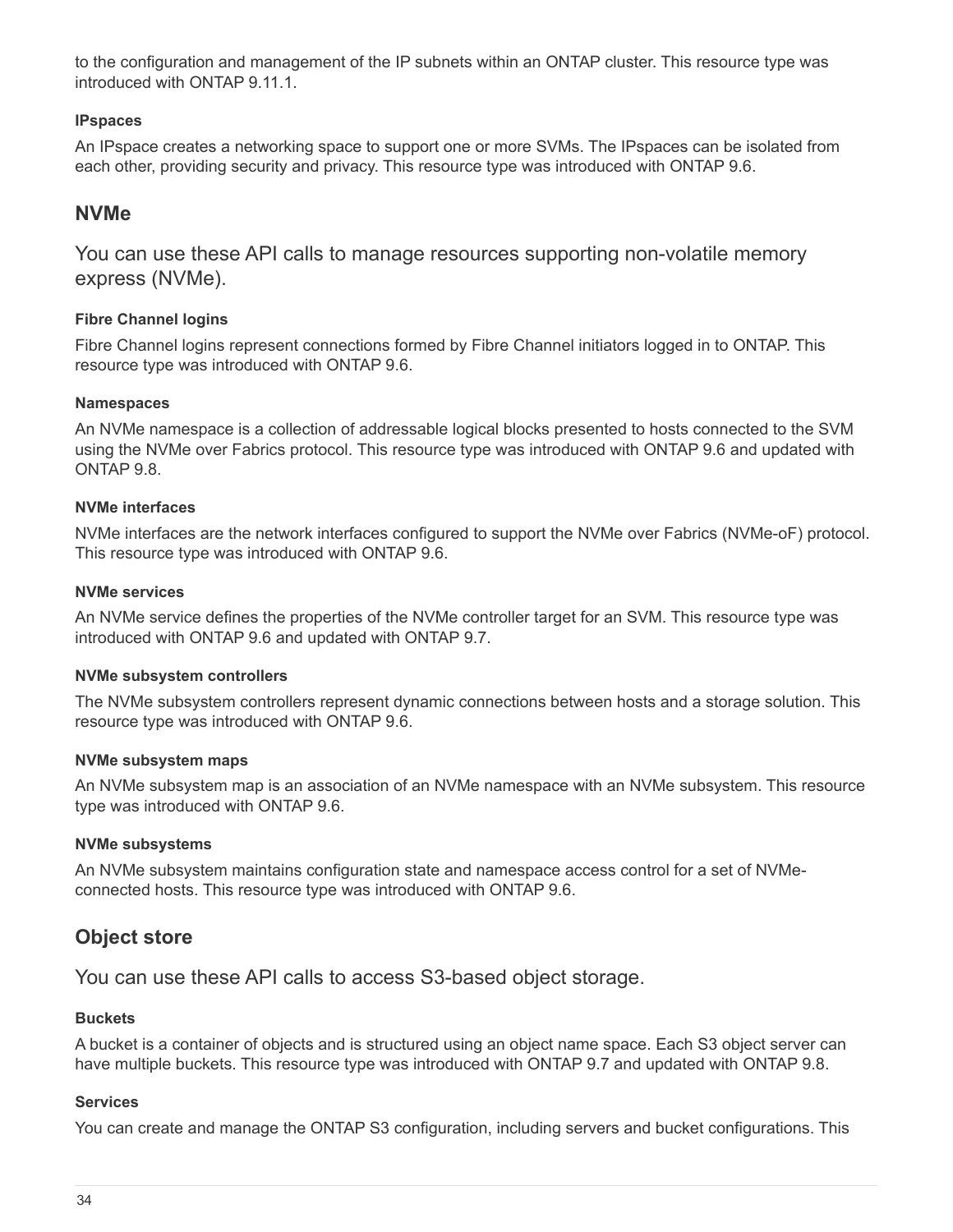resource type was introduced with ONTAP 9.7.

#### **Service buckets**

A bucket is a container of objects and is structured using an object name space. You can manage the buckets for a specific S3 server. This resource type was introduced with ONTAP 9.7.

#### **S3 groups**

You can create groups of S3 users and manage access control at the group level. This resource type is new with ONTAP 9.8

#### **S3 policies**

You can create an S3 policy and associate it with a resource to define various permissions. This resource type is new with ONTAP 9.8.

#### **Users**

The S3 user accounts are maintained at the S3 server. User accounts are based on a pair of keys and associated with the buckets they control. This resource type was introduced with ONTAP 9.7.

## **SAN**

You can use these API calls to manage storage area networking (SAN) resources.

#### **Fibre Channel logins**

Fibre Channel logins represent connections formed by Fibre Channel initiators that have logged in to ONTAP. This resource type was introduced with ONTAP 9.6.

#### **Fibre Channel Protocol services**

A Fibre Channel Protocol (FCP) service defines the properties of a Fibre Channel target for an SVM. This resource type was introduced with ONTAP 9.6 and updated with ONTAP 9.7.

#### **Fibre Channel WWPN aliases**

A world wide port name (WWPN) is a 64-bit value uniquely identifying a Fibre Channel port. This resource type was introduced with ONTAP 9.6.

#### **igroups**

An initiator group (igroup) is a collection of Fibre Channel WWPNs (world wide port names), and iSCSI IQNs (qualified names), and iSCSI EUIs (extended unique identifiers) that identify host initiators. This resource type was originally introduced with ONTAP 9.6.

Nested igroups is a new feature with ONTAP 9.9 and support has also been added to the REST API. This REST resource type was introduced with ONTAP 9.9.

#### **iSCSI credentials**

The iSCSI credentials object contains authentication credentials which are used by an initiator and ONTAP. This resource type was introduced with ONTAP 9.6.

#### **iSCSI services**

An iSCSI service defines the properties of the iSCSI target for an SVM. This resource type was introduced with ONTAP 9.6 and updated with ONTAP 9.7.

#### **iSCSI sessions**

An iSCSI session is one or more TCP connections that link an iSCSI initiator with an iSCSI target. This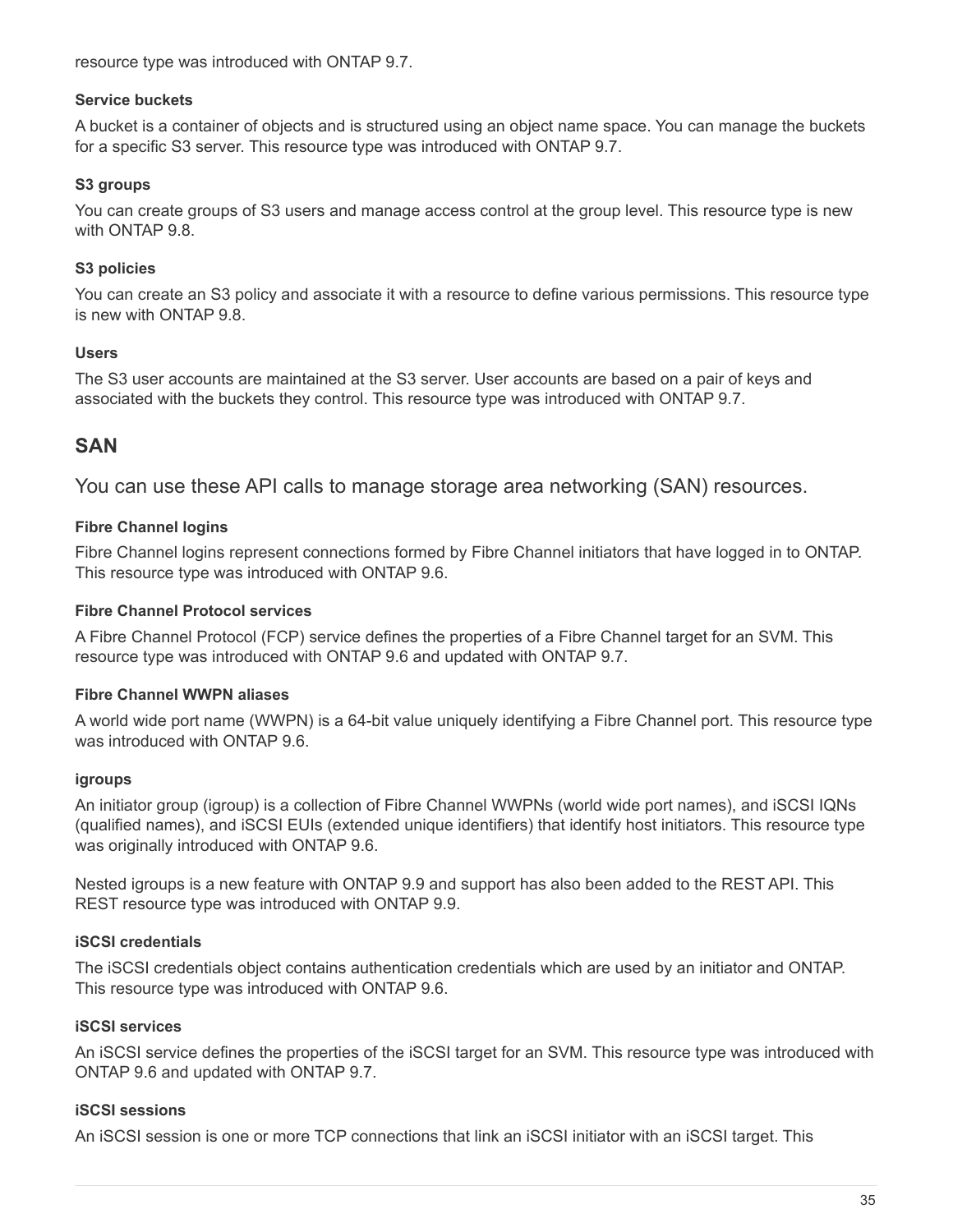resource type was introduced with ONTAP 9.6.

#### **LUN attributes**

LUN attributes are caller-defined name/value pairs that can be optionally stored with a LUN. Attributes are available to save small amounts of application-specific metadata and are not interpreted by ONTAP. The endpoints allow you to create, update, delete, and discover attributes for a LUN. This resource type was introduced with ONTAP 9.10.

#### **LUN maps**

A LUN map is an association between a LUN and an initiator group. This resource type was introduced with ONTAP 9.6.

#### **LUN maps reporting nodes**

The reporting nodes are the cluster nodes from which network paths to a mapped LUN are advertised using the SAN protocols as part of the selective LUN map (SLM) feature of ONTAP. The new endpoints allow you to add, remove, and discover the reporting nodes of a LUN map. This resource type was introduced with ONTAP 9.10.

#### **LUNs**

A LUN is the logical representation of storage in a storage area network (SAN). This resource type was introduced with ONTAP 9.6 and updated with ONTAP 9.7.

#### **Port sets**

A port set is a collection of Fibre Channel or iSCSI network interfaces associated with the *portset* Storage VM. While this feature has existed with previous releases of ONTAP, support has now been added to the REST API. This REST resource type was introduced with ONTAP 9.9.

#### **vVol bindings**

A VMware virtual volume (vVol) binding is an association between a LUN of class protocol endpoint and a LUN of class vvol. The vVol binding REST API allows you to create, delete, and discover vVol bindings. This resource type was introduced with ONTAP 9.10.

## **Security**

These API calls can be used to manage the cluster and SVM security settings.

#### **Accounts**

There is a collection of user accounts for the cluster and SVMs. This resource type was introduced with ONTAP 9.6.

#### **Accounts name**

The configuration for a scoped user account. This resource type was introduced with ONTAP 9.6.

#### **Active Directory proxy**

You can administer the SVM account information at the Active Directory server. This resource type was introduced with ONTAP 9.7.

#### **Anti-ransomware**

ONTAP detects files potentially containing a ransomware threat. There are several categories of endpoints. You can retrieve a list of these suspect files as well as remove them from a volume. This resource type was introduced with ONTAP 9.10.1.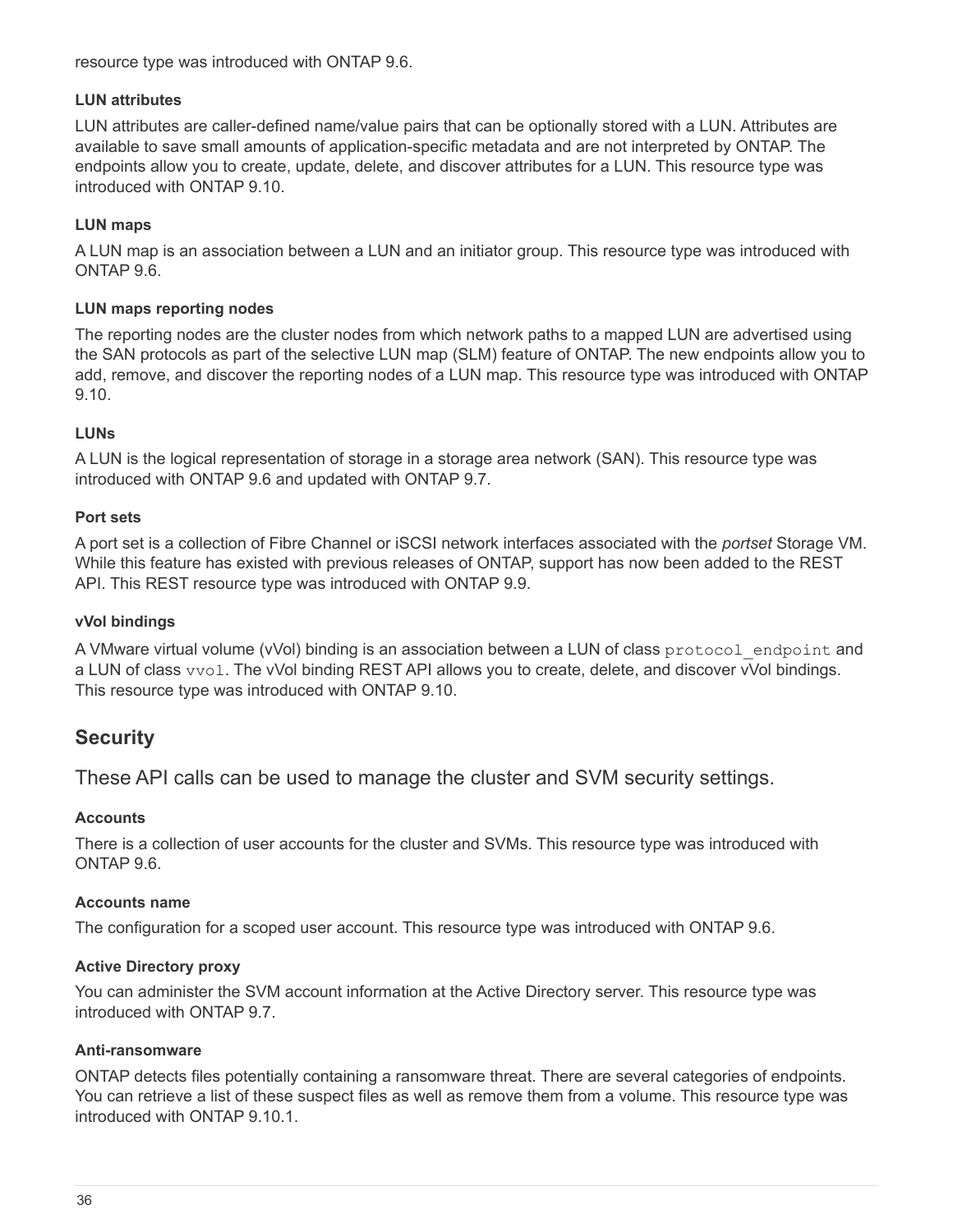#### **Audit**

The settings which determine what is logged to the audit log files. This resource type was introduced with ONTAP 9.6.

#### **Audit destinations**

These settings control how audit log information is forwarded to remote systems or splunk servers. This resource type was introduced with ONTAP 9.6.

#### **Audit messages**

You can retrieve the audit log messages. This resource type was introduced with ONTAP 9.6.

#### **AWS KMS**

This set of API calls allows you to use the Amazon Web Services Key Management Service to store the ONTAP encryption keys. This resource type is new with ONTAP 9.8.

#### **Azure Key Vault**

This set of API calls allows you to use the Azure Key Vault to store the ONTAP encryption keys. This resource type is new with ONTAP 9.8.

#### **Certificates**

The APIs calls can be used to install, display, and delete certificates used by ONTAP. This resource type was introduced with ONTAP 9.7.

#### **Cluster security**

You can retrieve details of the cluster-wide security and update certain parameters. This resource type was introduced with ONTAP 9.7 and updated with ONTAP 9.8.

#### **GCP KMS**

This set of API calls allows you to use the Google Cloud Platform Key Management Service to store and manage the ONTAP encryption keys. This resource type was initially introduced with the ONTAP 9.8 REST API. However, this feature has been redesigned and so is considered to be new, with new resources types, in ONTAP 9.9.

#### **IPSec**

Internet Protocol Security (IPSec) is a suite of protocols providing security between two endpoints over an underlying IP network. This resource type is new with ONTAP 9.8.

#### **IPSec CA certificates**

You can add, remove, and retrieve IPSec CA certificates. This resource type is new with ONTAP 9.10.

#### **IPSec policies**

You can use this set of API calls to manage the policies in effect for an IPSec deployment. This resource type is new with ONTAP 9.8.

#### **IPSec security associations**

You can use this set of API calls to manage the security associations in effect for an IPSec deployment. This resource type is new with ONTAP 9.8.

#### **Key manager configurations**

These endpoints allow you to retrieve and update the configurations for key managers. This resource type is new with ONTAP 9.10.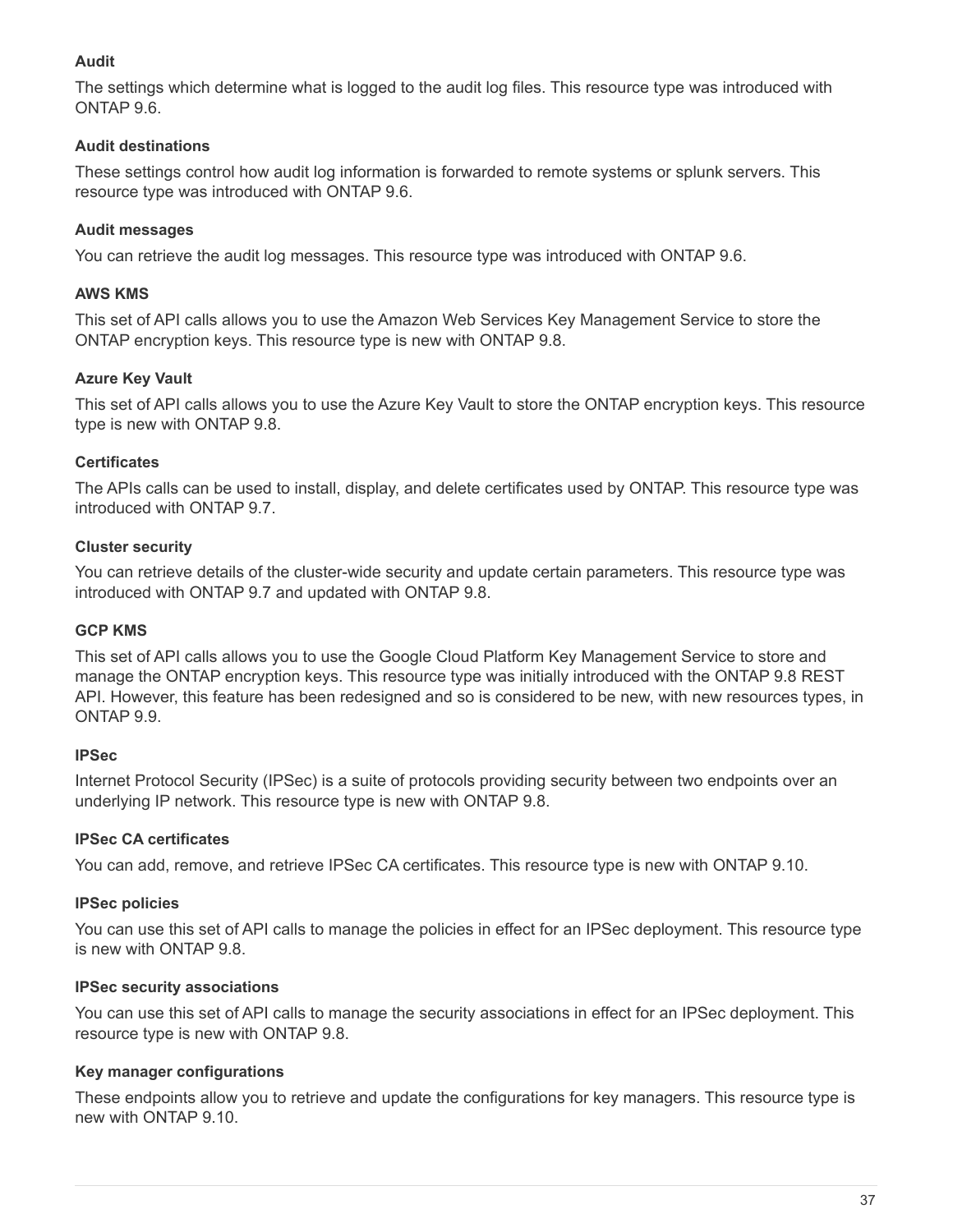#### **Key managers**

A key manager allows client modules within ONTAP to securely stored keys. This resource type was introduced with ONTAP 9.6 and updated for ONTAP 9.7.

#### **Key stores**

A key store describes the type of a key manager. This resource type is new with ONTAP 9.10.

#### **LDAP authentication**

These API calls are used to retrieve and manage the cluster LDAP server configuration. This resource type was introduced with ONTAP 9.6

#### **Login messages**

Used to display and manage the login messages used by ONTAP. This resource type was introduced with ONTAP 9.6.

#### **Multiple administrator verification**

The multiple administrator verification feature provides a flexible authorization framework for protecting access to ONTAP commands or operations. There are seventeen new endpoints that support defining, requesting, and approving access in the following areas:

- Rules
- Requests
- Approval groups

Providing the option for multiple administrators to approve access improves the security of your ONTAP and IT environments. These resource types were introduced with ONTAP 9.11.1.

#### **NIS authentication**

These settings are used to retrieve and manage the cluster NIS server configuration. This resource type was introduced with ONTAP 9.6.

#### **Password authentication**

This includes the API call used to change the password for a user account. This resource type was introduced with ONTAP 9.6.

#### **Privileges for a role instance**

Manage the privileges for a specific role. This resource type was introduced with ONTAP 9.6.

#### **Public key authentication**

You can use these API calls to configure the public keys for user accounts. This resource type was introduced with ONTAP 9.7.

#### **Roles**

The roles provide a way to assign privileges to user accounts. This resource type was introduced with ONTAP 9.6.

#### **Roles instance**

Specific instance of a role. This resource type was introduced with ONTAP 9.6.

#### **SAML service provider**

You can display and manage the configuration for the SAML service provider. This resource type was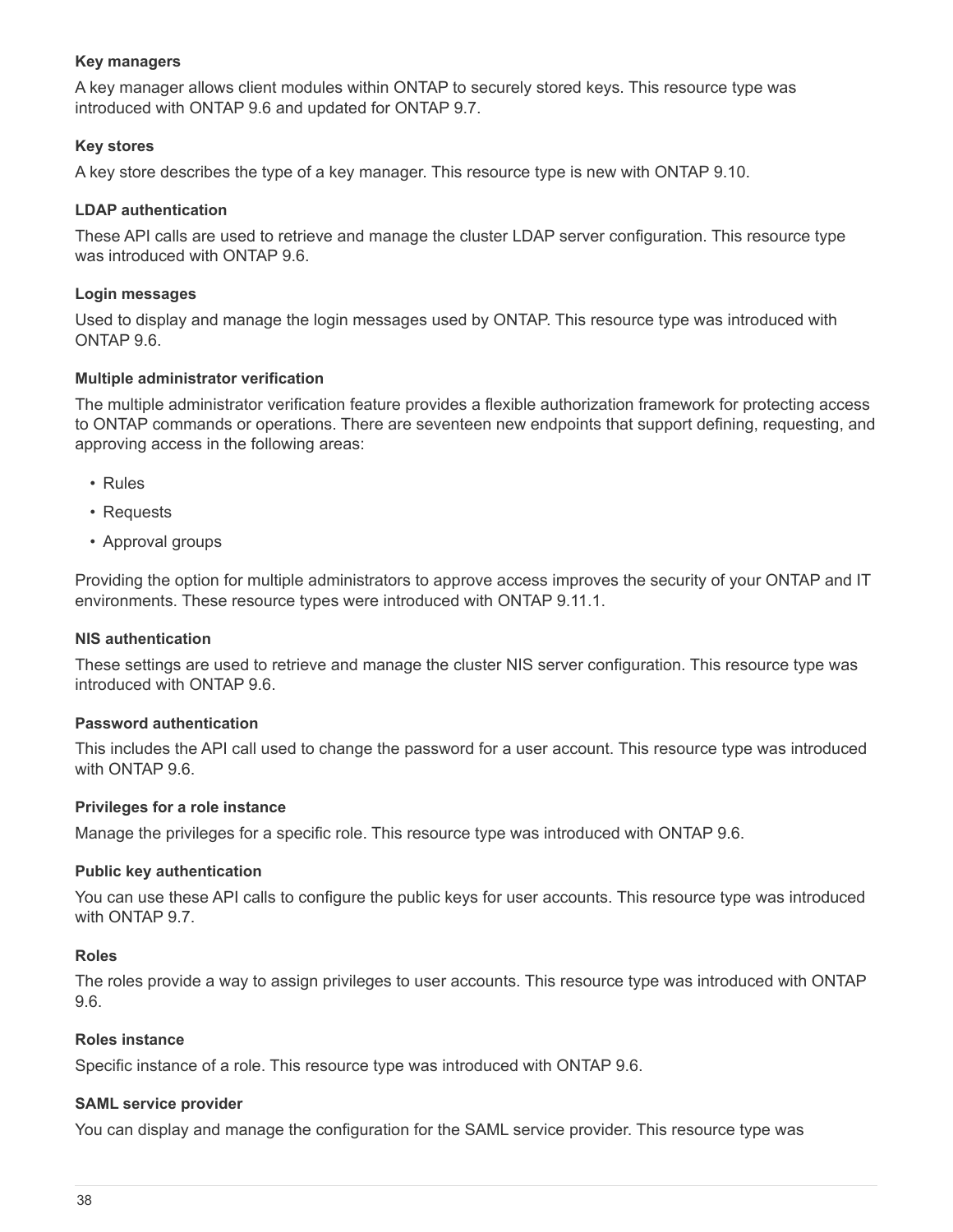introduced with ONTAP 9.6.

#### **SSH**

These calls allow you to set the SSH configuration. This resource type was introduced with ONTAP 9.7.

#### **SSH SVMs**

These endpoints allow you to retrieve the SSH security configuration for all SVMs. This resource type was introduced with ONTAP 9.10.

# **SnapLock**

SnapLock is a storage-based implementation of the traditional WORM (write once, read many) optical solution and provides for the long-term retention of data. You can use these API calls to administer the SnapLock feature.

### **Log**

The SnapLock log structure is based on directories and files on a specific volume which contain the log records. Log files are filled and archived based on the maximum log size. This resource type was introduced with ONTAP 9.7.

### **Compliance clock**

The compliance clock determines the expiration time of the SnapLock objects. The clock must be initialized outside of the REST API and cannot be changed. This resource type was introduced with ONTAP 9.7.

#### **Event retention**

You can use the SnapLock Event Based Retention (EBR) feature to define how long a file is retained after the occurrence of an event. This resource type was introduced with ONTAP 9.7.

#### **File retention and privileged delete**

You can manage the retention time of a file created by SnapLock. If needed, you can also delete unexpired WORM files on a SnapLock enterprise volume. This resource type was introduced with ONTAP 9.7.



The only built-in role with authority to execute the delete operation is vsadmin-snaplock.

#### **File fingerprint**

You can view and manage the core information describing files and volumes, such as type and expiration date. This resource type was introduced with ONTAP 9.7.

### **Legal hold**

You can use these API calls to manage files that are part of a litigation process. This resource type was introduced with ONTAP 9.7.

## **SnapMirror**

You can use these API calls to manage the SnapMirror data protection technology.

#### **Policies**

The SnapMirror policies are applied to relationships, and control the configuration attributes and behavior of each relationship. This resource type was introduced with ONTAP 9.6.

#### **Relationships**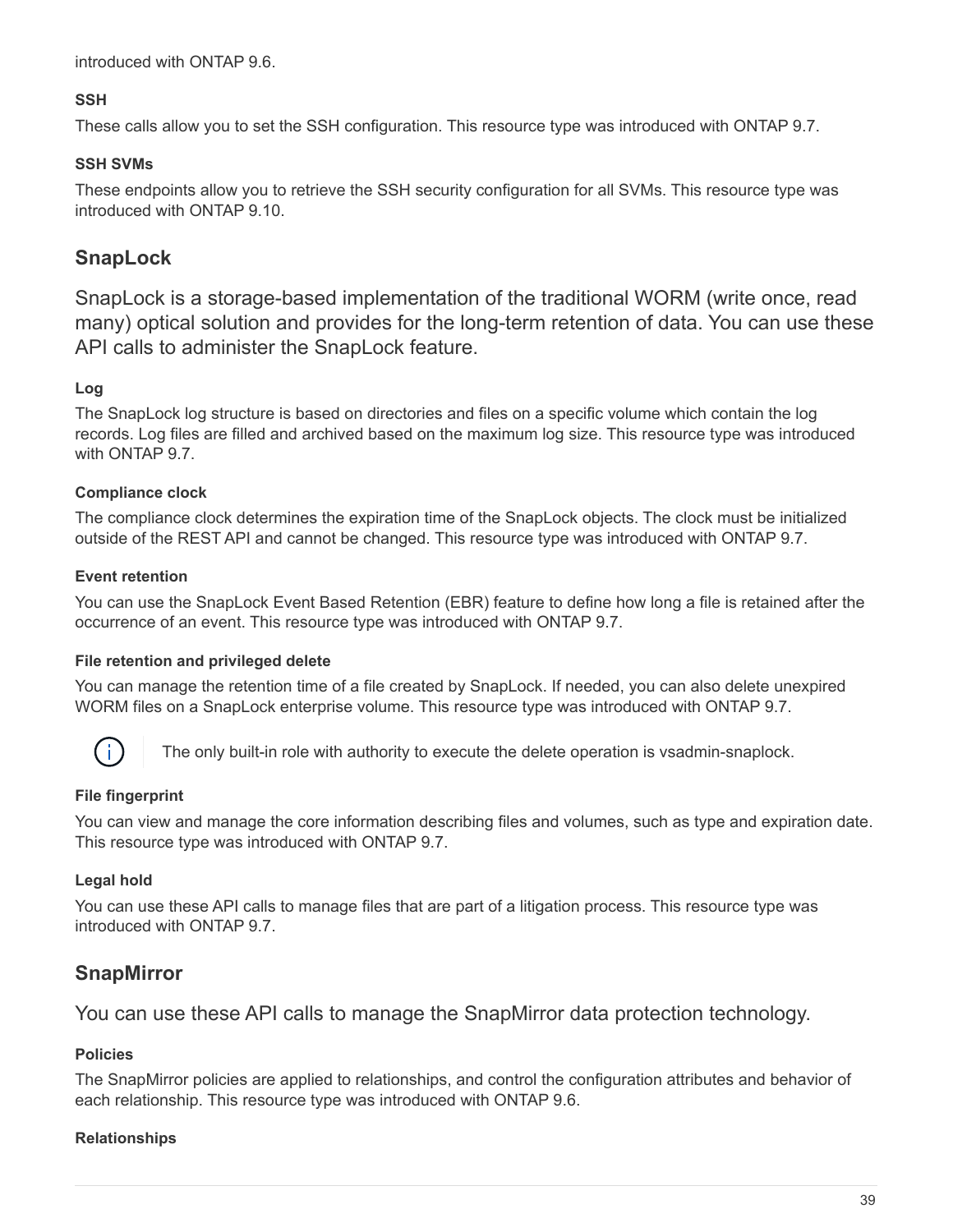Both asynchronous and synchronous relationships establish the connectivity needed transfer data. This resource type was introduced with ONTAP 9.6.

#### **Relationships transfers**

You can manage the SnapMirror transfers over existing SnapMirror relationships. This resource type was introduced with ONTAP 9.6.

## **Storage**

You can use these API calls to manage the physical and logical storage.

#### **Aggregate metrics**

You can retrieve historical metrics data for a specific aggregate. This resource type was introduced with ONTAP 9.6 and updated with ONTAP 9.7.

#### **Aggregate plexes**

A physical copy of the WAFL storage within an aggregate. This resource type was introduced with ONTAP 9.6.

### **Aggregates**

An aggregate consists of one or more RAID groups. This resource type was introduced with ONTAP 9.6.

#### **Bridges**

You can retrieve the bridges in a cluster. This resource type was introduced with ONTAP 9.9.

#### **Disks**

The physical disks in the cluster. This resource type was introduced with ONTAP 9.6 and updated with ONTAP 9.7 and 9.8.

#### **File clone**

You can use these endpoints to create file clones, retrieve split status, and manage split loads. The file cloning endpoint resources were first introduced with ONTAP 9.6 and expanded with ONTAP 9.8. They were significantly expanded again with ONTAP 9.10.

### **File moves**

You can use these REST API endpoints to move a file between two FlexVol volumes or within a FlexGroup volume. After the request is accepted you can monitor the progress and status. This resource type was introduced with ONTAP 9.11.1.

### **FlexCache**

This resource type was introduced with ONTAP 9.6 and updated with ONTAP 9.8.

### **FlexCache origins**

FlexCache is a persistent cache of an origin volume. This resource type was originally introduced with ONTAP 9.6. Support has been enhanced with the ONTAP 9.9 REST API to support modification through the HTTP PATCH method.

#### **Monitored files**

You can designate specific files for additional monitoring. This resource type is new with ONTAP 9.8.

### **Pools**

You can create a shared storage pool as well as retrieve the storage pools in a cluster. This resource type was introduced with ONTAP 9.11.1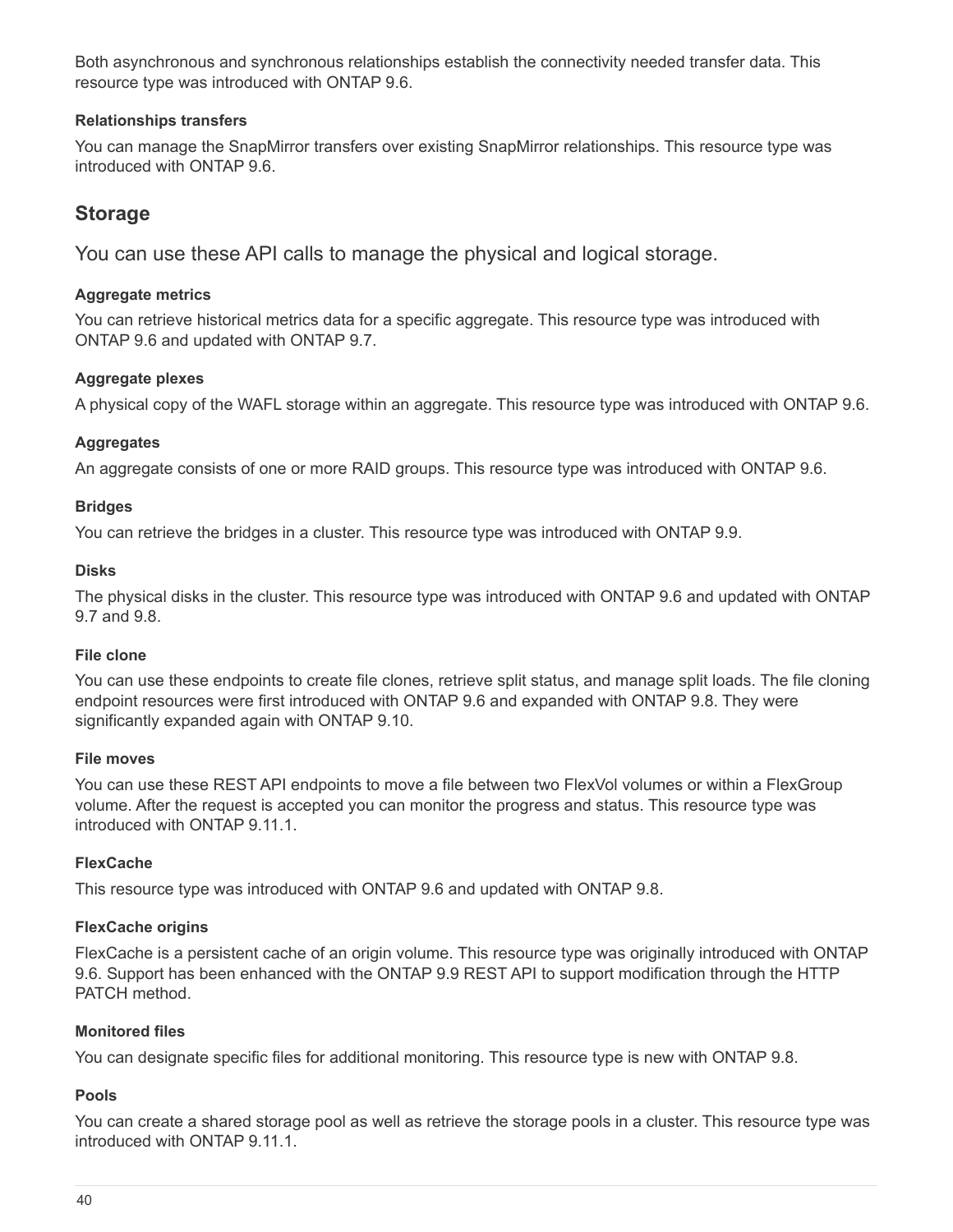#### **Ports**

Storage ports of the cluster. This resource type was introduced with ONTAP 9.6 and enhanced with ONTAP 9.11.1.

#### **QOS policies**

Quality of service policy configuration. This resource type was introduced with ONTAP 9.6.

#### **QOS workloads**

A QOS workload represents a storage object tracked by QOS. You can retrieve the QOS workflows. This resource type was introduced with ONTAP 9.10.

#### **Qtrees**

You can use these API calls to management Qtrees, a type of logically divided file system. This resource type was introduced with ONTAP 9.6.

#### **Quota reports**

Report on quotas, which is a technique for restricting or tracking files or space usage. This resource type was introduced with ONTAP 9.6.

#### **Quota rules**

The rules used to enforce the quotas. This resource type was introduced with ONTAP 9.6 and updated with ONTAP 9.7.

#### **Shelves**

Shelves in the cluster. This resource type was introduced with ONTAP 9.6.

#### **Snapshot policies**

Snapshots are created based on policies. This resource type was introduced with ONTAP 9.6.

#### **Snapshot schedules**

You can control the snapshot schedules. This resource type is newly redesigned with ONTAP 9.8.

#### **Switches**

You can retrieve the switches in a cluster. This resource type was introduced with ONTAP 9.9.

#### **Tape devices**

You can retrieve the tape devices in a cluster. This resource type was introduced with ONTAP 9.9.

#### **Top metrics**

The top metrics endpoints allow you to determine activity for a volume filtered by a specific metric. Filtering can be done based on clients, directories, files, and users. This resource type was introduced with ONTAP 9.10.

#### **Volume efficiency policies**

You can use these API calls to configure the efficiencies applied to an entire volume. This resource type is new with ONTAP 9.8

#### **Volumes**

Logical containers are used to serve data to clients. This resource type was originally introduced with ONTAP 9.6 REST API. Many of the parameter values used with the API were significantly expanded with ONTAP 9.9 including those used with space management.

#### **Volume files**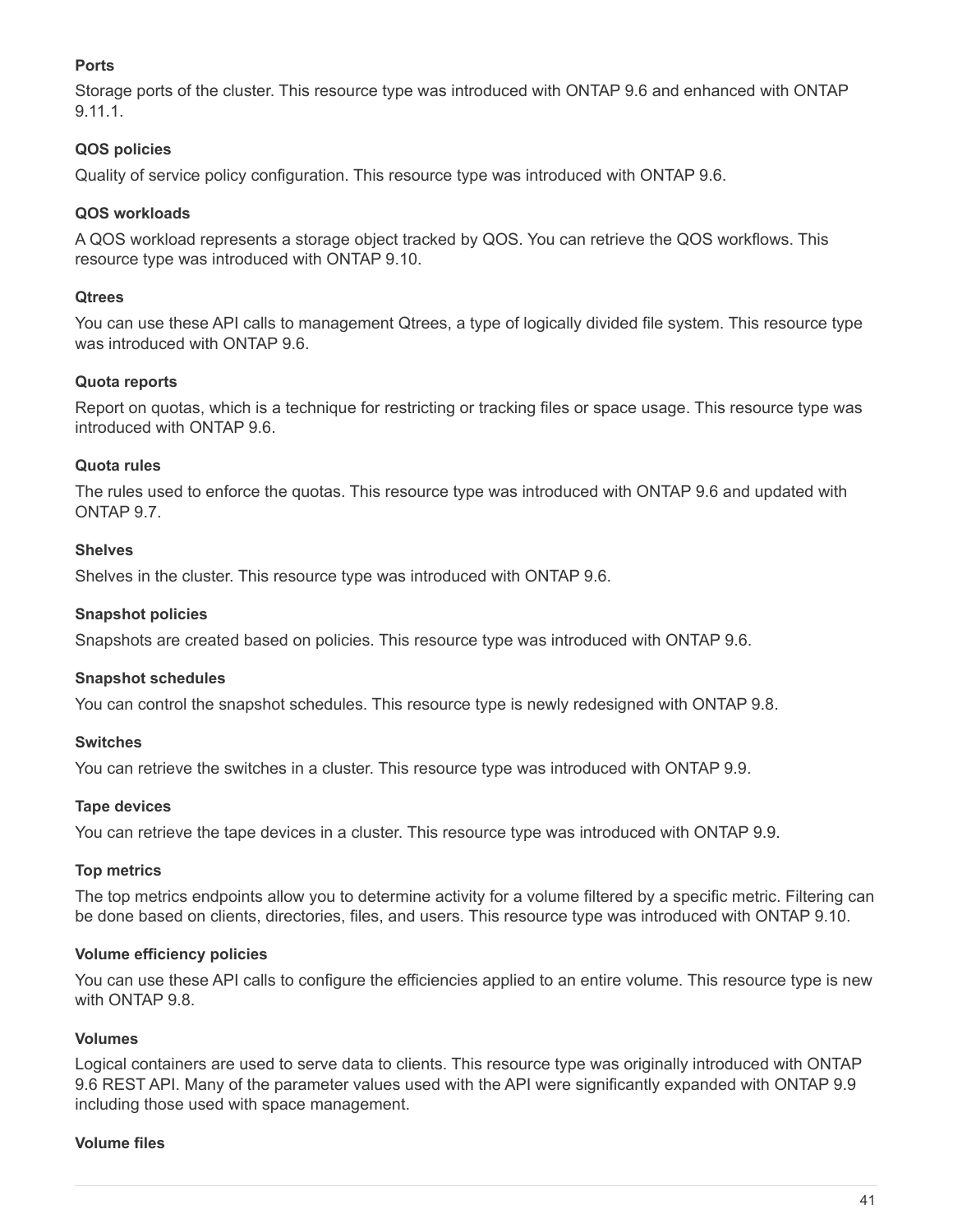You can retrieve a list of files and directories for a specific directory on a volume. This resource type was introduced with ONTAP 9.7 and updated with ONTAP 9.8.

#### **Volumes Snapshots**

Snapshots for a volume. This resource type was introduced with ONTAP 9.6.

## **Support**

You can use these API calls to manage the ONTAP features used to support a cluster.

#### **Application log**

A standalone application can record EMS events and optionally generated AutoSupport packages at an ONTAP system by issuing a POST request. This resource type was introduced with ONTAP 9.11.1.

#### **Automatic update**

The automatic update feature keeps your ONTAP systems current by downloading and applying the latest software updates. There are several endpoint categories to support the feature, including status, configurations, and updates. These resource types were introduced with ONTAP 9.10.

#### **AutoSupport**

AutoSupport collects configuration and status details as well as errors, and reports the information to NetApp. This resource type was introduced with ONTAP 9.6.

#### **AutoSupport messages**

Each node maintains AutoSupport messages that can be generated and retrieved. This resource type was introduced with ONTAP 9.6.

#### **Configuration backup**

You can use these APIs to retrieve and update the current backup settings. This resource type was introduced with ONTAP 9.6.

#### **Configuration backup operations**

You can create, retrieve, and delete configuration backup files. This resource type was introduced with ONTAP 9.7.

#### **Core dump**

You can use these endpoints to retrieve and manage the memory core dumps generated by a cluster or node. This resource type was introduced with ONTAP 9.10.

#### **EMS**

The event management system (EMS) collects events and sends notifications to one or more destinations. This resource type was introduced with ONTAP 9.6.

#### **EMS destinations**

The EMS destinations determine how and where notifications are sent. This resource type was introduced with ONTAP 9.6.

#### **EMS destinations instance**

An EMS destination instance is defined by type and location. This resource type was introduced with ONTAP 9.6.

#### **EMS events**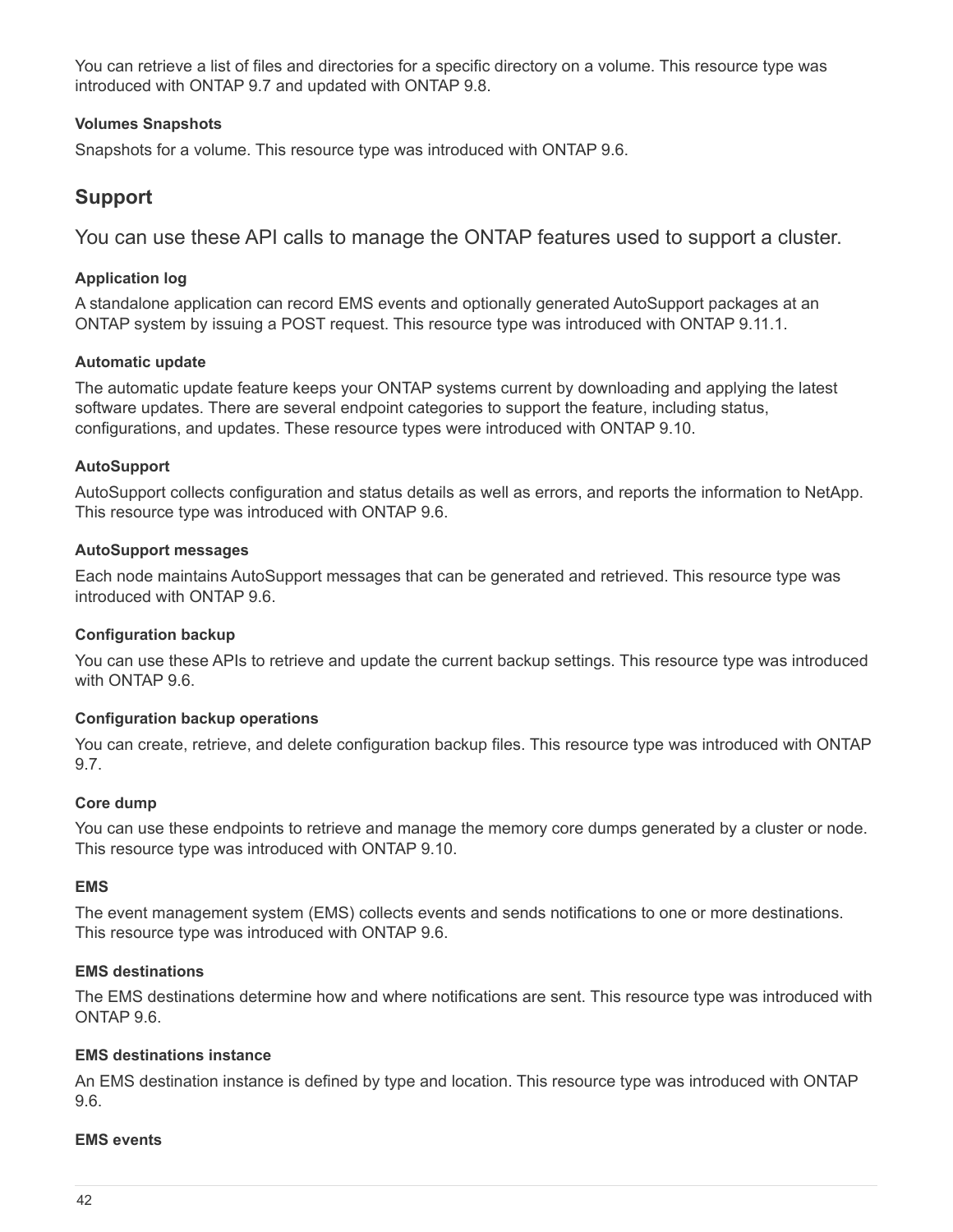This is a live collection of system events for the cluster. This resource type was introduced with ONTAP 9.6.

#### **EMS filters**

The EMS filters collectively identify the events that require additional processing. This resource type was introduced with ONTAP 9.6.

#### **EMS filters instance**

An EMS filter instance is a collection of rules that are applied to the events. This resource type was introduced with ONTAP 9.6.

#### **EMS messages**

Provides access to the EMS event catalog. This resource type was introduced with ONTAP 9.6.

#### **EMS rules for filter instance**

A list of rules can be managed for a specific instance of an EMS filter. This resource type was introduced with ONTAP 9.6.

#### **EMS rules instance for filter instance**

An individual rule for a specific instance of an EMS filter. This resource type was introduced with ONTAP 9.6.

#### **SNMP**

You can enable and disable SNMP and trap operations for the cluster. This resource type was introduced with ONTAP 9.7.

#### **SNMP trap host**

An SNMP trap host is a system that is configured to receive SNMP traps from ONTAP. You can retrieve and define the hosts. This resource type was introduced with ONTAP 9.7.

#### **SNMP trap host instance**

You can manage specific SNMP trap hosts. This resource type was introduced with ONTAP 9.7.

#### **SNMP users**

You can define and administer SNMP users. This resource type was introduced with ONTAP 9.7.

#### **SNMP users instance**

You can administer a specific SNMP user where the engine ID is associated with the administrative SVM or a data SVM. This resource type was introduced with ONTAP 9.7.

## **SVM**

You can use these API calls to manage storage virtual machines (SVMs).

#### **Migrations**

You can migrate an SVM from a source cluster to a destination cluster. The new endpoints provide complete control, including the ability to pause, resume, retrieve status, and abort a migration operation. This resource type was introduced with ONTAP 9.10.

#### **Peer permissions**

Peer permissions can be assigned which enable the SVM peering relationships. This resource type was introduced with ONTAP 9.6.

#### **Peers**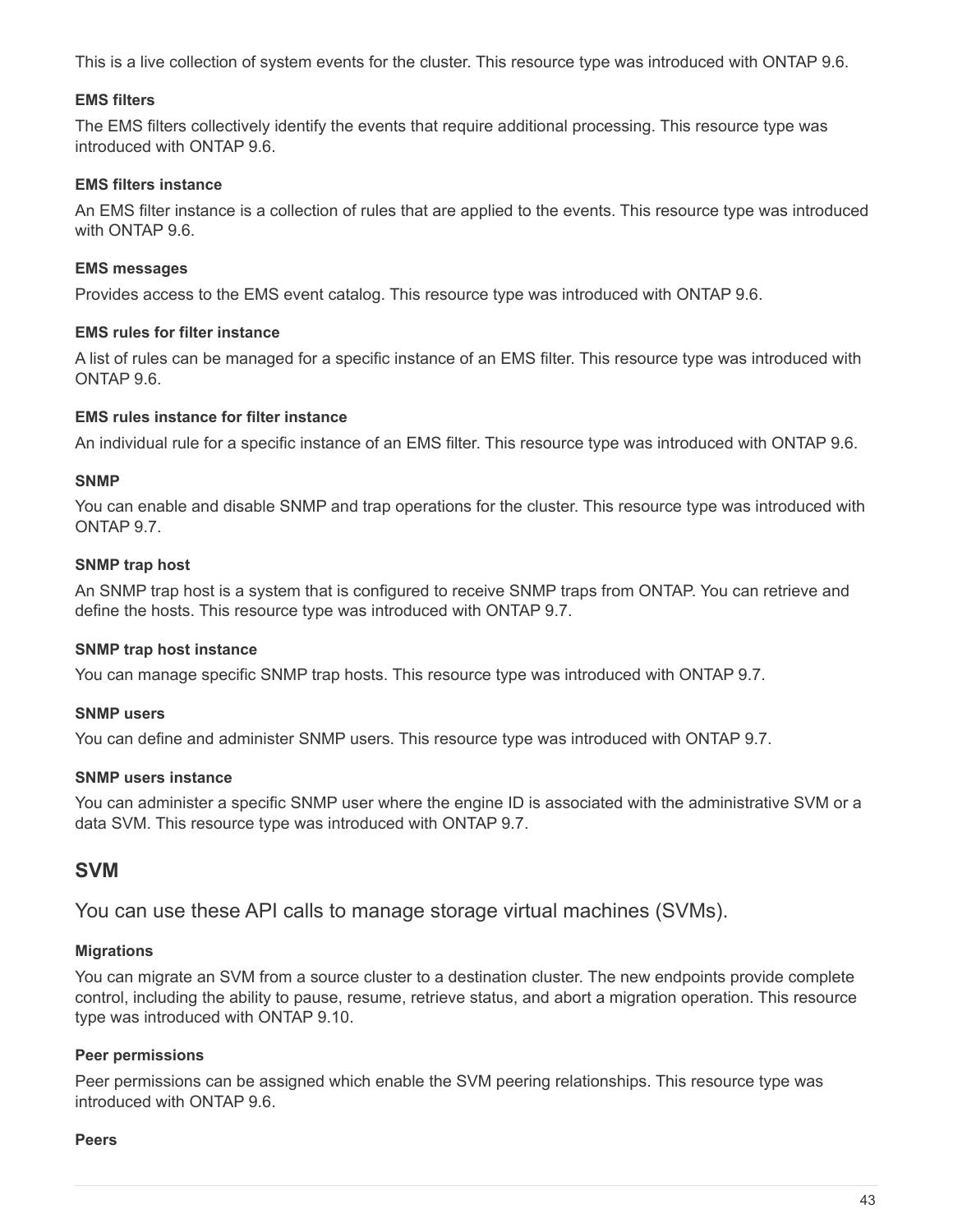The peering relationships establish connectivity among the SVMs. This resource type was introduced with ONTAP 9.6.

#### **SVMs**

You can manage the SVMs that are bound to a cluster. This resource type was introduced with ONTAP 9.6.

#### **Top metrics**

You can access additional performance metrics data for a specific SVM instance. There are four lists available and each provides the top I/O activity for ONTAP FlexVol and FlexGroup volumes. The lists include:

- Clients
- Directories
- Files
- Users

These resource types were introduced with ONTAP 9.11.1.

#### **Web**

You can use these endpoints to update and retrieve the web services security configuration for each data SVM. This resource type was introduced with ONTAP 9.10.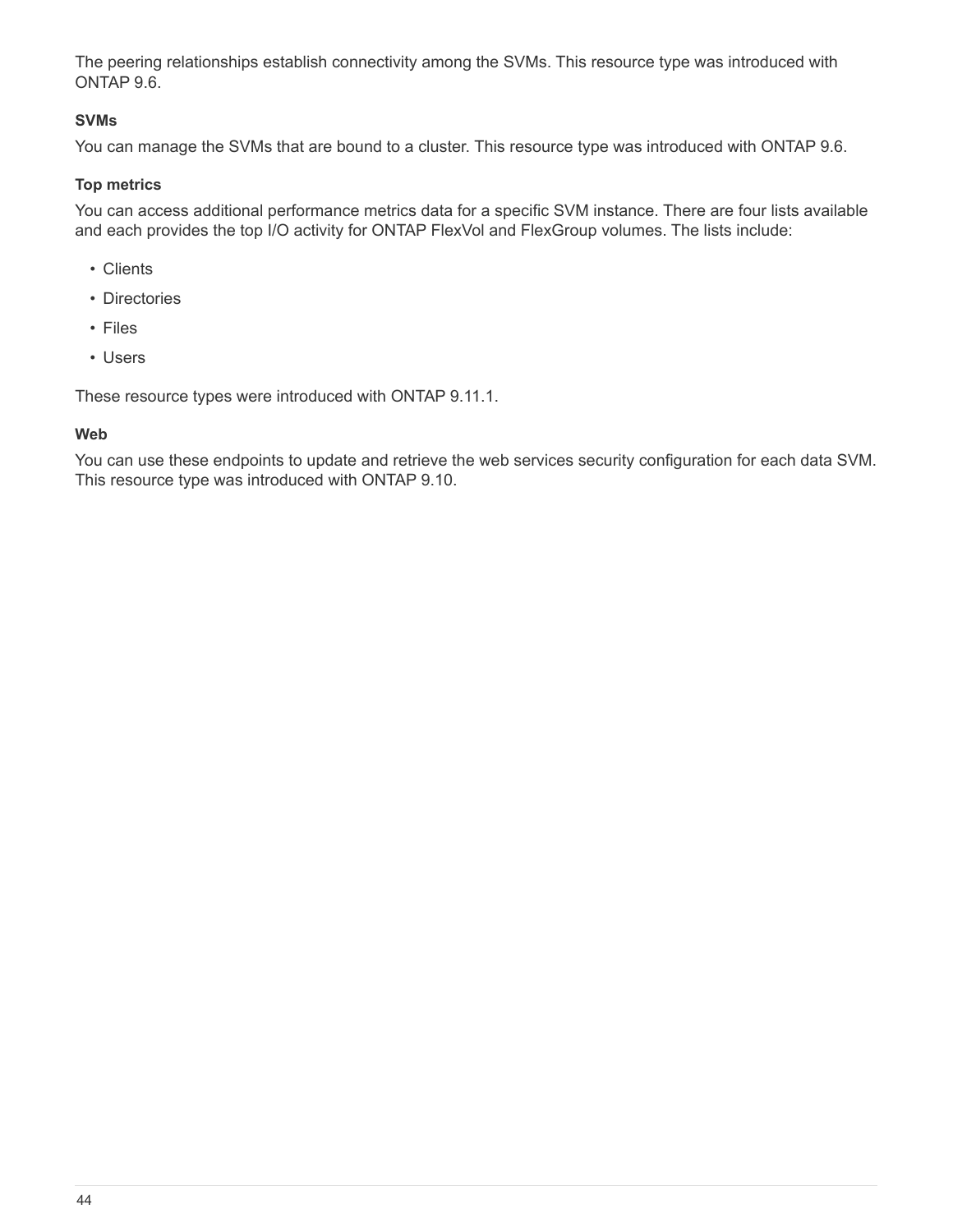# **Workflows**

# **Prepare to use the workflows**

You should prepare before using the workflow processes.

#### **Understanding the API calls used in the workflows**

The ONTAP API online documentation page includes the details of every REST API call. Rather than repeat those details here, each API call used in the workflow samples includes only the information you need to locate the call on the documentation page. After locating a specific API call, you can review the complete details of the call, including the input parameters, output formats, HTTP status codes, and request processing type.

The following information is included for each API call within a workflow to help locate the call on the documentation page:

• Category

The API calls are organized on the documentation page into functionally related areas or categories. To locate a specific API call, scroll to the bottom of the page and click the applicable API category.

• HTTP method

The HTTP method identifies the action performed on a resource. Each API call is executed through a single HTTP method.

• Path

The path determines the specific resource which the action applies to as part of performing a call. The path string is appended to the core URL to form the complete URL identifying the resource.

### **Constructing a URL to directly access the REST API**

In addition to the ONTAP documentation page, you can also access the ONTAP REST API directly through a programming language such as Python. In this case, the core URL is slightly different than the URL used when accessing the online documentation page. When accessing the API directly, you must append /api to the domain and port string. For example: <https://ontap.mycompany.com/api>

### **Related links**

- [How to access the ONTAP API](#page-12-0)
- [Summary of the REST resources](#page-26-0)

# **Workflow 1: Update the cluster contact and check job state**

This workflow updates the cluster contact information. Because the request is processed asynchronously, it also illustrates how to determine if the background job completes successfully.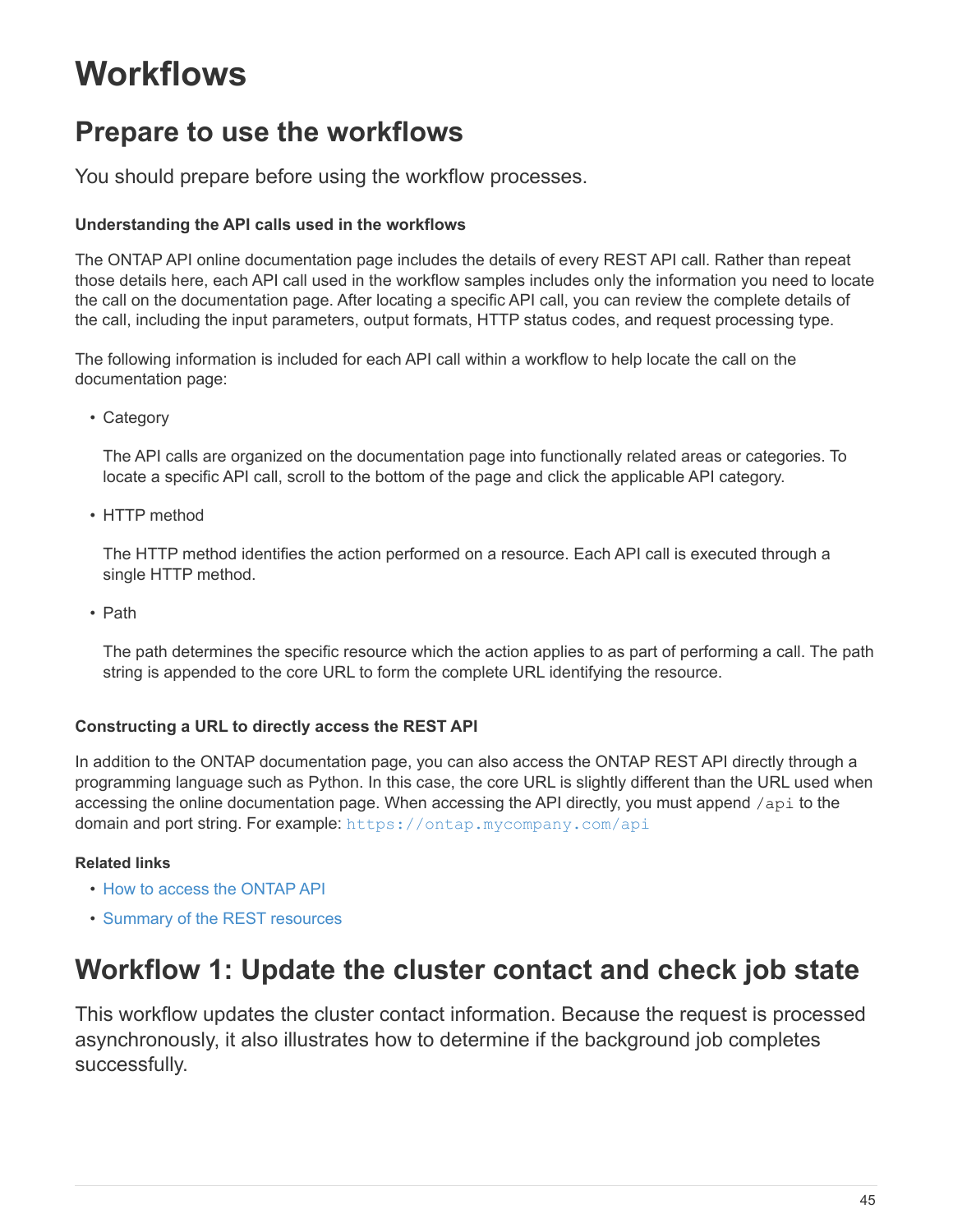#### **1. Update the contact information for the cluster**

You can issue an API call to update the contact information. Because the request runs asynchronously, you must confirm success of the associated job.

| <b>Category</b> | <b>HTTP method</b> | Path     |
|-----------------|--------------------|----------|
| <b>Cluster</b>  | <b>PATCH</b>       | /cluster |

#### **Processing type**

Asynchronous

**Curl**

```
1 curl -X PATCH -H 'Content-Type: application/json' -u admin:password -k
   -d @step01 'https://10.222.81.101/api/cluster'
2 {
3 "contact": "support@company-demo.com"
4 }
```
#### **JSON output**

A job object with the associated identifier is returned.

```
1 { "job": {
2 "uuid": "d877f5bb-3aa7-11e9-b6c6-005056a78c89",
3 "_links": {
4 "self": {
5 "href": "/api/cluster/jobs/d877f5bb-3aa7-11e9-b6c6-005056a78c89"
6 }
7 }
8 }
9 }
```
#### **2. Retrieve the status of the job**

You must retrieve the state of the job to determine if the asynchronous request has completed successfully.

| Category       | <b>HTTP method</b> | <b>Path</b>          |
|----------------|--------------------|----------------------|
| <b>Cluster</b> | GET                | /cluster/jobs/{uuid} |

#### **Processing type**

**Synchronous** 

#### **Curl**

```
1 curl -X GET -H 'Content-Type: application/json' -u admin:password -k
    'https:// 10.222.81.101/api/cluster/jobs/*uuid*'
```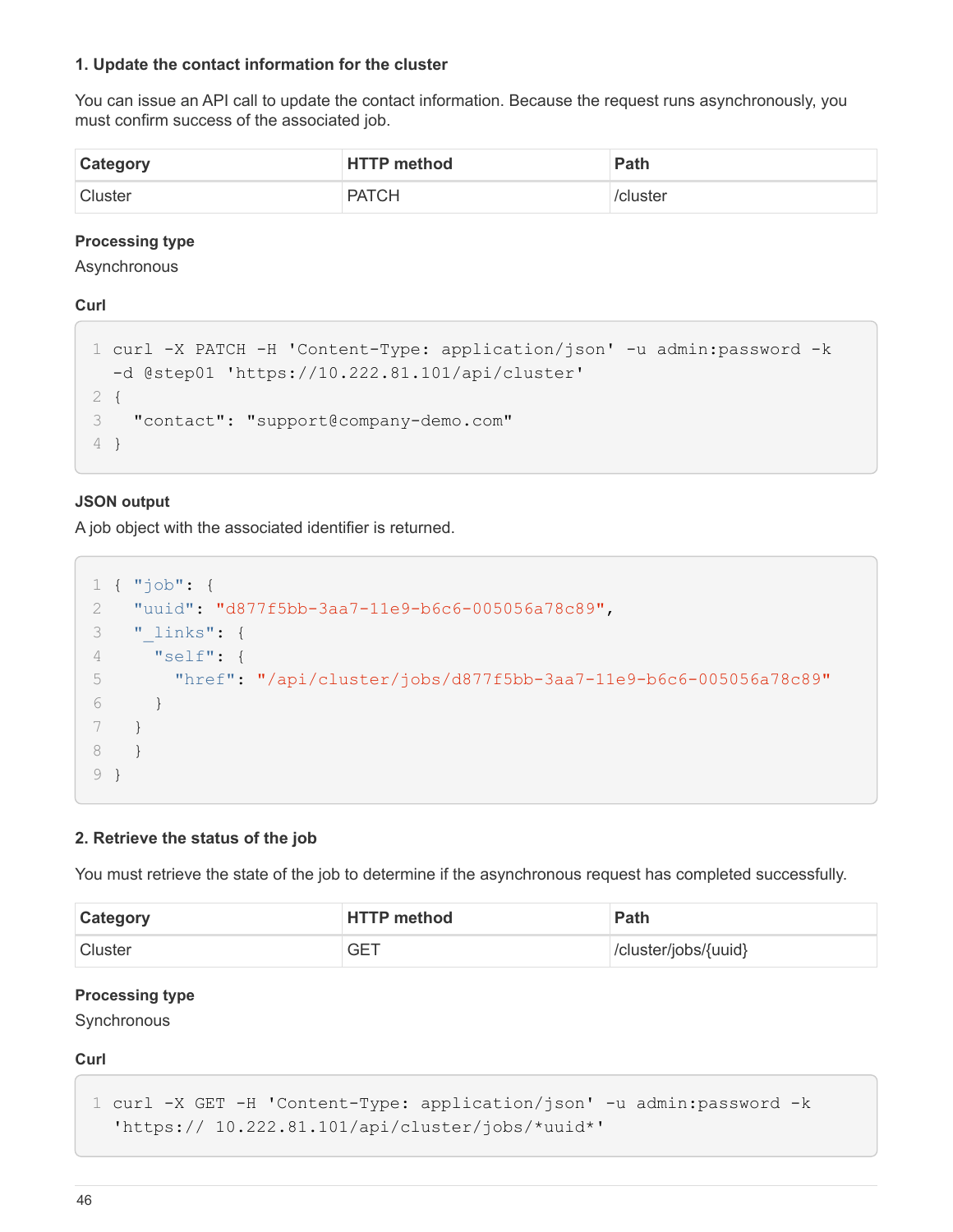### **Output**

A job object with the state and other fields is returned.

```
 1 {
 2 "uuid": "d877f5bb-3aa7-11e9-b6c6-005056a78c89",
 3 "description": "PATCH /api/cluster",
 4 "state": "success",
 5 "message": "success",
 6 "code": 0,
 7 "_links": {
 8 "self": {
 9 "href": "/api/cluster/jobs/d877f5bb-3aa7-11e9-b6c6-005056a78c89"
10 }
11 }
12 }
```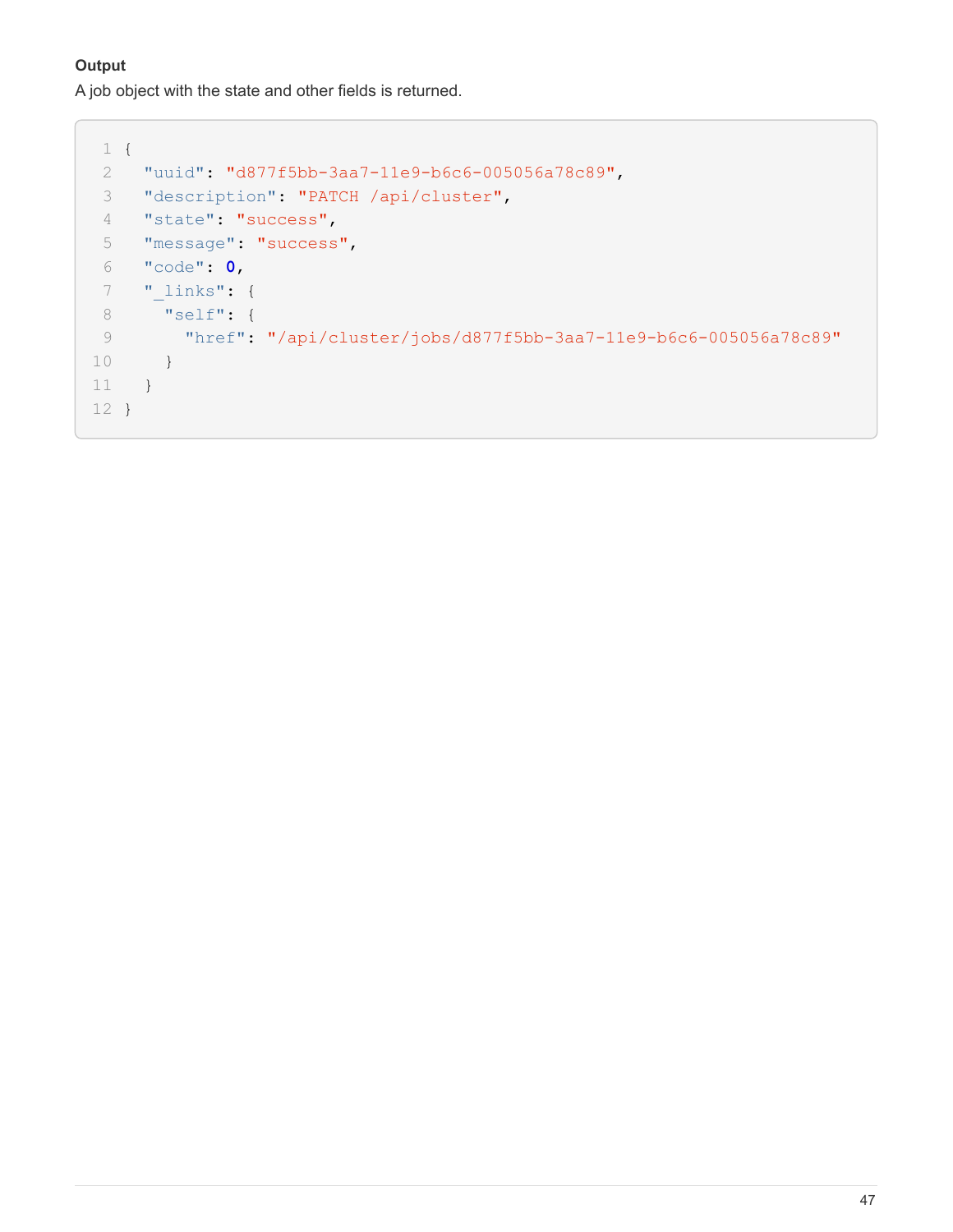# **Manage ONTAP with REST API**

# **Manage EMS event notifications with the ONTAP REST API**

You can use the ONTAP REST API to configure how important Event Management System (EMS) event notifications are sent to you, as well as retrieve all EMS messages or specific messages with certain attributes. You can use the REST API to help automate EMS-related tasks, saving time over other methods of working with EMS messages.

The following examples show you how you can use the ONTAP REST API to work with EMS messages. In each example, be sure to provide your values for information in brackets <> where indicated. You can also reference a sample [Python script](https://github.com/NetApp/ontap-rest-python/blob/master/examples/rest_api/events.py) that demonstrates how to automate a number of EMS-related activities.

## **View specific event logs**

Using the GET /support/ems/events API call, you can retrieve specific event messages, such as the latest message, messages that contain specific text, or messages with a specific severity.

#### **Example request: Retrieve the latest message**

```
curl -X GET -u admin:<PASSWORD> -k
'https://<IP_ADDRESS>/api/support/ems/events?fields=message.name&max_recor
ds = 1'
```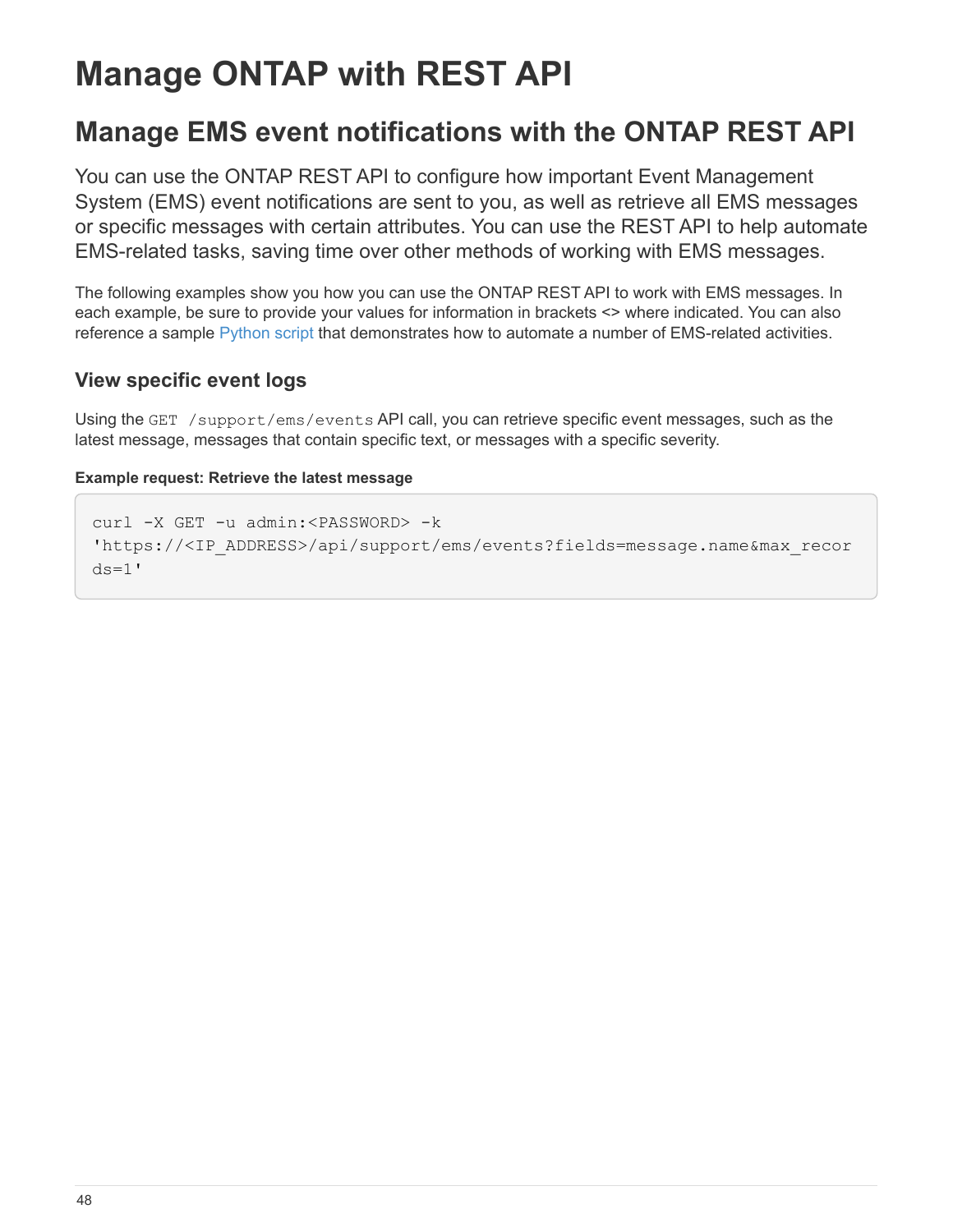```
Example response
```

```
"records": [
      {
        "node": {
         "name": "malha-vsim1",
           "uuid": "da4f9e62-9de3-11ec-976a-005056b369de",
         " links": {
            "self": {
               "href": "/api/cluster/nodes/da4f9e62-9de3-11ec-976a-
005056b369de"
  }
  }
        },
        "index": 6260,
        "message": {
          "name": "netinet6.rtr.high.mtu"
        },
      " links": {
          "self": {
             "href": "/api/support/ems/events/malha-vsim1/6260"
           }
        }
      }
  \frac{1}{2}  "num_records": 1,
  " links": {
      "self": {
        "href": "/api/support/ems/events?fields=message.name&max_records=1"
      },
      "next": {
        "href": "/api/support/ems/events?start.keytime=2022-03-
22T10%3A28%3A29-04%3A00&start.node.name=malha-
vsim1&start.index=6260&fields=message.name&max_records=1"
      }
   }
}
```
**Example request: Retrieve a message containing specific text and severity**

```
curl -X GET -u admin:<PASSWORD> -k
'https://<IP_ADDRESS>/api/support/ems/events?log_message=*disk*&message.se
verity=alert'
```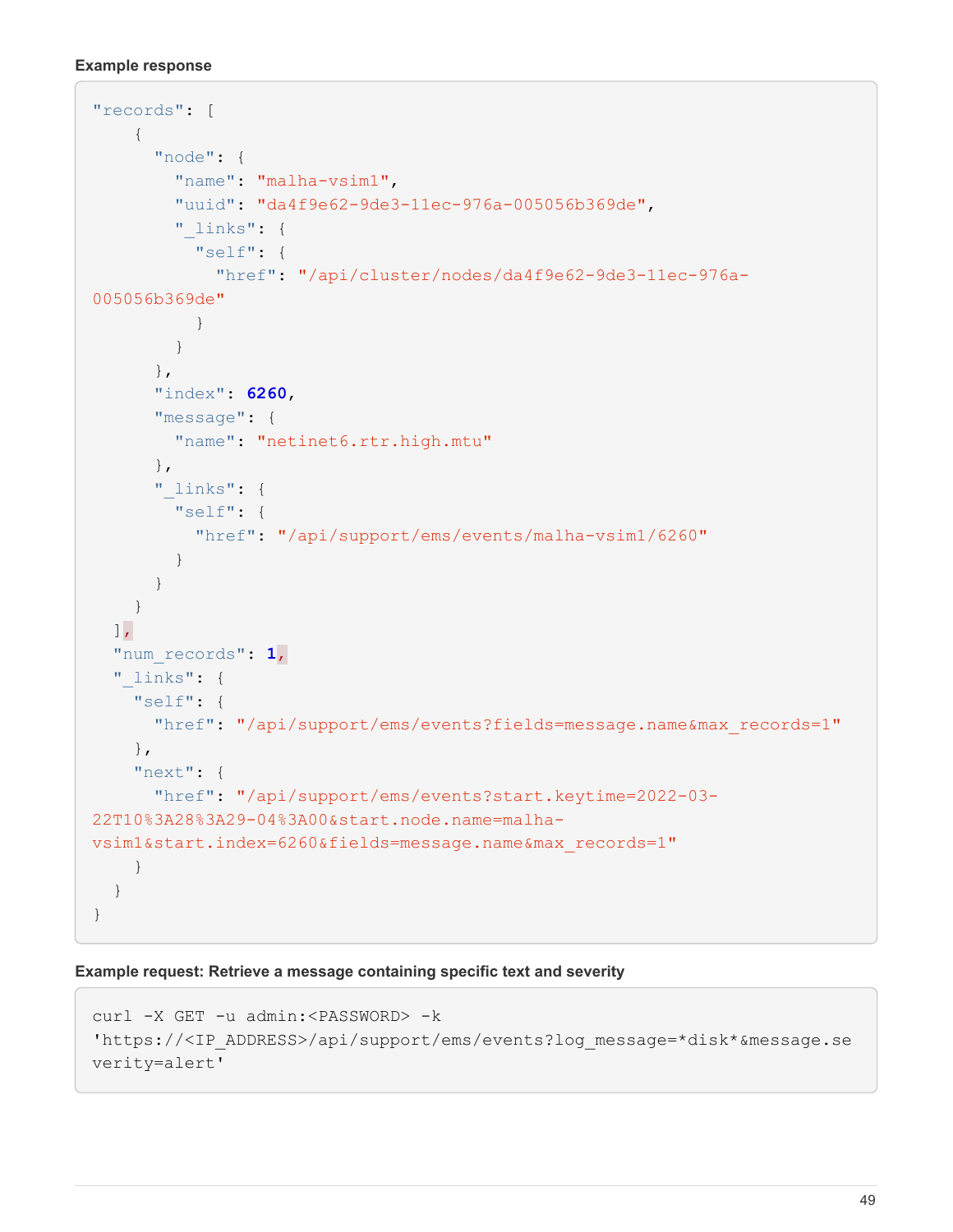#### **Example response**

```
"records": [
      {
        "node": {
        "name": "malha-vsim1",
          "uuid": "da4f9e62-9de3-11ec-976a-005056b369de",
        " links": {
            "self": {
               "href": "/api/cluster/nodes/da4f9e62-9de3-11ec-976a-
005056b369de"
  }
  }
        },
        "index": 4602,
        "time": "2022-03-18T06:37:46-04:00",
        "message": {
          "severity": "alert",
          "name": "raid.autoPart.disabled"
        },
      "log message": "raid.autoPart.disabled: Disk auto-partitioning is
disabled on this system: the system needs a minimum of 4 usable internal
hard disks.",
        "_links": {
          "self": {
            "href": "/api/support/ems/events/malha-vsim1/4602"
  }
        }
      }
  \frac{1}{2}  "num_records": 1,
    "_links": {
     "self": {
        "href":
"/api/support/ems/events?log_message=*disk*&message.severity=alert&max_rec
ords=1"
      },
      "next": {
        "href": "/api/support/ems/events?start.keytime=2022-03-
18T06%3A37%3A46-04%3A00&start.node.name=malha-
vsim1&start.index=4602&log_message=*disk*&message.severity=alert"
     }
   }
}
```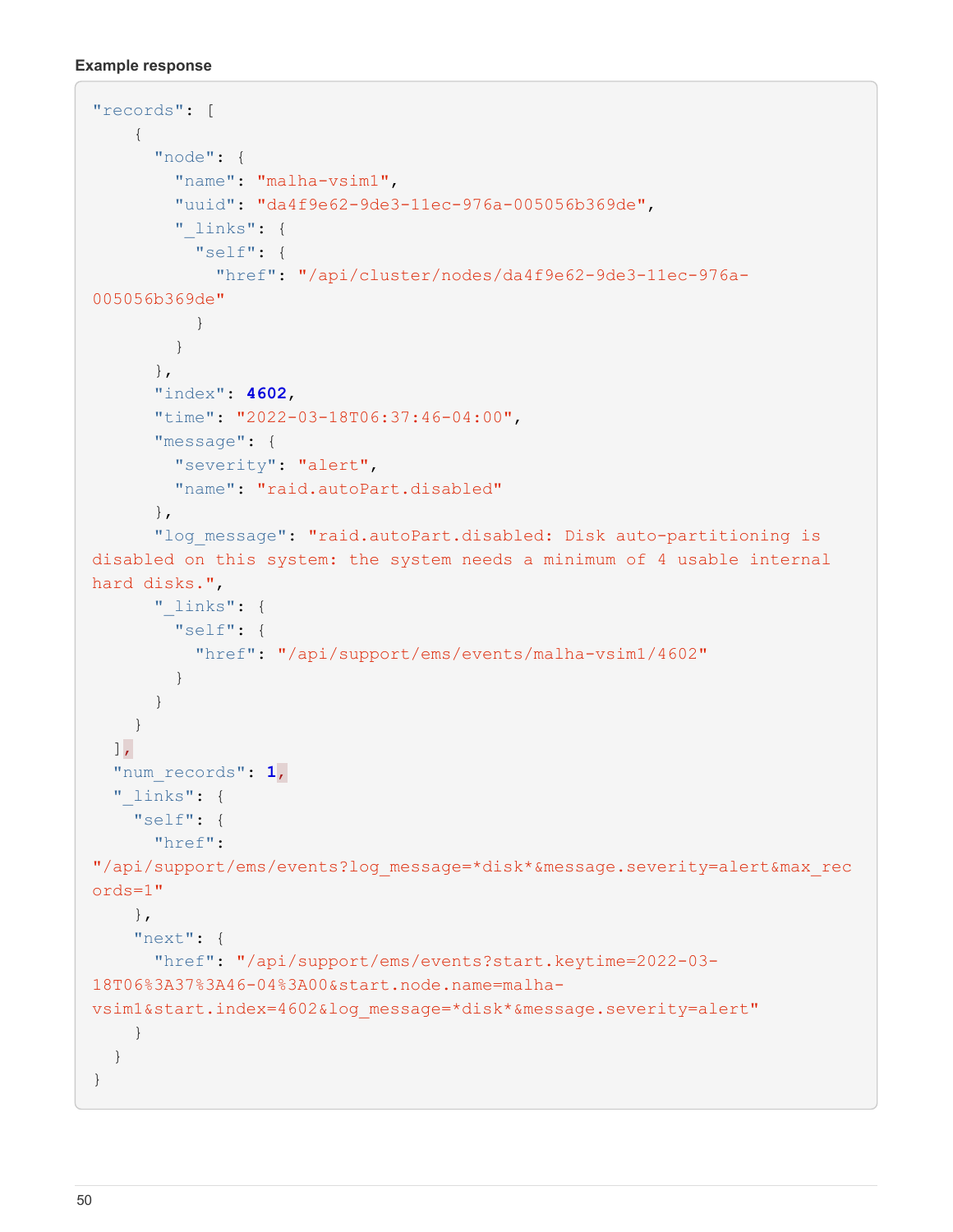## **View the existing EMS configuration**

Using the GET /support/ems/ API call, you can retrieve information about the existing EMS notification configuration.

#### **Example request**

```
curl -X GET -u admin:<PASSWORD> -k 'https://<IP_ADDRESS>/api/support/ems/'
```
#### **Example response**

```
{
  "proxy_url": "https://proxyserver.mycompany.com",
  "proxy user": "proxy user",
  "mail server": "mail@mycompany.com",
  " links": {
      "self": {
        "href": "/api/resourcelink"
      }
    },
  "pubsub enabled": "1",
    "mail_from": "administrator@mycompany.com"
}
```
### **Create a new EMS notification configuration**

You can use several API calls together to create a new EMS configuration to customize how and when you receive messages.

#### **Steps**

1. Configure the system-wide email settings. For example:

```
curl -X PATCH -u admin:<PASSWORD> -k
'https://<IP_ADDRESS>/api/support/ems?mail_from=administrator@mycompany.
com&mail_server=mail@mycompany.com'
```
2. Define a filter that uses specific rules to match certain messages. For example:

```
curl -u admin:<PASSWORD> -X POST -d '{"name": "test-filter",
"rules.type": ["include"], "rules.message_criteria.severities":
["emergency"]}' -k 'https://<IP_ADDRESS>/api/support/ems/filters/'
```
3. Create a destination for the messages. For example: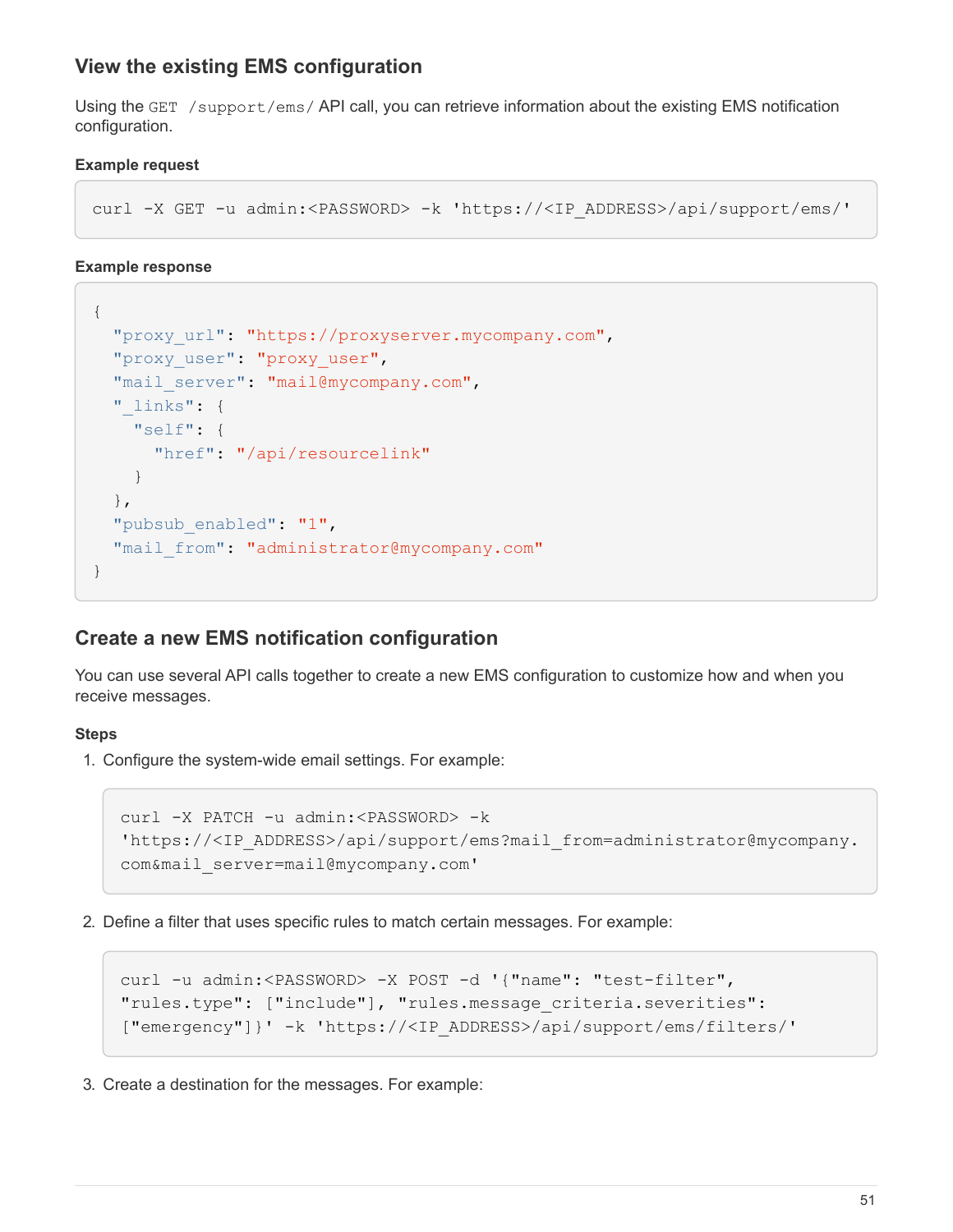```
curl -u admin:<PASSWORD> -X POST -d '{"name": "test-destination",
"type": "email", "destination": "administrator@mycompany.com",
"filters.name": ["important-events"]}' -k
'https://<IP_ADDRESS>/api/support/ems/destinations/'
```
# **ONTAP REST API versus ONTAP CLI commands**

The ONTAP REST API enables you to automate workflows with fewer commands than the ONTAP CLI for many tasks. For example, you can use a single POST API method to create a filter, instead of using multiple CLI commands. The following table shows the CLI commands that you would need to complete common EMS tasks versus the corresponding REST API calls:

| <b>ONTAP REST API</b>          | <b>ONTAP CLI</b>                                                                                                      |
|--------------------------------|-----------------------------------------------------------------------------------------------------------------------|
| GET /support/ems               | event config show                                                                                                     |
| POST /support/ems/destinations | 1. event notification destination create<br>2. event notification create                                              |
| GET /support/ems/events        | event log show                                                                                                        |
| POST /support/ems/filters      | 1. event filter create -filter-name<br>$<$ filtername><br>2. event filter rule add -filter-name<br>$<$ filtername $>$ |

## **Related information**

- [ONTAP REST API EMS example Python script](https://github.com/NetApp/ontap-rest-python/blob/master/examples/rest_api/events.py)
- [ONTAP REST APIs: Automate Notification of High-Severity Events](https://blog.netapp.com/ontap-rest-apis-automate-notification)

# **Manage DACL and SACL file permissions with the ONTAP REST API**

ONTAP uses System Access Control Lists (SACLs) and Discretionary Access Control Lists (DACLs) to assign permissions to file objects. Beginning with ONTAP 9.9.1, the ONTAP REST API includes endpoints to assign SACL and DACL permissions for files and automate file-security permissions. (You can learn more about options for automating SACL and DACL permissions prior to ONTAP 9.9.1 [here\)](https://netapp.io/2020/11/09/private-cli-passthrough-ontap-rest-api/).

Beginning with ONTAP 9.9.1, you can use a single REST API call in the place of multiple CLI commands or ONTAPI calls. The following examples show how you can use the ONTAP REST API to work with file permissions. In each example, be sure to provide your values for information in brackets <> where indicated.

You can also reference a sample [Python script](https://github.com/NetApp/ontap-rest-python/blob/master/examples/rest_api/file_security_permissions.py) that demonstrates how to automate a number of SACL- and DACL-related activities.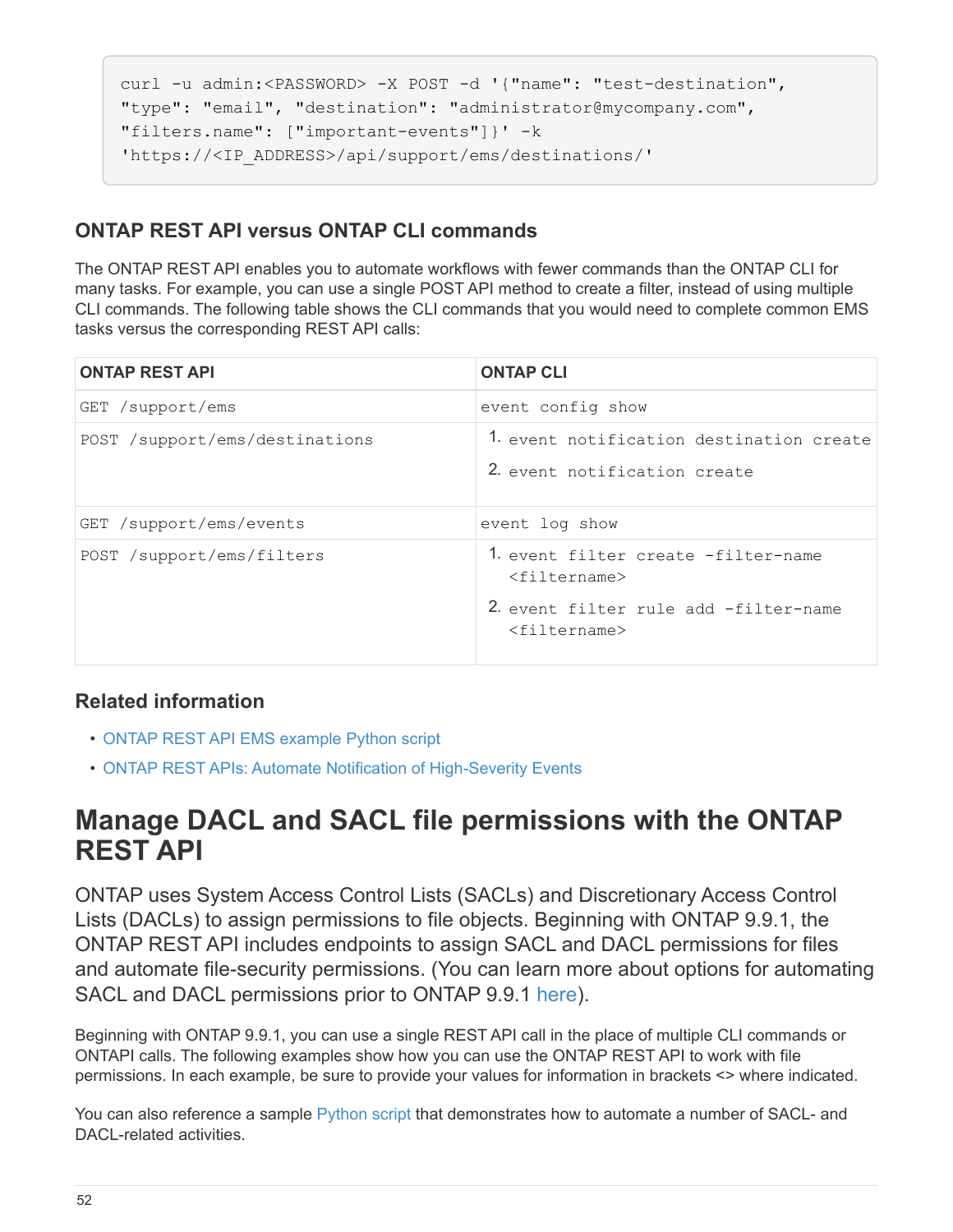## **View effective permissions**

Using the GET /protocols/file-security/effective-permissions/ API call, you can retrieve the current permissions for a specific file or directory.

#### **Example request:**

```
curl -X GET -u admin:<PASSWORD> -k
'https://<IP_ADDRESS>/api/protocols/file-security/effective-
permissions/cf5f271a-1beb-11ea-8fad-
005056bb645e/administrator/windows/%2F?share.name=sh1&return_records=true'
```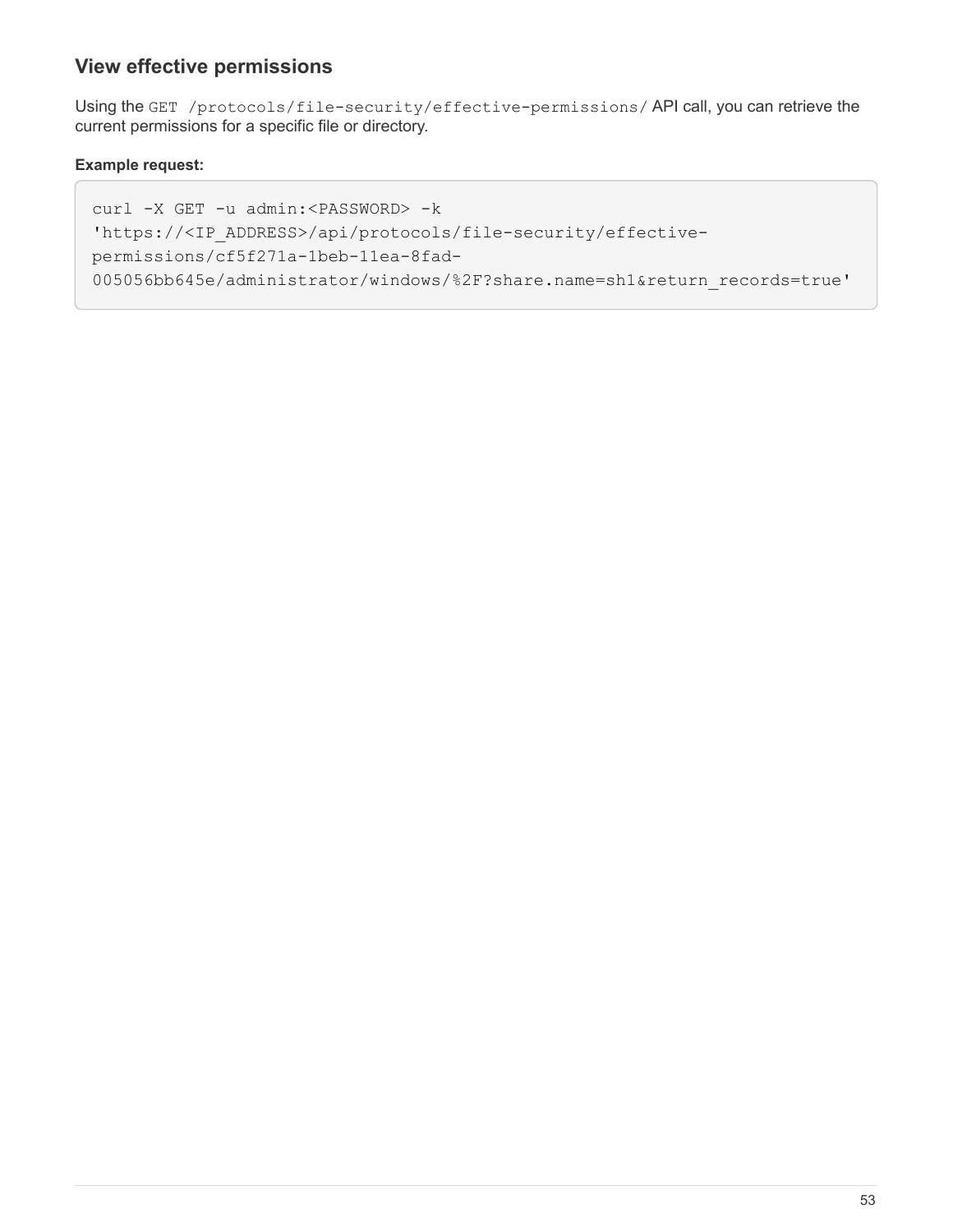**Example response**

```
{
    "svm": {
      "uuid": "cf5f271a-1beb-11ea-8fad-005056bb645e",
      "name": "vs1"
    },
    "user": "administrator",
  "type": "windows",
    "path": "/",
    "share": {
      "path": "/"
    },
    "file_permission": [
      "read",
      "write",
      "append",
    "read_ea",
    "write_ea",
      "execute",
    "delete child",
    "read attributes",
    "write attributes",
      "delete",
    "read_control",
    "write dac",
    "write_owner",
      "synchronize",
      "system_security"
  \frac{1}{2},
  "share permission": [
     "read",
      "read_ea",
      "execute",
    "read attributes",
    "read_control",
      "synchronize"
  \lceil}
```
# **View all auditing information**

Using the GET /protocols/file-security/permissions/ API call, you can retrieve all auditing information for a specific file or directory.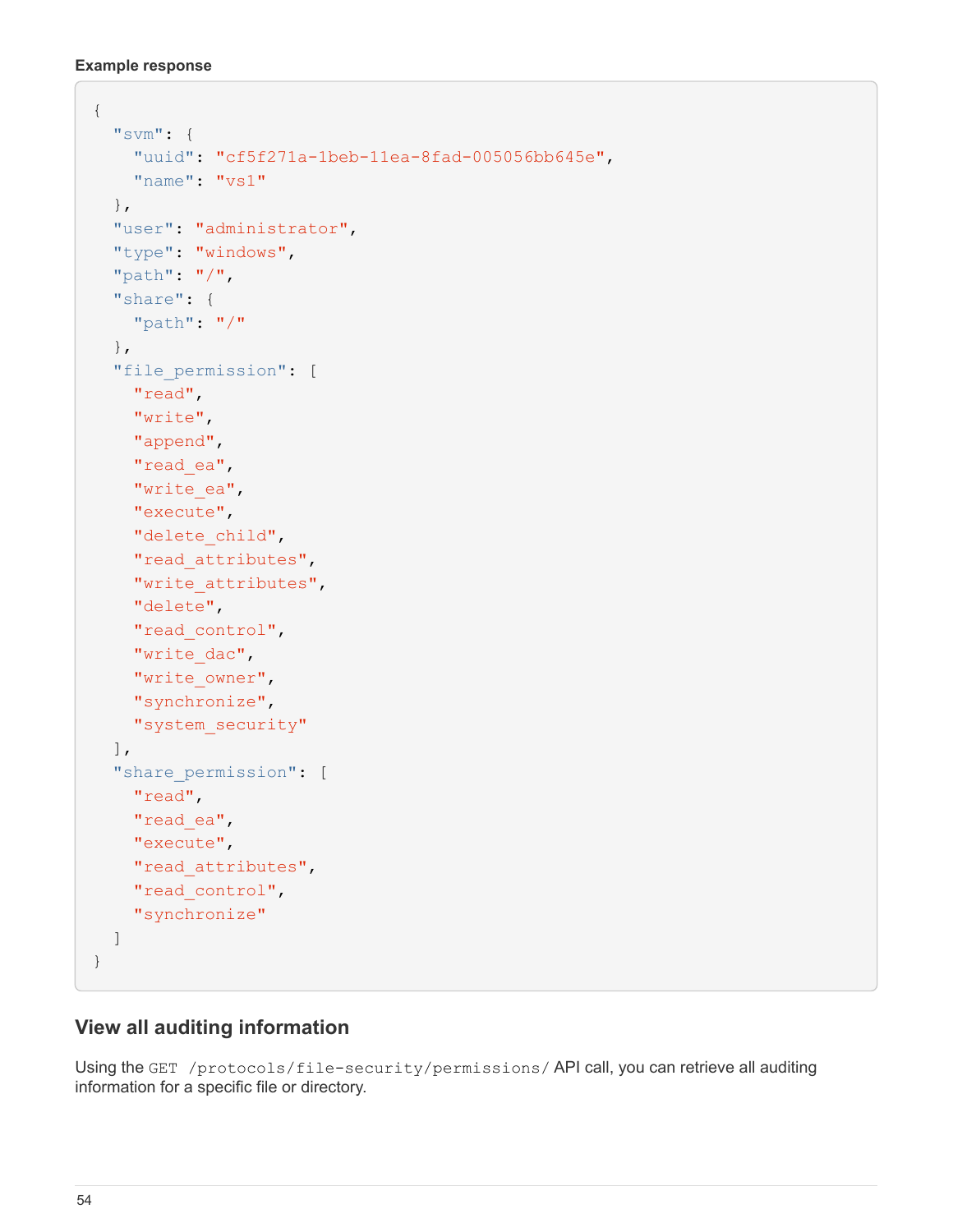#### **Example request:**

```
curl -X GET -u admin:<PASSWORD> -k
'https://<IP_ADDRESS>/api/protocols/file-security/permissions/9479099d-
5b9f-11eb-9c4e-0050568e8682/%2Fparent'
```
#### **Example response**

```
{
    "svm": {
      "uuid": "9479099d-5b9f-11eb-9c4e-0050568e8682",
      "name": "vs1"
    },
    "path": "/parent",
    "owner": "BUILTIN\\Administrators",
    "group": "BUILTIN\\Administrators",
  "control flags": "0x8014",
    "acls": [
      {
        "user": "BUILTIN\\Administrators",
      "access": "access allow",
      "apply to": {
          "files": true,
           "sub_folders": true,
          "this_folder": true
        },
      "advanced rights": {
           "append_data": true,
           "delete": true,
           "delete_child": true,
           "execute_file": true,
           "full_control": true,
           "read_attr": true,
           "read_data": true,
           "read_ea": true,
           "read_perm": true,
           "write_attr": true,
           "write_data": true,
           "write_ea": true,
           "write_owner": true,
           "synchronize": true,
           "write_perm": true
        },
      "access_control": "file_directory"
      },
      {
```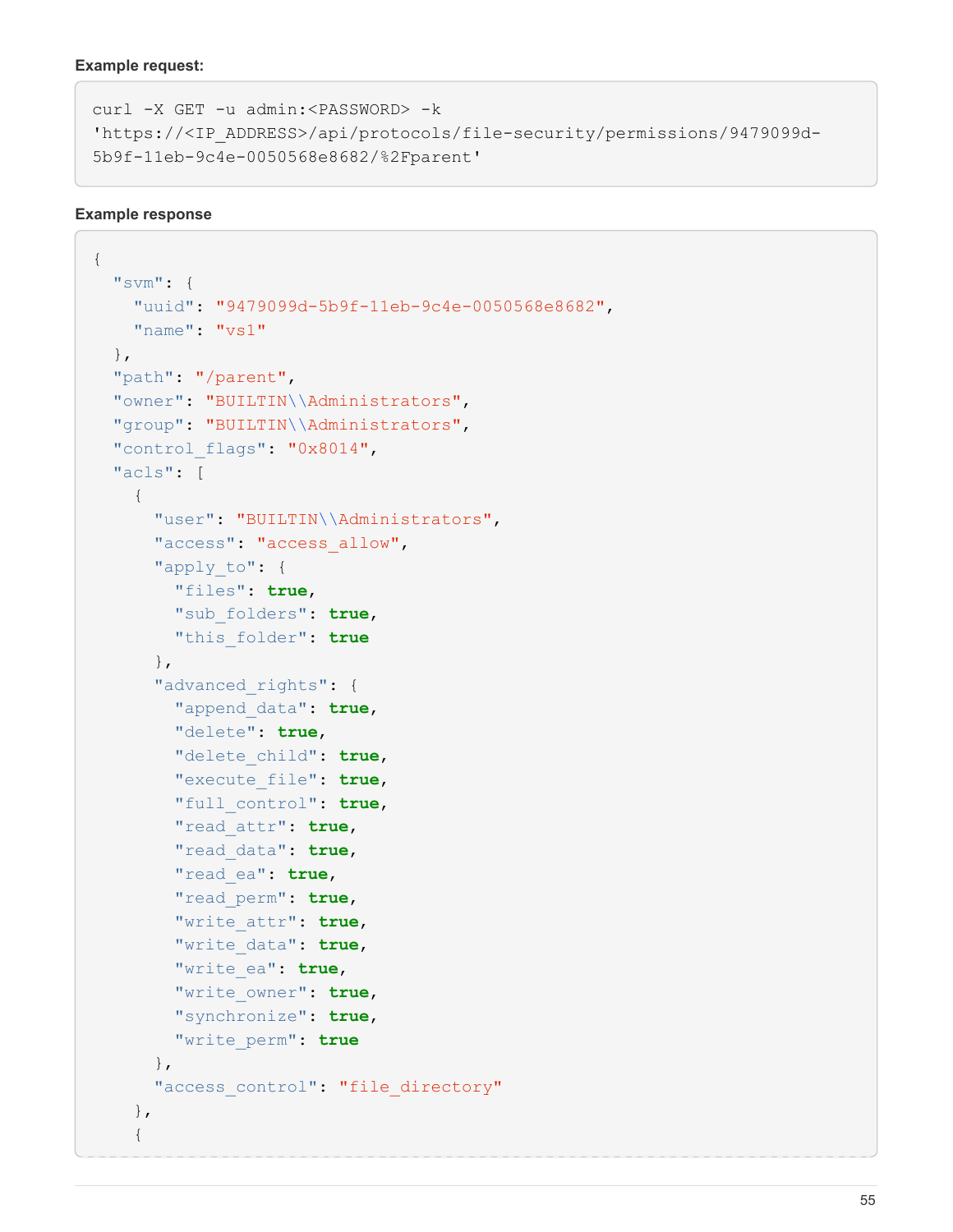```
  "user": "BUILTIN\\Users",
       "access": "access allow",
      "apply to": {
          "files": true,
           "sub_folders": true,
           "this_folder": true
         },
       "advanced rights": {
           "append_data": true,
           "delete": true,
           "delete_child": true,
           "execute_file": true,
           "full_control": true,
           "read_attr": true,
           "read_data": true,
           "read_ea": true,
           "read_perm": true,
           "write_attr": true,
           "write_data": true,
           "write_ea": true,
           "write_owner": true,
           "synchronize": true,
           "write_perm": true
        },
      "access_control": "file_directory"
      }
  \frac{1}{\sqrt{2}}  "inode": 64,
  "security style": "mixed",
  "effective style": "ntfs",
  "dos attributes": "10",
  "text dos attr": "----D---",
  "user_id": "0",
  "group_id": "0",
    "mode_bits": 777,
  "text mode bits": "rwxrwxrwx"
}
```
## **Apply new permissions**

Using the POST /protocols/file-security/permissions/ API call, you can apply a new security descriptor to a file or directory.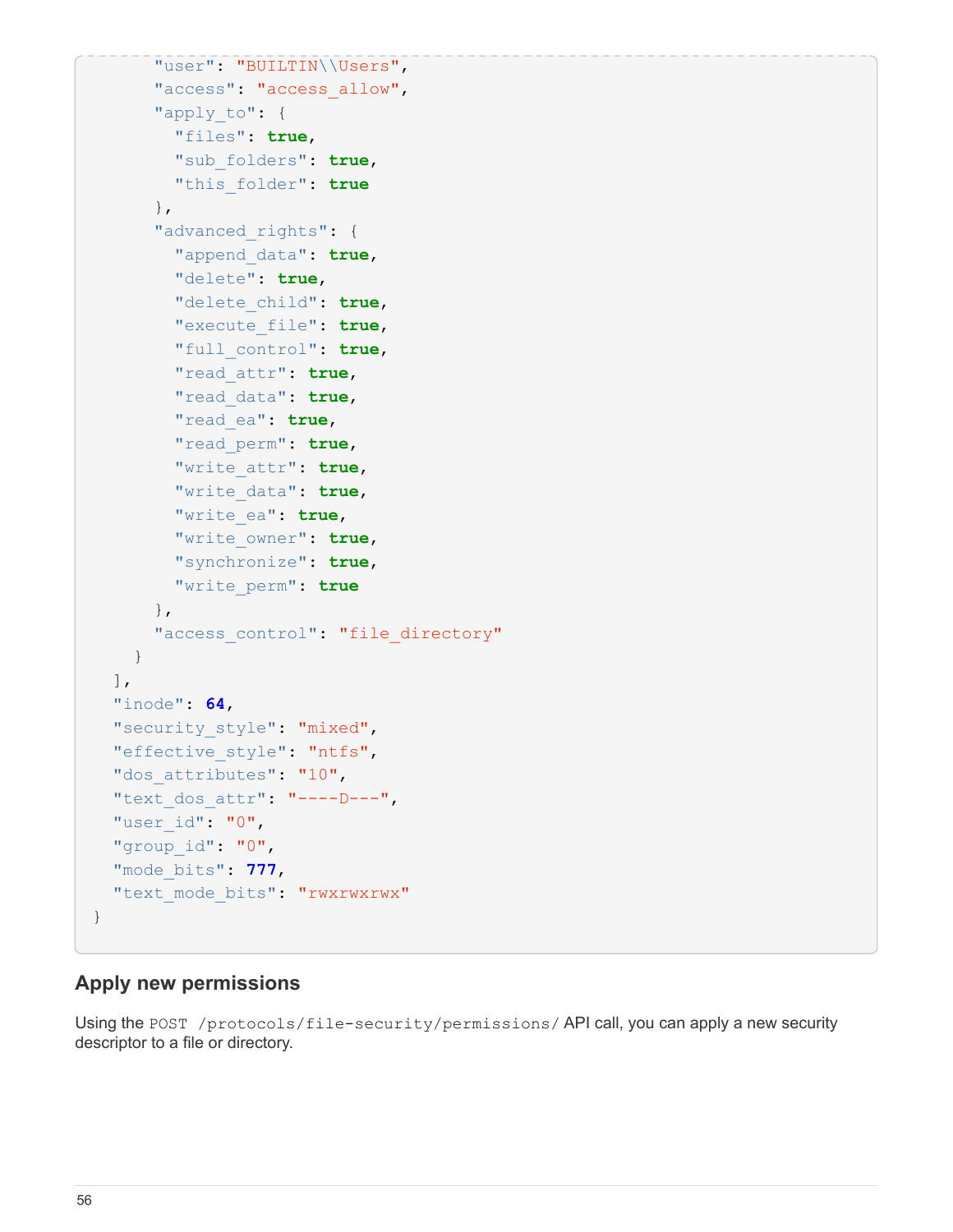```
curl -u admin:<PASSWORD> -X POST -d '{ \"acls\": [ { \"access\":
\"access_allow\", \"advanced_rights\": { \"append_data\": true,
\"delete\": true, \"delete_child\": true, \"execute_file\": true,
\"full control\": true, \"read attr\": true, \"read data\": true,
\"read ea\": true, \"read perm\": true, \"write attr\": true,
\forall"write data\forall": true, \forall"write ea\forall": true, \forall"write owner\forall": true,
\"write perm\": true }, \"apply to\": { \"files\": true, \"sub folders\":
true, \"this folder\": true }, \"user\": \"administrator\" } ],
\"control flags\": \"32788\", \"group\": \"S-1-5-21-2233347455-2266964949-
1780268902-69700\", \"ignore_paths\": [ \"/parent/child2\" ], \"owner\":
\"S-1-5-21-2233347455-2266964949-1780268902-69304\", \"propagation_mode\":
\"propagate\"}' -k 'https://<IP_ADDRESS>/api/protocols/file-
security/permissions/9479099d-5b9f-11eb-9c4e-
0050568e8682/%2Fparent?return_timeout=0'
```
#### **Example response**

```
{
  "i  "uuid": "3015c294-5bbc-11eb-9c4e-0050568e8682",
    " links": {
        "self": {
          "href": "/api/cluster/jobs/3015c294-5bbc-11eb-9c4e-0050568e8682"
  }
      }
    }
}
```
## **Update security descriptor information**

Using the PATCH /protocols/file-security/permissions/ API call, you can update specific security descriptor information for a file or directory, such as the primary owner, group, or control flags.

#### **Example request**

```
curl -u admin:<PASSWORD> -X PATCH -d '{ \"control flags\": \"32788\",
\"group\": \"everyone\", \"owner\": \"user1\"}' -k
'https://<IP_ADDRESS>/api/protocols/file-security/permissions/9479099d-
5b9f-11eb-9c4e-0050568e8682/%2Fparent?return_timeout=0'
```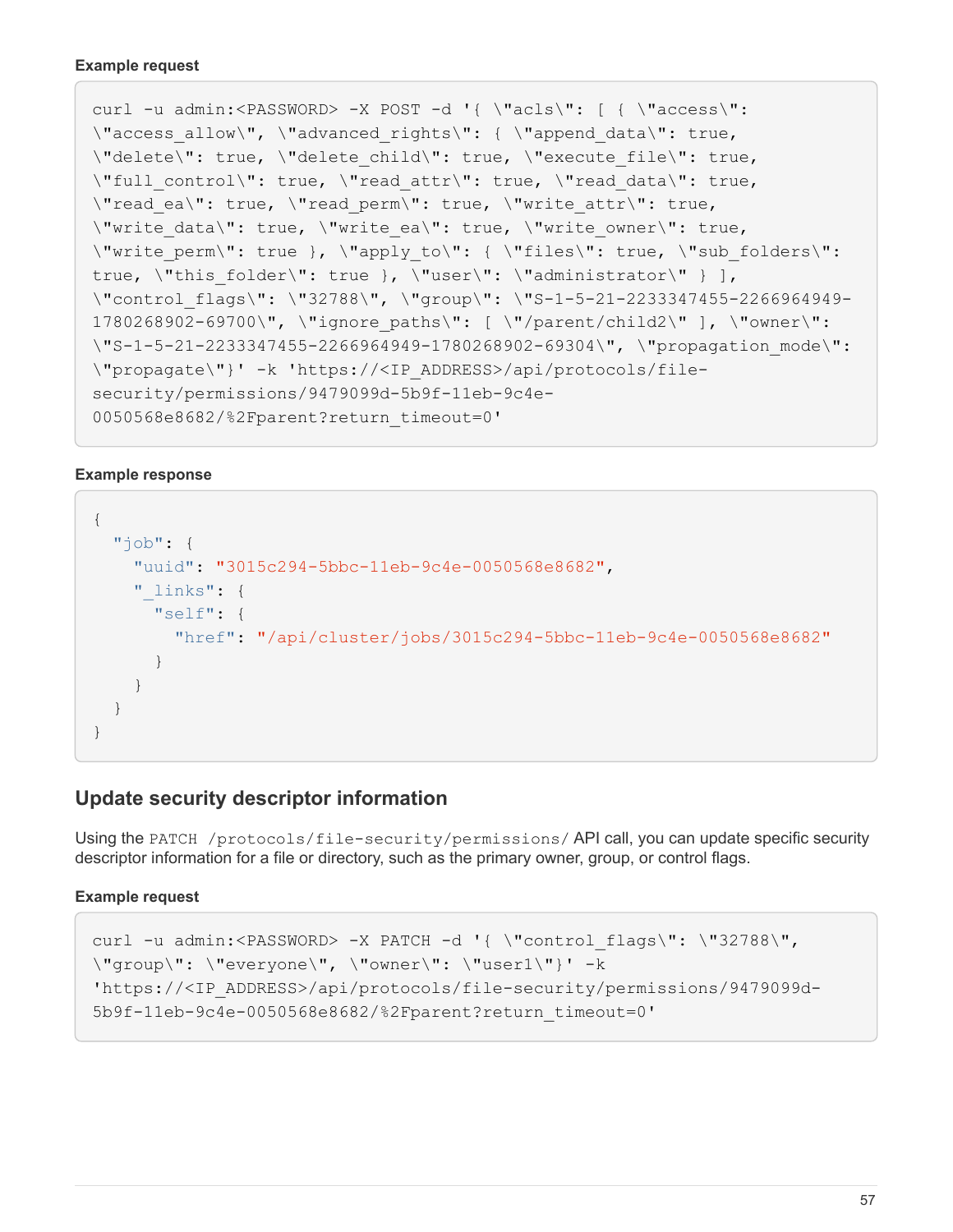```
Example response
```

```
{
    "job": {
      "uuid": "6f89e612-5bbd-11eb-9c4e-0050568e8682",
    " links": {
        "self": {
          "href": "/api/cluster/jobs/6f89e612-5bbd-11eb-9c4e-0050568e8682"
  }
      }
    }
}
```
# **Delete an existing SACL/DACL Access Control Entry (ACE)**

Using the DELETE /protocols/file-security/permissions/ API call, you can delete an existing ACE from a file for directory. This example propagates the change to any child objects.

#### **Example request**

```
curl -u admin:<PASSWORD> -X DELETE -d '{ \"access\": \"access allow\",
\"apply_to\": { \"files\": true, \"sub_folders\": true, \"this_folder\":
true }, \"ignore paths\": [ \"/parent/child2\" ], \"propagation mode\":
\"propagate\"}' -k 'https://<IP_ADDRESS>/api/protocols/file-
security/permissions/9479099d-5b9f-11eb-9c4e-
0050568e8682/%2Fparent/acl/himanshu?return_timeout=0'
```
**Example response**

```
{
  "iob": {
      "uuid": "e5683b61-5bbf-11eb-9c4e-0050568e8682",
    " links": {
        "self": {
          "href": "/api/cluster/jobs/e5683b61-5bbf-11eb-9c4e-0050568e8682"
  }
      }
    }
}
```
# **ONTAP REST API versus ONTAP CLI commands**

The ONTAP REST API enables you to automate workflows with fewer commands than the ONTAP CLI for many tasks. For example, you can use a single POST API method to modify a security descriptor for a file, instead of using multiple CLI commands. The following table shows the CLI commands that you would need to complete common filesystem permission tasks versus the corresponding REST API calls: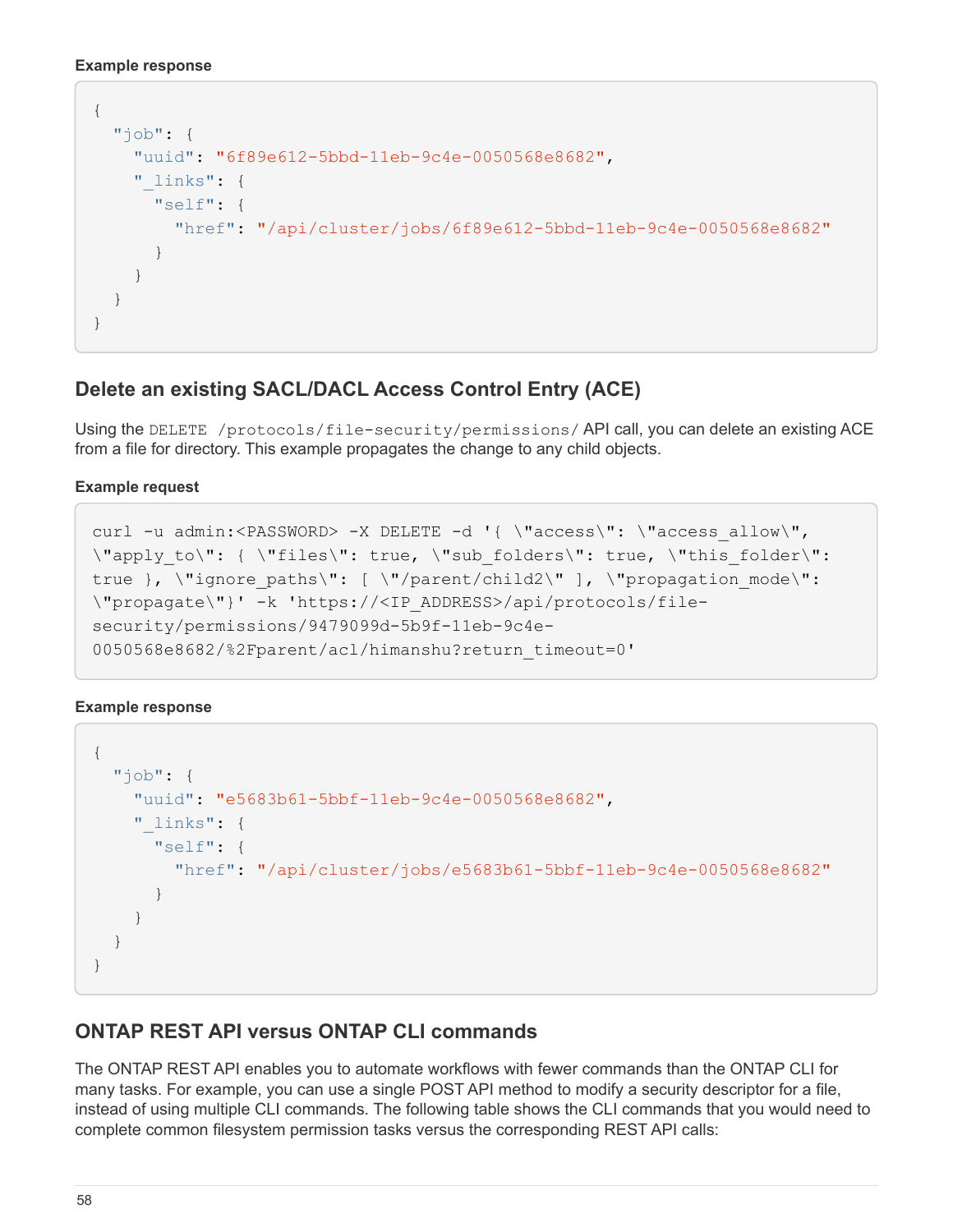| <b>ONTAP REST API</b>                                   | <b>ONTAP CLI</b>                                               |
|---------------------------------------------------------|----------------------------------------------------------------|
| GET /protocols/file-security/effective-<br>permissions/ | vserver security file-directory show-<br>effective-permissions |
| POST /protocols/file-<br>security/permissions/          | 1. vserver security file-directory ntfs<br>create              |
|                                                         | 2. vserver security file-directory ntfs<br>dacl add            |
|                                                         | 3. vserver security file-directory ntfs<br>sacl add            |
|                                                         | 4. vserver security file-directory<br>policy create            |
|                                                         | 5. vserver security file-directory<br>policy task add          |
|                                                         | 6. vserver security file-directory apply                       |
| PATCH /protocols/file-<br>security/permissions/         | vserver security file-directory ntfs<br>modify                 |
| DELETE /protocols/file-<br>security/permissions/        | 1. vserver security file-directory ntfs<br>dacl remove         |
|                                                         | 2. vserver security file-directory ntfs<br>sacl remove         |

# **Related information**

- [ONTAP REST API DACL/SACL permissions example Python script](https://github.com/NetApp/ontap-rest-python/blob/master/examples/rest_api/file_security_permissions.py)
- [Simplified management of file-security permissions with ONTAP REST APIs](https://netapp.io/2021/06/28/simplified-management-of-file-security-permissions-with-ontap-rest-apis/)
- [Using the private CLI passthrough with the ONTAP REST API \(for versions of ONTAP prior to version](https://netapp.io/2020/11/09/private-cli-passthrough-ontap-rest-api/) [9.9.1\)](https://netapp.io/2020/11/09/private-cli-passthrough-ontap-rest-api/)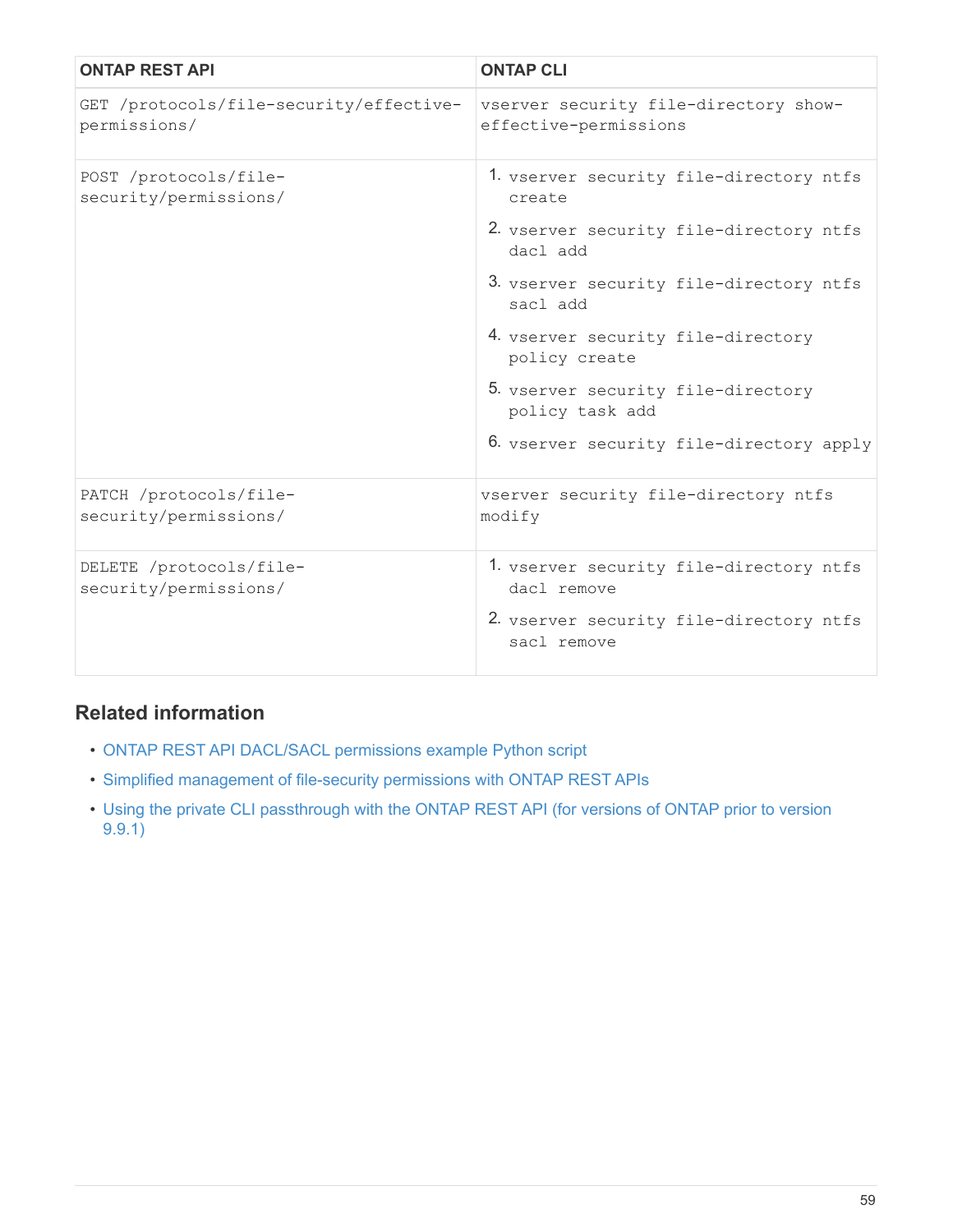# **Python client library**

# **Overview of the Python client library**

The NetApp ONTAP Python client library is a package you can install and use to write scripts that access the ONTAP REST API. It provides support for several underlying services, including connection management, asynchronous processing, exception handling, and error messages. By using the Python client library, you can quickly develop robust code to support the automation of ONTAP deployments.

Beginning with ONTAP 9.6, you have the option of using the Python client library to access the ONTAP REST API. The library provides a client-side development environment with several underlying services, such as connection management, asynchronous processing, exception handling, and error messages. After downloading and installing the ONTAP Python client library package, you can quickly create robust Python scripts to support the automation of your ONTAP deployments.



NetApp maintains a GitHub repository containing code samples and other helpful information. You can navigate to the *examples* folder to access samples using the Python client library.

#### **Related links**

[ONTAP REST Python GitHub repository](https://github.com/NetApp/ontap-rest-python)

# **Prepare to use the Python client library**

You should prepare the environment before using the Python client library.

#### **Basic requirements**

You must use Python 3.5 or later. In addition, the following packages are also required:

- requests 2.22.1 or later
- requests-toolbelt 0.9.1 or later
- marshmallow 3.2.1 or later

#### **Package name and version**

The name of the Python client library package is **netapp-ontap**. The version associated with the package is a combination of the ONTAP major and minor version numbers the library was generated from, along with a minor version for the client within the ONTAP release. For example, valid version numbers include: 9.6.1, 9.6.2, and 9.7.1.

#### **Installation**

You must use pip to install the netapp ontap package from the Python Package Index (PyPi) web site.

#### **Documentation and additional resources**

See the *NetApp Developer Network* for links to documentation and other resources.

#### **Related information**

• [PyPI: NetApp ONTAP 9.10.1](https://pypi.org/project/netapp-ontap)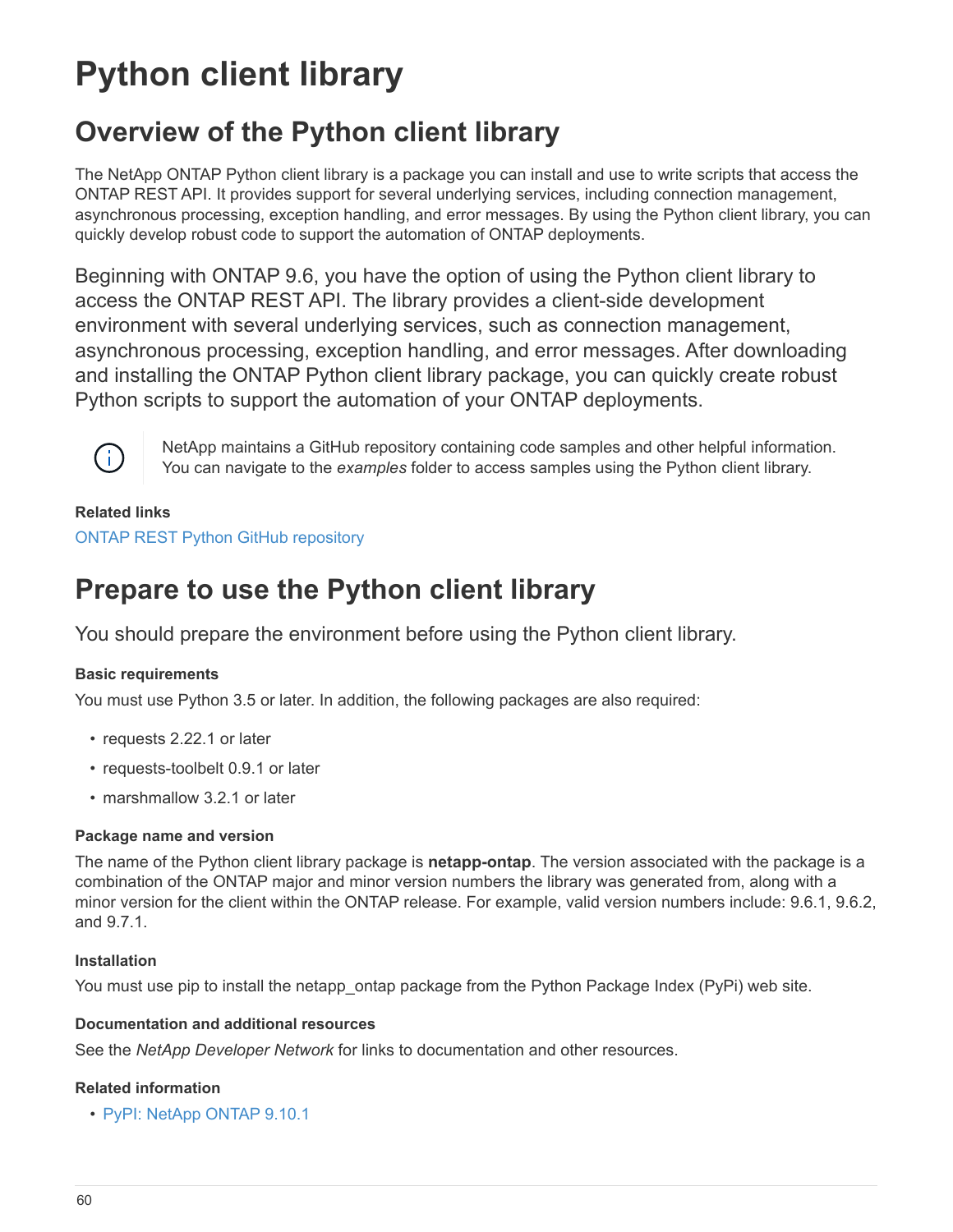- [NetApp PCL documentation for 9.10.1](https://library.netapp.com/ecmdocs/ECMLP2879970/html/index.html)
- [NetApp Developer Network: ONTAP RESTful API](https://devnet.netapp.com/restapi.php)

# **Script to retrieve the cluster configuration**

The following script provides a simple example of how to use the Python client library. You can run the script using Python 3 at the CLI to retrieve the ONTAP cluster configuration.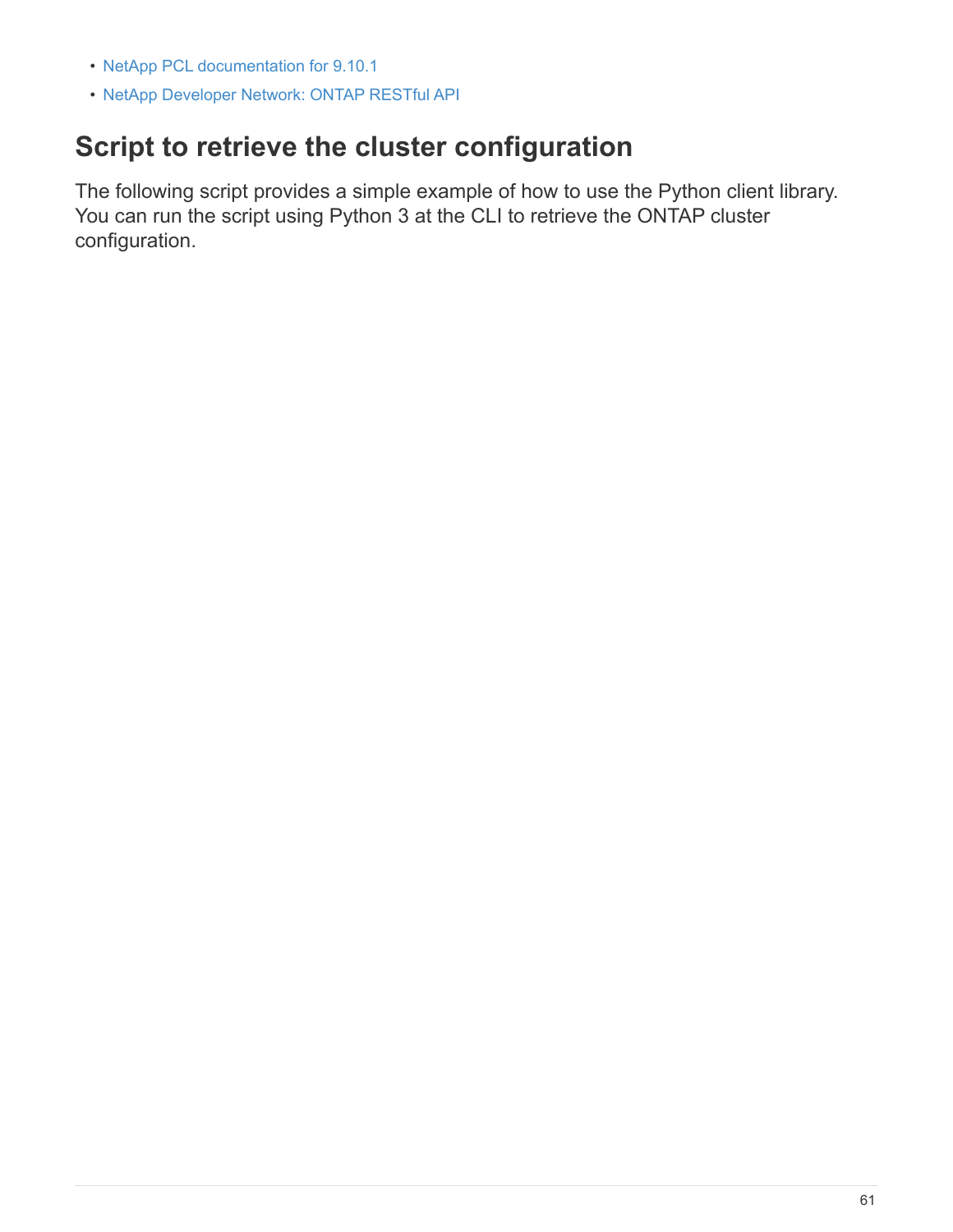```
 1 ##--------------------------------------------------------------------
  2 #
  3 # Description: Python script to retrieve the cluster configuration.
  4 #
  5 # Usage example:
  6 #
  7 # python3 get_cluster.py
  8 #
 9 #
10 # (C) Copyright 2020 NetApp, Inc.
11 #
12 # This sample code is provided AS IS, with no support or warranties of
13 # any kind, including but not limited for warranties of merchantability
14 # or fitness of any kind, expressed or implied. Permission to use,
15 # reproduce, modify and create derivatives of the sample code is
     granted
16 # solely for the purpose of researching, designing, developing and
17 # testing a software application product for use with NetApp products,
18 # provided that the above copyright notice appears in all copies and
19 # that the software application product is distributed pursuant to
     terms
20 # no less restrictive than those set forth herein.
21 #
22 ##--------------------------------------------------------------------
23 # Global configuration for the library
24 from netapp_ontap import config
25 # Support for the connection to ONTAP
26 from netapp_ontap import HostConnection
27 # Specific API needed for this script
28 from netapp_ontap.resources import Cluster
29 # Create connection to the ONTAP management LIF
30 conn = HostConnection("10.236.252.97", username="admin",
31 password="mypassword", verify=False)
32 # Set connection as the default for all API calls
33 config.CONNECTION = conn
34 # Create new cluster object
35 \text{clus} = \text{Cluster}()36 # Issue REST API call
37 clus.get()
38 # Display the cluster configuration
39 print(clus)
40 ....
```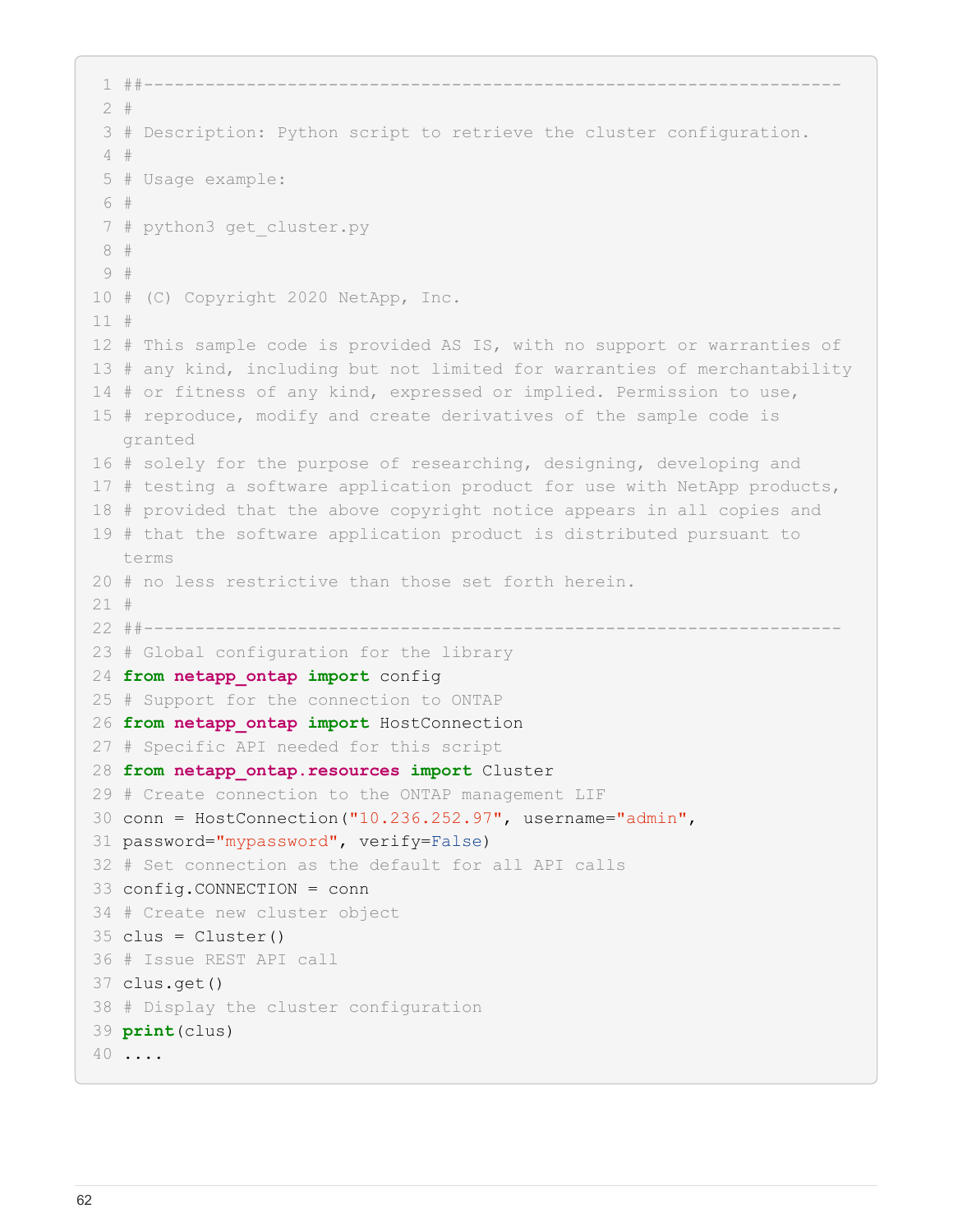# **API reference**

You can access the details of all the ONTAP REST API calls, including the HTTP methods, input parameters, and responses. This complete reference is helpful when developing automation applications using the REST API.



You can access the API reference content at your local ONTAP system or at the NetApp Developer Network web site.

# **Access the ONTAP API documentation page**

You can access the ONTAP API online documentation page at your local ONTAP system.

### **Before you begin**

You must have the following:

- IP address or host name of the ONTAP cluster management LIF
- User name and password for an account with authority to access the ONTAP REST API

#### **Steps**

1. Type the URL in your browser and press **Enter**:

[https://<ip\\_address>/docs/api](https://<ip_address>/docs/api)

2. Sign in using the ONTAP account.

The ONTAP API documentation page is displayed with the API calls organized in major resource categories at the bottom.

3. As an example of an individual API call, scroll down to the **cluster** category and click **GET /cluster**.

# **Access the reference content at NetApp DevNet**

You can access the ONTAP REST API reference documentation at the NetApp Developer Network web site.

### **Steps**

1. Navigate to the **ONTAP REST API** page at the NetApp Developer Network web site:

### [NetApp DevNet: ONTAP REST APIs](https://devnet.netapp.com/restapi.php)

2. Scroll down and under **Online REST APIs Reference** click the link for the appropriate ONTAP version.

The ONTAP API documentation page is displayed with the API calls organized in major resource categories at the bottom.

3. As an example of an individual API call, scroll down to the **cluster** category and click **GET /cluster**.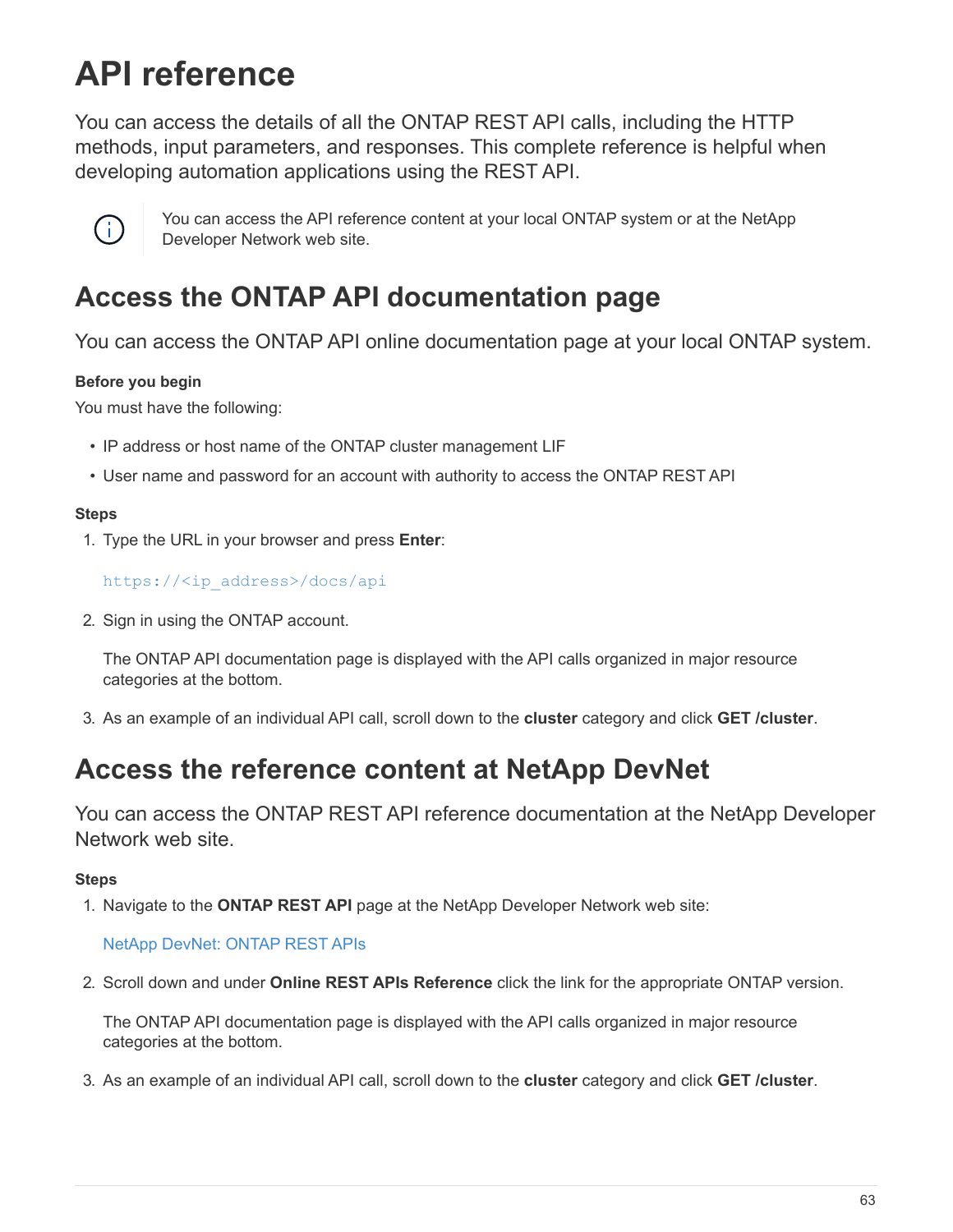# **Automation technologies**

# **ONTAP and Ansible automation**

There are several resources available to help you understand how Ansible can be used to automate the deployment and administration of ONTAP storage resources.

# **Videos**



The above video is also available through NetApp TV at [Ansible Certified Modules.](https://tv.netapp.com/detail/video/6217195551001)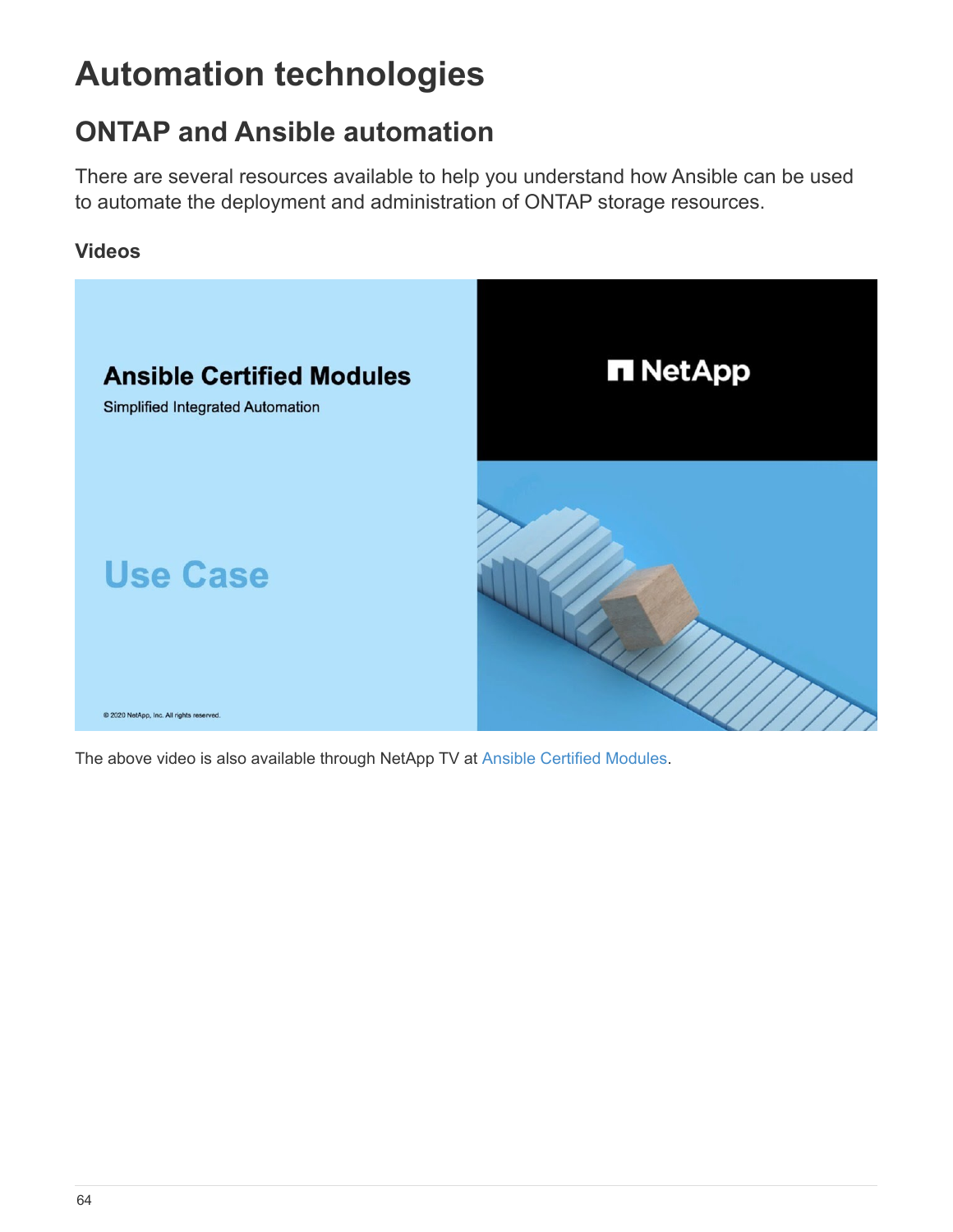

# **Developer resources**

See [NetApp Ansible DevOps Solutions](https://www.netapp.com/devops-solutions/ansible/) for help getting started with Ansible in a DevOps environment.

# **Blogs about ONTAP automation**

There are several blog articles available to help you better understand the different technologies and approaches to ONTAP automation.

### **Using the private CLI passthrough with the ONTAP REST API**

The CLI passthrough provides a technique for executing ONTAP CLI commands using the REST API.

[netapp.io/2020/11/09/private-cli-passthrough-ontap-rest-api](https://netapp.io/2020/11/09/private-cli-passthrough-ontap-rest-api/)

**Getting Started with NetApp and Ansible: Install Ansible**

If you're new to using Ansible for ONTAP automation, this is a good place to start.

[netapp.io/2018/10/08/getting-started-with-netapp-and-ansible-install-ansible](https://netapp.io/2018/10/08/getting-started-with-netapp-and-ansible-install-ansible)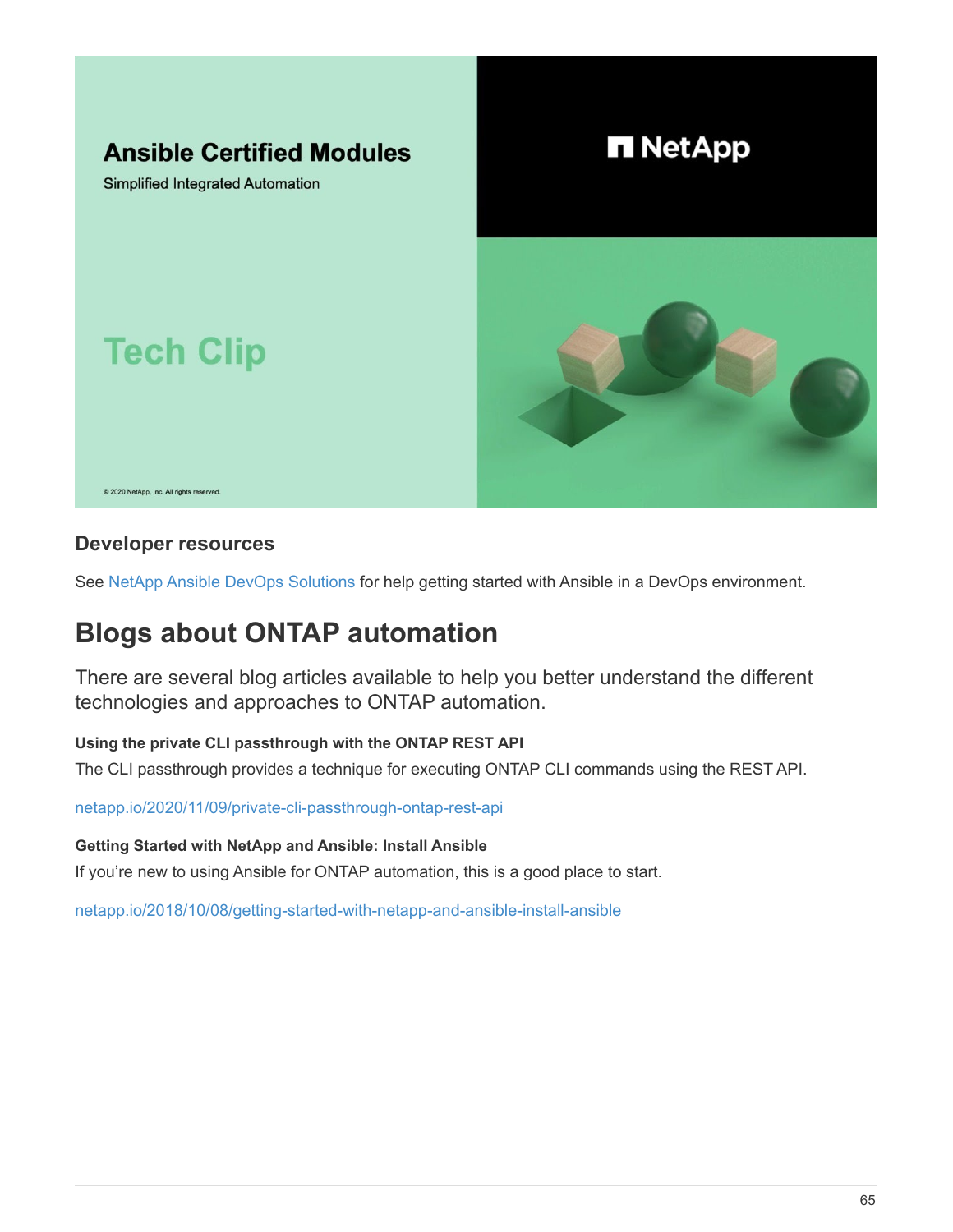# **Migrate to the REST API**

# **Overview**

NetApp first introduced the REST API with ONTAP 9.6. Since then the API has continued to expand and mature. It now provides the preferred and strategic alternative to the earlier ONTAPI API when automating the administration of your ONTAP deployments.

If you are using ONTAPI, you are encouraged to begin migrating to the ONTAP REST API. This section describes the available resources and highlights helpful features and tools that support your migration.

# **ONTAPI to REST API mapping**

The ONTAP REST API includes functionality that is equivalent to ONTAPI in most areas. NetApp provides documentation that describes the mapping from the ONTAPI calls to the equivalent REST API calls.

The API mapping documentation is dependent on the ONTAP release:

- [ONTAP 9.8](https://library.netapp.com/ecm/ecm_download_file/ECMLP2874886)
- [ONTAP 9.9.1](https://library.netapp.com/ecm/ecm_download_file/ECMLP2876895)
- [ONTAP 9.10.1](https://library.netapp.com/ecm/ecm_download_file/ECMLP2879870)
- [ONTAP 9.11.1](https://library.netapp.com/ecm/ecm_download_file/ECMLP2882104)

# **Blogs about migrating to the ONTAP REST API**

There are several blog articles available to help you better understand how to migrate from ONTAPI to the ONTAP REST API.

### **ONTAPI to REST Mapping**

NetApp provides support for moving from the proprietary ONTAPI API to the ONTAP REST API through mapping documentation.

[netapp.io/2020/12/17/ontapi-to-rest-mapping](https://netapp.io/2020/12/17/ontapi-to-rest-mapping/)

#### **Transform your Automation to ONTAP REST API from ONTAPI**

There are several technologies available to help you transform your ONTAP automation environment based on the REST API.

[www.netapp.com/blog/transform-automation-ontap-rest-api](https://www.netapp.com/blog/transform-automation-ontap-rest-api/)

#### **Transitioning from ONTAPI using ONTAPI Usage Reporting Tool**

NetApp provides a tool to help customers and partners transition to the ONTAP REST API.

[netapp.io/2022/03/21/transitioning-from-ontapizapi-using-ontapi-usage-reporting-tool](https://netapp.io/2022/03/21/transitioning-from-ontapizapi-using-ontapi-usage-reporting-tool/)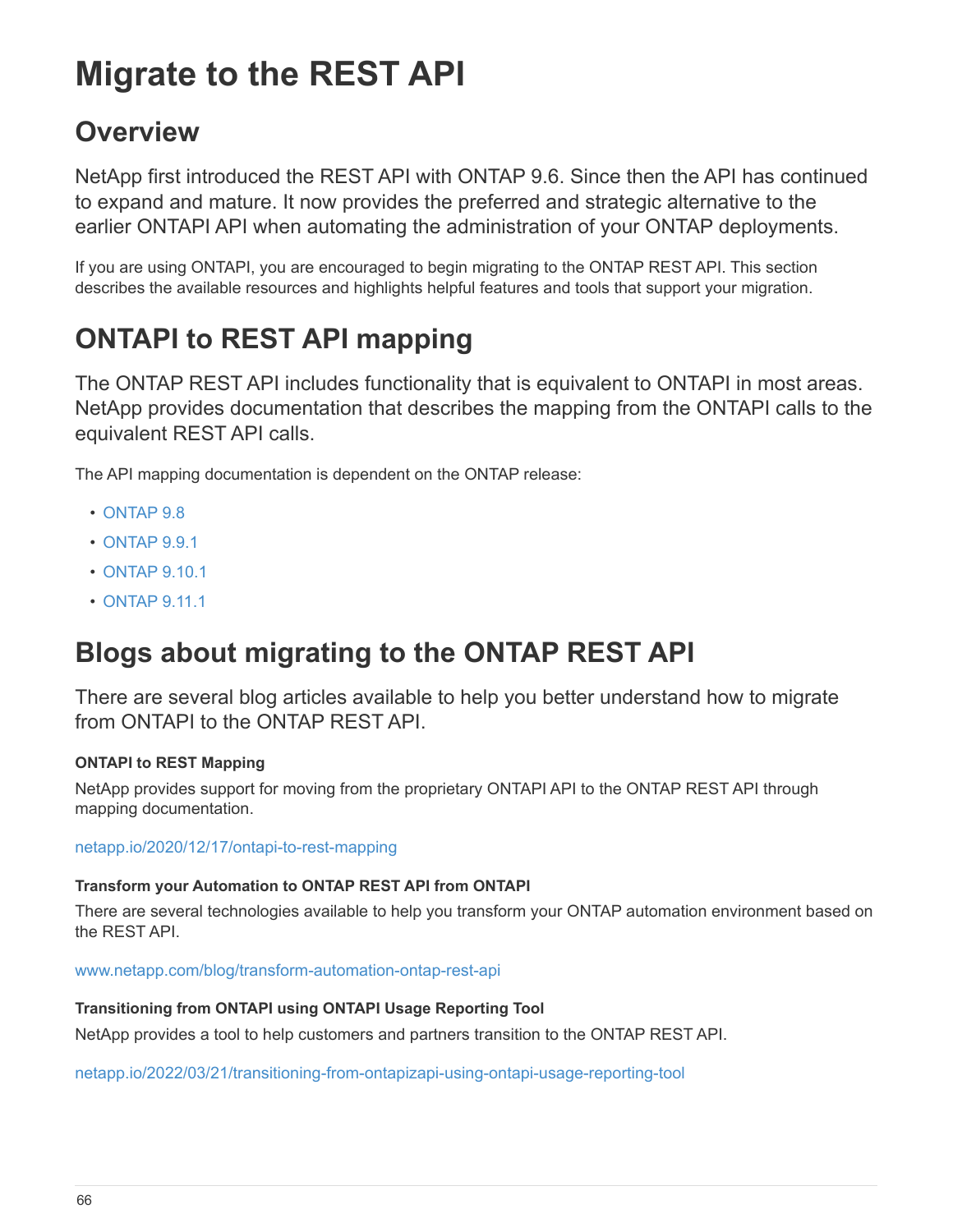# **Get more information**

There are several additional resources you can access to get help and find more information about how to automate the deployment and administration of your ONTAP storage systems.

# **ONTAP 9 resources**

• [ONTAP 9 Documentation](https://docs.netapp.com/us-en/ontap/)

Provides the documentation for ONTAP 9 (except the CLI commands).

• [ONTAP 9 Documentation Center](https://docs.netapp.com/ontap-9/index.jsp)

Provides the documentation for the ONTAP 9 CLI commands.

• [ONTAP and ONTAP System Manager Resources](https://www.netapp.com/us/documentation/ontap-and-oncommand-system-manager.aspx)

Includes documentation and other helpful links you need to plan, administer, and support ONTAP 9.

• [ONTAP 9 Product Library](https://mysupport.netapp.com/documentation/productlibrary/index.html?productID=62286)

Access the release notes and other documentation for previous ONTAP releases.

# **ONTAP 9 developer resources**

• [ONTAPI to REST API mapping information](https://library.netapp.com/ecm/ecm_download_file/ECMLP2879870)

Provides the key ONTAPI calls and the mapping to the equivalent REST API calls.

• [PyPI: NetApp ONTAP 9.10.1](https://pypi.org/project/netapp-ontap)

The NetApp Python Client Library package at PyPI.

• [NetApp PCL documentation for 9.10.1](https://library.netapp.com/ecmdocs/ECMLP2879970/html/index.html)

Documentation for the NetApp Python Client Library.

• [NetApp Developer Network: ONTAP RESTful API](https://devnet.netapp.com/restapi.php)

Provides resources and documentation needed to use the ONTAP REST API, including the ONTAP Python client library.

# **Videos**

• [Getting started with the NetApp ONTAP Python client library](https://www.youtube.com/watch?v=Wws3SB5d9Ss)

Good introduction to the NetApp Python client library and how to get started writing code using the library.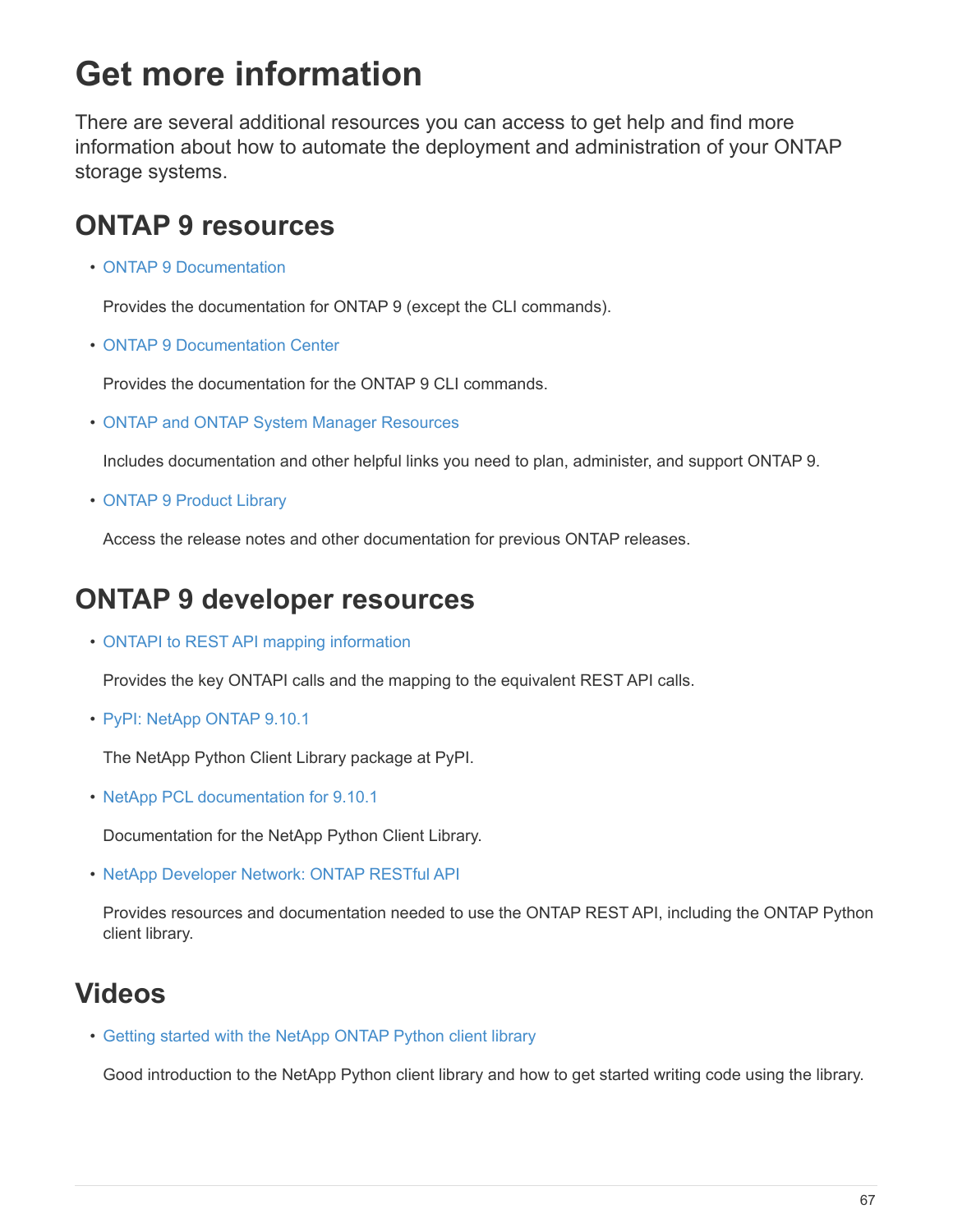# **NetApp resources**

• [NetApp Support](https://mysupport.netapp.com/)

Access troubleshooting tools, documentation, and technical support assistance.

• [NetApp Interoperability Matrix Tool](https://mysupport.netapp.com/matrix)

Access requirements and compatibility information related to using ONTAP 9 and the ONTAP REST API.

• [NetApp library of technical reports and white papers](http://www.netapp.com/us/library/index.aspx)

Access technical reports, white papers, and other documents.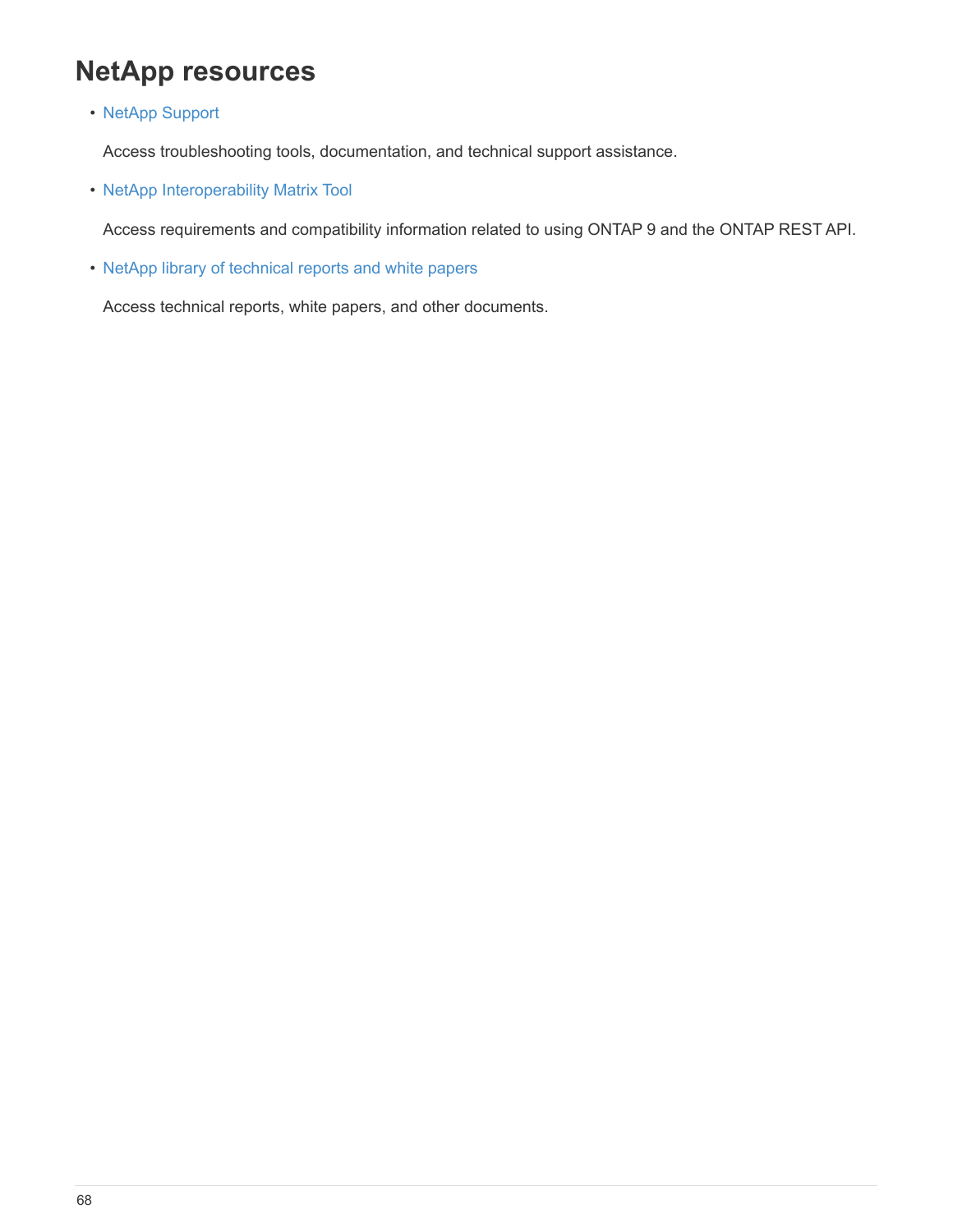# **Legal notices**

Legal notices provide access to copyright statements, trademarks, patents, and more.

# **Copyright**

<http://www.netapp.com/us/legal/copyright.aspx>

# **Trademarks**

NETAPP, the NETAPP logo, and the marks listed on the NetApp Trademarks page are trademarks of NetApp, Inc. Other company and product names may be trademarks of their respective owners.

<http://www.netapp.com/us/legal/netapptmlist.aspx>

# **Patents**

A current list of NetApp owned patents can be found at:

<https://www.netapp.com/us/media/patents-page.pdf>

# **Privacy policy**

<https://www.netapp.com/us/legal/privacypolicy/index.aspx>